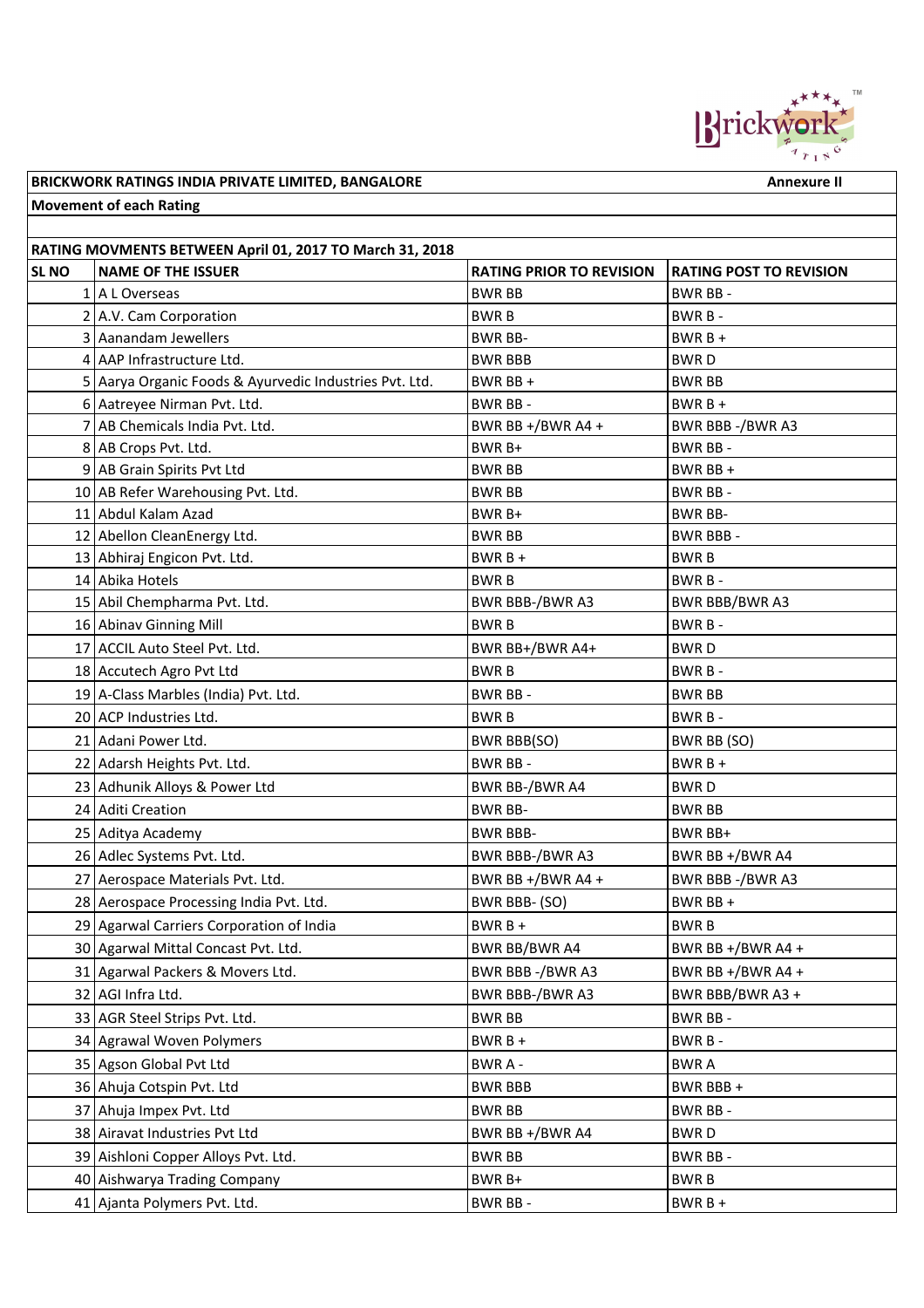| 42 Ajay Paper Mill                                                         | <b>BWR BB</b>       | BWR BB-              |
|----------------------------------------------------------------------------|---------------------|----------------------|
| 43 AK Capital Finance Private Limited                                      | BWR AA (SO)         | BWR $AA + (SO)$      |
| 44 Akhila Agro Products                                                    | <b>BWR BB-</b>      | $BWRB+$              |
| 45 Akrati Technimont Limited                                               | BWR BB/BWR A4 +     | BWR BB-/BWR A4       |
| 46 Alayna Industries                                                       | $BWRB +$            | BWR C +              |
| 47 Al-hind Exports                                                         | <b>BWRB</b>         | BWR B-               |
| 48 Allahabad Bank                                                          | <b>BWR AA</b>       | <b>BWR AA -</b>      |
| 49 Allahabad Bank                                                          | <b>BWR AA</b>       | <b>BWR AA -</b>      |
| 50 Allahabad Bank                                                          | <b>BWRA</b>         | BWR A -              |
| 51 Alliaance Biotech                                                       | <b>BWR BB-</b>      | $BWRB +$             |
| 52 Al-Saqib Exports Pvt. Ltd.                                              | <b>BWR BB-</b>      | $BWRB+$              |
| 53 Altech Fabricators                                                      | <b>BWRB</b>         | BWR B-               |
| 54 Aman Metal Finishers                                                    | BWR BB +            | BWR BB-              |
| 55 Amar Jewellers Ltd.                                                     | <b>BWR BB</b>       | BWR BB-              |
| 56   Amaravathi Spinning Mills (Rajapalayam) Pvt. Ltd.                     | <b>BWR B/BWR A4</b> | <b>BWRD</b>          |
| 57 Amaresh Rice Mill                                                       | BWR C-/BWR A4       | <b>BWRD</b>          |
| 58 Amba Shakti Udyog Ltd. (New Delhi)                                      | BWR B $+/BWR$ A4    | BWR BBB-/BWR A3      |
| 59 Ambience Hotels & Resorts Pvt. Ltd.                                     | BWR B+              | <b>BWR BB</b>        |
| 60 Ambuja Ginning Pressing and Oil Company Pvt. Ltd.                       | $BWRB+$             | <b>BWRB</b>          |
| 61 Ambuthirtha Power Pvt. Ltd.                                             | BWR BBB (SO)        | BWR BBB - (SO)       |
| 62 Amines & Plasticizers Limited                                           | BWR BBB/BWR A3      | BWR BBB +/BWR A3 +   |
| 63 Amir Chand Jagdish Kumar (Exports) Ltd                                  | BWR BBB/BWR A3+     | BWR BBB +/BWR A2     |
| 64 Amrapali Dream Valley Pvt. Ltd.                                         | BWR BB-             | <b>BWRD</b>          |
| 65 Amrapali Eden Park Developers Pvt. Ltd.                                 | <b>BWR BB</b>       | <b>BWRD</b>          |
| 66   Amrapali Homes Projects Pvt. Ltd.                                     | BWR B-              | <b>BWRD</b>          |
| 67   Amrapali Hospitality Services Pvt. Ltd.                               | $BWRB+$             | <b>BWRD</b>          |
| 68 Amrit Supply Company Pvt. Ltd.                                          | BWR B+/BWR A4       | <b>BWRD</b>          |
| 69 Amrutha Coffee Pvt. Ltd.                                                | $BWRB+$             | <b>BWRB</b>          |
| 70 Anand Transport Pvt. Ltd.                                               | BWR BBB +/BWR A3 +  | BWR BBB-/BWR A3      |
| 71 Anandam Ornaments Pvt. Ltd.                                             | <b>BWR BB</b>       | <b>BWRD</b>          |
| 72 Ananya Wood Pvt. Ltd.                                                   | BWR BB+/BWR A4+     | <b>BWR BB/BWR A4</b> |
| 73 Andhra Pradesh Fibers Ltd.                                              | BWR BB-             | $BWRB +$             |
| 74 Anil Neerukonda Educational Society                                     | BWR BB +/BWR A4 +   | BWR BBB-/BWR A3      |
| 75 Anita International                                                     | BWR BB-/BWR A4      | BWR BB/BWR A4 +      |
| 76 Anjani Synthetics Ltd                                                   | <b>BWR BBB-</b>     | <b>BWR BBB</b>       |
| 77 Ankit Ispat Pvt.Ltd.                                                    | BWR B/BWR A4        | <b>BWRD</b>          |
| 78 Ankur Roller Flour Mills Pvt. Ltd.                                      | BWR BBB/BWR A3      | BWR BB +/BWR A4 +    |
| 79 Annamalaiar Mills Pvt. Ltd.                                             | BWR BB-/BWR A4      | BWR B+/BWR A4        |
| 80 Annur Sri Sivasakthi Cotton Mills Pvt. Ltd.                             | BWR B+/BWR A4       | <b>BWRD</b>          |
| 81 Ansal Condominium Ltd                                                   | BWR $B + (SO)$      | <b>BWRD</b>          |
| 82 Ansal Hi-Tech Townships Ltd                                             | <b>BWR BB-</b>      | BWR B +              |
| 83 Anubhuti Apples Pvt. Ltd.                                               | <b>BWR BB</b>       | BWR BB -             |
| 84 Anugraha Fashion Mill Pvt. Ltd.                                         | BWR BBB-/BWR A3     | BWR BBB/BWR A3+      |
| 85 Anunay Fab Ltd.                                                         | BWR BB-             | $BWRB +$             |
| 86 Anup Trade & Transport Pvt. Ltd.                                        | BWR BB/BWR A4 +     | BWR BB-/BWR A4       |
| 87 APC Drilling Pvt. Ltd.                                                  | <b>BWRB</b>         | BWR B-               |
| 88 Apex Coco and Solar Energy Ltd (erstwhile Apex Clothing J BWR BBB- (SO) |                     | BWR BBB (SO)         |
| 89 Aqsa Polypack Pvt. Ltd                                                  | $BWR B +$           | <b>BWRB</b>          |
| 90 Aquawave Biotech Pvt. Ltd.                                              | <b>BWRB</b>         | <b>BWRD</b>          |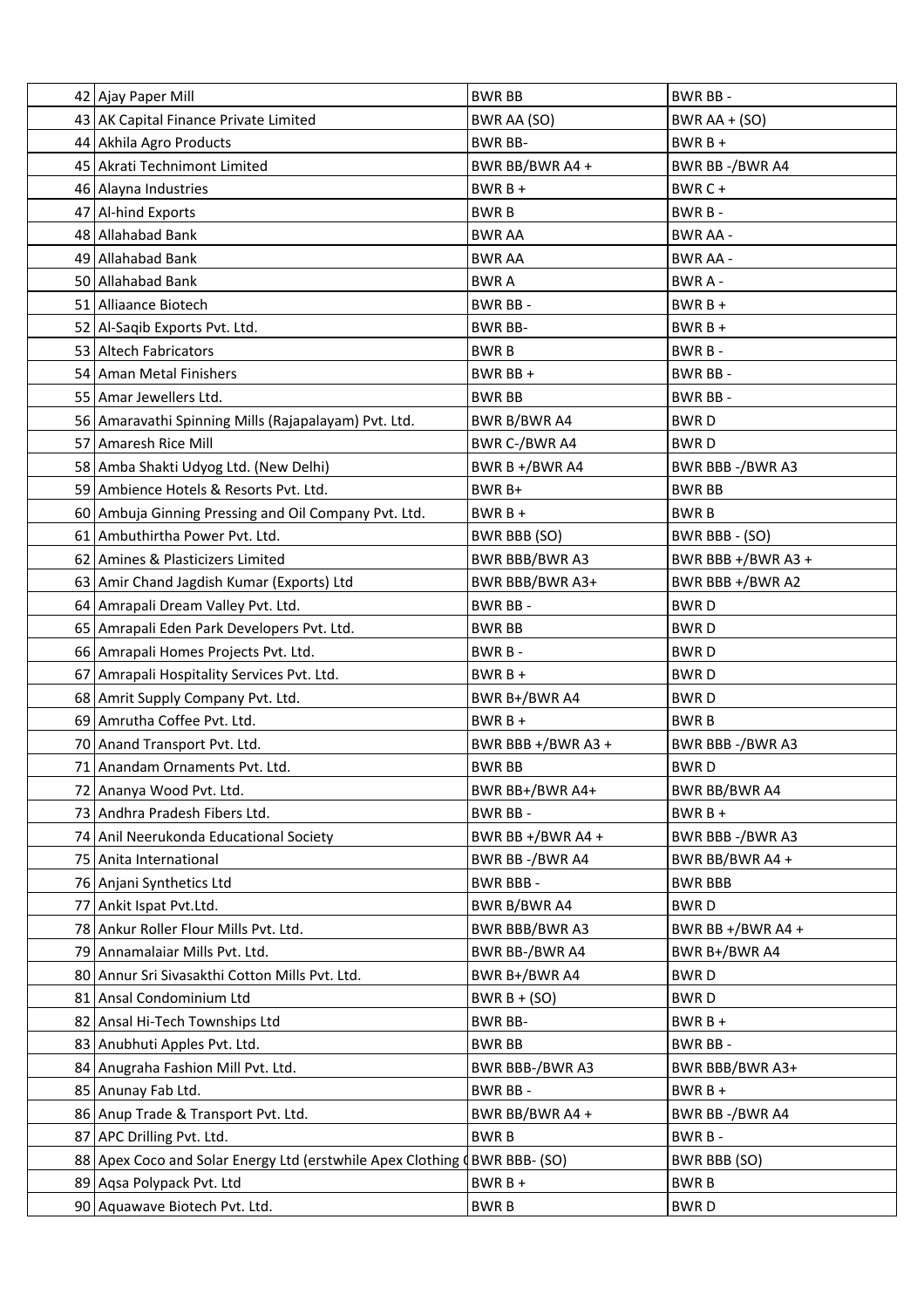| 91   Aradhya Wire Ropes Pvt. Ltd.                           | BWR BB-              | $BWRB +$          |
|-------------------------------------------------------------|----------------------|-------------------|
| 92 Arca Education Society                                   | BWR C                | BWR C -           |
| 93 Archon Engicon Limited                                   | BWR BB-/BWR A4       | <b>BWRD</b>       |
| 94 ARG Infra Developers Pvt Ltd                             | BWR BB +             | <b>BWR BB</b>     |
| 95 Aries Corporate Services Pvt. Ltd.                       | $BWRB+$              | BWR BB-           |
| 96 Arihant Prakashan                                        | <b>BWR BB</b>        | BWR BB +          |
| 97 Arihant Wheels and Cycles Pvt. Ltd.                      | <b>BWRC</b>          | <b>BWRD</b>       |
| 98 Arise India Ltd.                                         | BWR A/BWR A1         | BWR BBB/BWR A3    |
| 99 Arise India Ltd.                                         | BWR BBB/BWR A3       | <b>BWRD</b>       |
| 100 Arjun Ply and Veneers Pvt. Ltd.                         | BWR B/BWR A4         | <b>BWRD</b>       |
| 101 Arka Educational & Cultural Trust                       | <b>BWR BBB</b>       | <b>BWR BBB-</b>   |
| 102 Arka Eduserve Pvt Ltd                                   | <b>BWR BBB</b>       | <b>BWR BBB-</b>   |
| 103   Armstrong Knitting Mills                              | $BWR B +$            | BWR BB-           |
| 104 Arora Knit Fab Pvt. Ltd.                                | BWR BB-/BWR A4       | <b>BWRD</b>       |
| 105 Arun Shankar Textile                                    | BWR B +              | <b>BWRB</b>       |
| 106 Arundwati Hotels and Resorts Pvt. Ltd.                  | BWR BB-              | <b>BWRD</b>       |
| 107 Aryavrat Project and Developers Pvt. Ltd.               | <b>BWR BB</b>        | BWR BB-           |
| 108 Aryavrat Tollways Pvt. Ltd.                             | $BWRB+$              | BWR BB-           |
| 109 Asansol Polyfabs Pvt. Ltd.                              | BWR BB/BWR A4+       | BWR BB-/BWR A4    |
| 110 Asarfi Hospital Limited                                 | BWR $B +$            | <b>BWRB</b>       |
| 111 Ashiana Ispat Limited                                   | BWR BB+/BWR A4+      | BWR BBB-/BWR A3   |
| 112 Asian Colour Coated Ispat Ltd.                          | BWR BB/BWR A4        | <b>BWRD</b>       |
| 113 Asianet News Network Pvt Ltd                            | BWR BBB-             | <b>BWR BBB</b>    |
| 114 Asiatic Colour Chem Industries Ltd.                     | <b>BWR BBB</b>       | <b>BWR BBB-</b>   |
| 115 Asiatic Enterprises                                     | BWR BB-              | <b>BWRB</b>       |
| 116 Assembly of God Church School                           | <b>BWR BB</b>        | BWR BB-           |
| 117 Associates Nonwoven                                     | BWR BB/BWR A4+       | BWR BB-/BWR A4    |
| 118 Astam Healthcare Pvt. Ltd.                              | <b>BWR BB</b>        | BWR BB-           |
| 119 Astec Valves and Fittings Pvt. Ltd.                     | BWR BB-              | $BWRB +$          |
| 120 Astra Lifecare India Pvt. Ltd.                          | BWR BBB-/BWR A3      | BWR BB +/BWR A4 + |
| 121 Astrotech Steels Pvt. Ltd.                              | BWR BBB/BWR A3       | BWR BBB/BWR A3 +  |
| 122 Atal Realtech Pvt. Ltd.                                 | <b>BWR BB-</b>       | <b>BWR BB</b>     |
| 123 ATC Telecom Infrastructure (Earlier Viom Networks Ltd.) | BWR A+               | <b>BWR AA -</b>   |
| 124 Aura Paper Industries India Pvt. Ltd.                   | BWR C+               | <b>BWRC</b>       |
| 125 Auroma Coke Ltd.                                        | $BWRB+$              | <b>BWRC</b>       |
| 126 Auromed Hospitals Pvt. Ltd.                             | <b>BWR BB-</b>       | $BWRB +$          |
| 127 Auto Clutches                                           | <b>BWR BB/BWR A4</b> | BWR BB-/BWR A4    |
| 128 Auto Ignition Ltd.                                      | BWR BBB-/BWR A3      | BWR BB +/BWR A4   |
| 129 Avdesh Steel Works Pvt. Ltd.                            | <b>BWR BB-</b>       | $BWRB +$          |
| 130 Avmark Polymers Pvt. Ltd.                               | BWR B/BWR A4         | BWR B-/BWR A4     |
| 131 Avni Steels                                             | <b>BWRB</b>          | <b>BWRD</b>       |
| 132 Axis Hospitals Pvt. Ltd.                                | <b>BWR BB/BWR A4</b> | <b>BWRD</b>       |
| 133 Azad Ispat India Pvt. Ltd.                              | $BWRB+$              | <b>BWRB</b>       |
| 134   B R Industries Ltd.                                   | BWR B-               | <b>BWRC</b>       |
| 135 B. A. International                                     | BWR BB-              | $BWRB+$           |
| $136$   B. S. Tar Pvt. Ltd.                                 | BWR BB-/BWR A4       | BWR BB/BWR A4     |
| 137 B.D Steels Pvt. Ltd.                                    | <b>BWR BB</b>        | BWR BB-           |
| 138 B.E. Contracts Pvt. Ltd.                                | BWR B +              | BWR BB-           |
| 139 Baba Budha Sahib Cardiac Centre Limited                 | <b>BWR BB</b>        | BWR BB +          |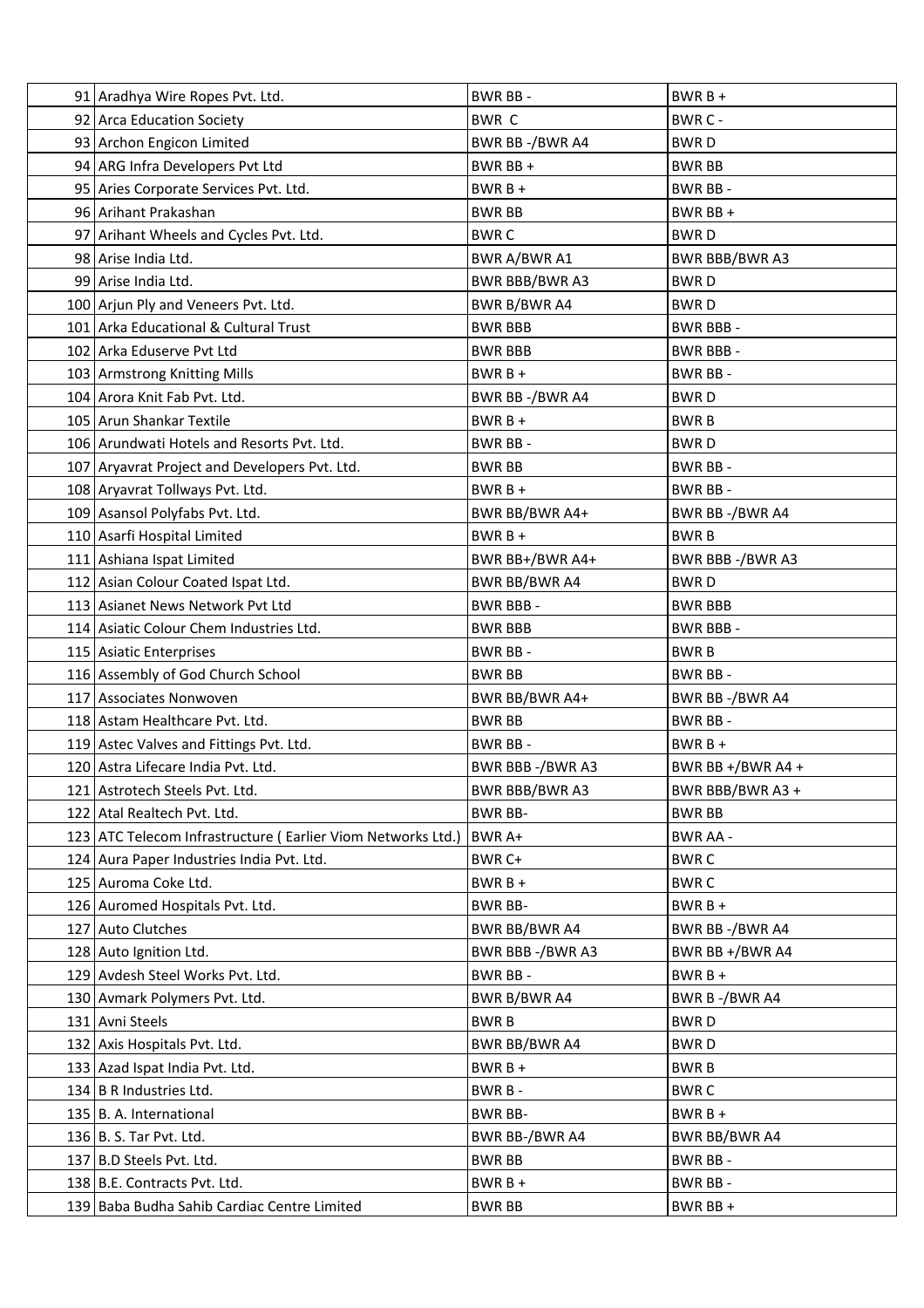| 140 Bahirat Estate LLP                                                | <b>BWRB</b>                   | BWR B-                       |
|-----------------------------------------------------------------------|-------------------------------|------------------------------|
| 141 Baid Industries Pvt. Ltd.                                         | <b>BWR C/BWR A4</b>           | <b>BWRD</b>                  |
| 142 Baidyapur Himghar Pvt. Ltd.                                       | $BWRB +$                      | BWR B-                       |
| 143 Balaji Associates                                                 | BWR B+                        | <b>BWRB</b>                  |
| 144 Balaji Education & Charitable Trust                               | <b>BWR BB</b>                 | BWR BB-                      |
| 145   Balar Synthetics Pvt. Ltd.                                      | BWR BB+/BWR A4+               | BWR BB-/BWR A4               |
| 146 BalKrushna Cotex Pvt. Ltd.                                        | BWR BB-                       | $BWRB +$                     |
| 147 Bamdev Nayak Infrastructures Ltd.                                 | BWR B-/BWR A4                 | <b>BWRD</b>                  |
| 148 Banglore Polymers Pvt. Ltd.                                       | BWR BB-                       | <b>BWRB</b>                  |
| 149 Bank of India                                                     | BWR AA +                      | <b>BWR AA</b>                |
| 150 Bank of India                                                     | BWR AA +                      | <b>BWR AA</b>                |
| 151 Bank of India                                                     | <b>BWR AA -</b>               | BWR A+                       |
| 152 Bank of India                                                     | BWR AA +                      | <b>BWR AA</b>                |
| 153 Bank of India                                                     | <b>BWR AA -</b>               | BWR A+                       |
| 154 Bank of India                                                     | BWR AA +                      | <b>BWR AA</b>                |
| 155 Bank of India                                                     | <b>BWR AA -</b>               | BWR A+                       |
| 156 Bank of India                                                     | BWR AA +                      | <b>BWR AA</b>                |
| 157 Bank of India                                                     | <b>BWR AA -</b>               | BWR A+                       |
| 158 Barakath Engineering Industries Private Limited                   | BWR BB-                       | $BWRB +$                     |
| 159 Barath Building Construction (India) Pvt Ltd                      | <b>BWR BBB-</b>               | BWR BB +                     |
| 160 Bashir Oil Mill                                                   | BWR BB-                       | $BWRB +$                     |
| 161 BCL Industries and Infrastructure Limited                         | BWR BBB-/BWR A3               | BWR BBB/BWR A3 +             |
| 162 BCL Industries and Infrastructure Limited                         | <b>BWR FBBB-</b>              | <b>BWR FBBB</b>              |
| 163 BDH Enterprises                                                   | BWR B+                        | <b>BWRB</b>                  |
| 164 Bellona Estate Developers Limited                                 | <b>BWR BBB-</b>               | <b>BWR BB</b>                |
| 165 Bentec India Ltd                                                  | BWR BB/BWR A4                 | BWR BB +/BWR A4+             |
| 166 Besto Tradelink Pvt Ltd                                           | BWR C/BWR A4                  | BWR B/BWR A4                 |
| 167 Bestochem Formulations (India) Limited                            | <b>BWR BB</b>                 | <b>BWR BB-</b>               |
| 168 BGR Energy Systems Limited                                        | BWR BBB+/BWR A2               | BWR A-/BWR A2+               |
| 169 Bhagyanagar Hatcheries Pvt. Ltd.                                  | BWR BB-                       | <b>BWR BB</b>                |
| 170 Bhandari Engineering Company Pvt. Ltd.                            | <b>BWR BB</b>                 | $BWRB +$                     |
| 171 Bharat Steel Rolling Mills                                        | BWR B-                        | <b>BWRB</b>                  |
| 172 Bharni Cotton Mills                                               | BWR B +                       | <b>BWR BB-</b>               |
| 173 Bhavani Plywoods & Timbers                                        | BWR B+                        | <b>BWRB</b>                  |
| 174 Bhavani Saw Mill                                                  | <b>BWR BB</b>                 | BWR BB-                      |
| 175   Bhavani Shakti Traders                                          | <b>BWRB</b><br>$BWRB +$       | <b>BWRD</b>                  |
| 176 Bhavani Wood Works                                                |                               | BWR B-                       |
| 177 Bhawaal Spinners Pvt. Ltd.<br>178 Big Power Glass India Pvt. Ltd. | BWR B+                        | <b>BWRB</b>                  |
| 179 Binco Constructions Pvt. Ltd.                                     | BWR B/BWR A4<br>BWR B-/BWR A4 | BWR B-/BWR A4<br><b>BWRD</b> |
| 180 Bioneeds India Pvt. Ltd.                                          | BWR BB +                      | <b>BWR BBB-</b>              |
| 181 Bishan Saroop Ram Kishan Agro Pvt. Ltd.                           | BWR BBB-/BWR A3               | BWR BB +/BWR A4              |
| 182 Bismillah Jewellers Pvt Ltd                                       | <b>BWR BB</b>                 | BWR BB-                      |
| 183 Biyani & Sons                                                     | <b>BWRB</b>                   | BWR B+                       |
| 184 BK Sons Infrastructure Pvt. Ltd.                                  | BWR BB-                       | <b>BWRB</b>                  |
| 185 BLA Industries Pvt. Ltd.                                          | BWR BBB-/BWR A3               | BWR BB $+/BWR$ A4 +          |
| 186 Blue Blends India Ltd.                                            | <b>BWR BB</b>                 | BWR BB-                      |
| 187 BMW Industries Ltd.                                               | <b>BWR BBB</b>                | <b>BWR BBB-</b>              |
| 188 Bohra Industries Ltd.                                             | BWR BBB-/BWR A3               | BWR BBB-/BWR A3 +            |
|                                                                       |                               |                              |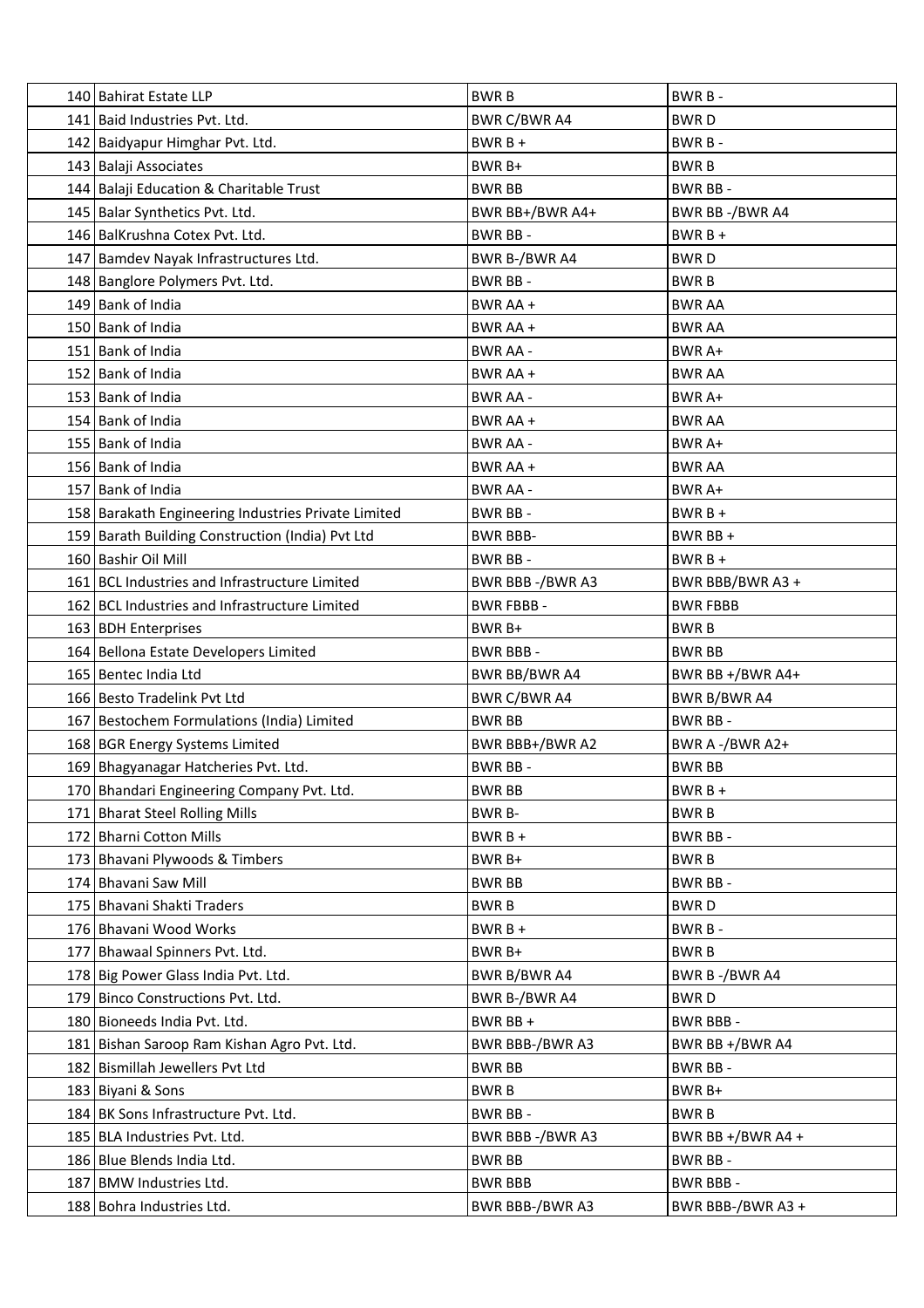| 189 Bonafide Arts Pvt. Ltd                                            | BWR BB-              | <b>BWRB</b>         |
|-----------------------------------------------------------------------|----------------------|---------------------|
| 190 Borah & Company                                                   | <b>BWRB</b>          | <b>BWRC</b>         |
| 191 Brahmani Developers Pvt. Ltd.                                     | <b>BWR BB</b>        | BWR BB-             |
| 192 Brij Kattha Industries Pvt. Ltd.                                  | <b>BWR B-</b>        | <b>BWRC</b>         |
| 193 Brijilaxmi Paper Products Pvt. Ltd.                               | <b>BWR BB/BWR A4</b> | <b>BWRD</b>         |
| 194 BS Sponge Pvt Ltd                                                 | BWR BB+/BWR A4+      | BWR BBB-/BWR A3     |
| $195$ BSL Ltd.                                                        | BWR BBB+/BWR A3+     | BWR BBB+/BWR A2     |
| 196 Buildmet Fibres Pvt. Ltd.                                         | BWR BB+/BWR A4+      | BWR BBB-/BWR A3     |
| 197 Bulk Liquid Solutions Pvt. Ltd                                    | <b>BWR BB</b>        | BWR BB +            |
| 198 Burnpur Cement Ltd.                                               | BWR BB/BWR A4+       | <b>BWRD</b>         |
| 199 C.M.S. Impex (India) Pvt. Ltd.                                    | BWR BB-              | <b>BWRB</b>         |
| 200 Cachar Roller Flour Mills Ltd                                     | <b>BWR BB-</b>       | <b>BWR BB</b>       |
| 201   Cadiz Pharmaceuticals Pvt. Ltd.                                 | BWR BB-              | $BWRB +$            |
| 202 CAMEX Ltd.                                                        | BWR BB/BWR A4+       | BWR BB-/BWR A4      |
| 203 Candor Textile Pvt Ltd (Erstwhile CIL Textiles Pvt. Ltd.)         | BWR BB-/BWR A4       | <b>BWRD</b>         |
| 204 Capital Small Finance Bank Ltd (Erstwhile:Capital Local Ard BWR A |                      | $BWRA +$            |
| 205 Capital Small Finance Bank Ltd (Erstwhile:Capital Local Ard BWR A |                      | $BWRA +$            |
| 206 Carboline (India) Pvt. Ltd.                                       | <b>BWRB</b>          | BWR B-              |
| 207 Careway Agro Procurement Pvt. Ltd.                                | BWR BB-/BWR A4       | <b>BWRD</b>         |
| 208 Carona Knitwear                                                   | BWR BB+/BWR A4+      | BWR BB-/BWR A4      |
| 209 Cavitak Marketing Pvt Ltd                                         | <b>BWR BB</b>        | BWR BB +            |
| 210 Central Bank of India                                             | <b>BWR A</b>         | BWR A -             |
| 211 Central Bank of India                                             | BWR A +              | <b>BWRA</b>         |
| 212 Central Bank of India                                             | BWR A+               | <b>BWRA</b>         |
| 213 Century Metal Recycling Pvt. Ltd.                                 | BWR A-/BWR A2+       | BWR A/BWR A2+       |
| 214 Century Tiles Limited                                             | BWR BB +/BWR A4 +    | BWR BB/BWR A4       |
| 215 Cethar Food Oil Ltd.                                              | <b>BWR BB</b>        | $BWRB +$            |
| 216 CF Foods Pvt. Ltd.                                                | $BWRB+$              | <b>BWRB</b>         |
| 217 Chahal Spintex Ltd                                                | <b>BWRB</b>          | $BWRB +$            |
| 218 Chahal Spintex Ltd                                                | BWR C+               | <b>BWRB</b>         |
| 219 Chaitanya Enterprises Delinters Factory                           | BWR B+               | BWR BB -            |
| 220 Chakra Poultry Farms Pvt. Ltd.                                    | <b>BWRC</b>          | BWR B-              |
| 221 Chakradhar Chemicals Pvt. Ltd.                                    | <b>BWR BB</b>        | BWR BB +            |
| 222 Chalasani Hospitals Pvt. Ltd.                                     | <b>BWR BBB-</b>      | BWR BB +            |
| 223 Chalasani Raja                                                    | BWR B +              | BWR B-              |
| 224 Chandra & Co                                                      | $BWRB +$             | <b>BWRB</b>         |
| 225 Chandra Container Manufacturers                                   | BWR B+/BWR A4        | BWR BB-/BWR A4      |
| 226 Chandra Modern Builders (India) Pvt. Ltd                          | BWR BB-              | $BWRB +$            |
| 227 Chandra Shipping & Trading Services                               | BWR A4+              | BWR A4              |
| 228 Chandragiri Power & Infra LLP                                     | <b>BWR BB-</b>       | $BWRB +$            |
| 229 Chandravadhanam Educational Trust                                 | <b>BWR BBB-</b>      | BWR BB +            |
| 230 Charbhuja Industries Pvt. Ltd.                                    | BWR BB +/BWR A4 +    | <b>BWRD</b>         |
| 231 Charismatic Infratech Pvt. Ltd.                                   | BWR $B+$ (SO)        | <b>BWRD</b>         |
| 232 Charu Overseas Pvt. Ltd.                                          | BWR BB-              | <b>BWRB</b>         |
| 233 Chaudhary Rice Mills                                              | $BWRB +$             | <b>BWRB</b>         |
| 234 Cheema Printpac Limited                                           | <b>BWRB</b>          | BWR B-              |
| 235 Chemi Tech Engineers Pvt Ltd                                      | <b>BWR BB/BWR A4</b> | BWR BB $+/BWR$ A4 + |
| 236 Chemm Finance Ltd.                                                | <b>BWR BB</b>        | BWR BB-             |
| 237 Chemm Finance Ltd.                                                | <b>BWR BB</b>        | BWR BB-             |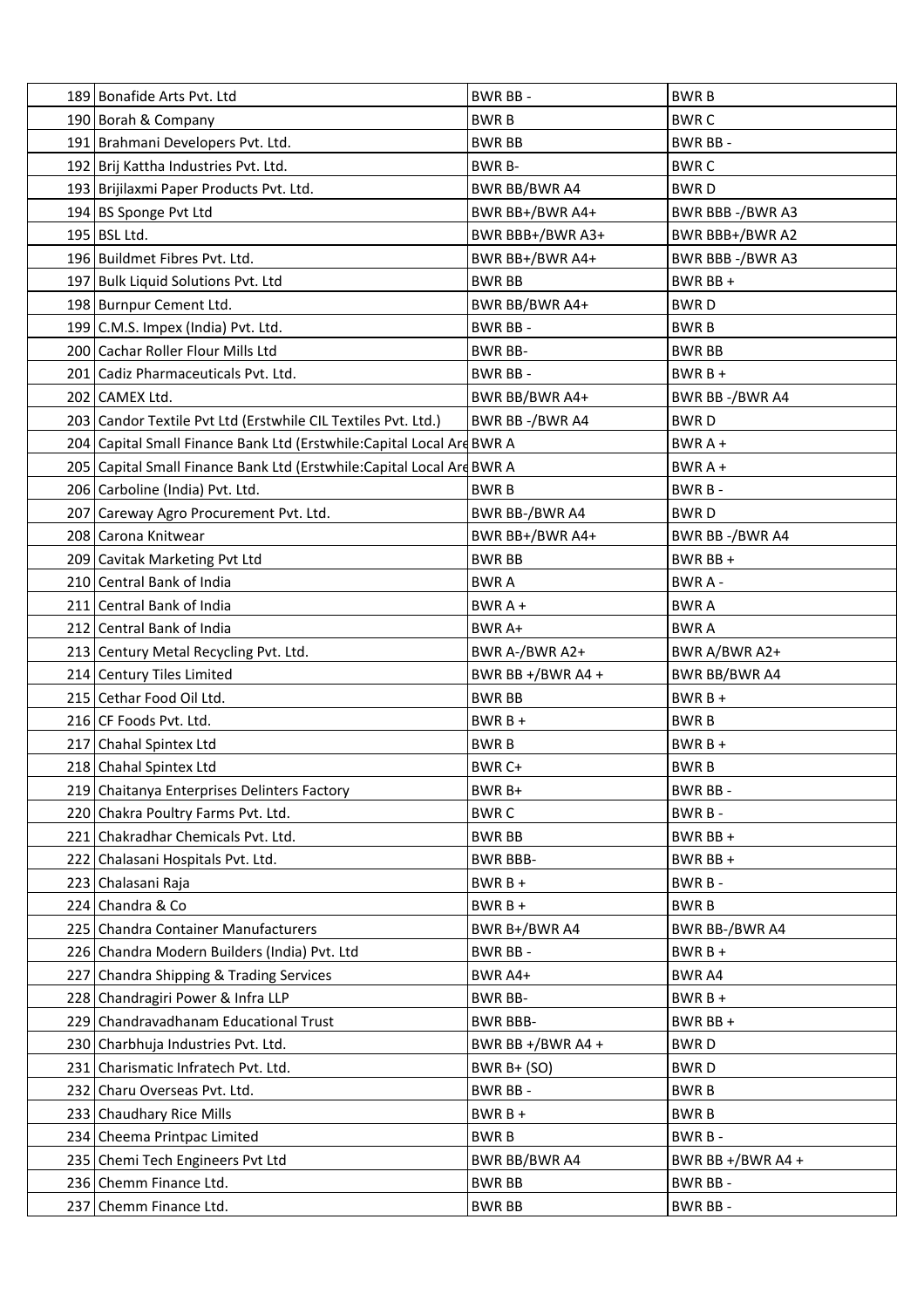| 238 Chemm Finance Ltd.                                                      | <b>BWR FBB</b>         | <b>BWR FBB-</b>                 |
|-----------------------------------------------------------------------------|------------------------|---------------------------------|
| 239 Cheran Weaves India Pvt. Ltd.                                           | BWR B+                 | BWR B-                          |
| 240 Chetmani Ornaments Pvt. Ltd.                                            | BWR BB-                | <b>BWRB</b>                     |
| 241 Chhabeela Energy Foods Pvt. Ltd.                                        | BWR B+/BWR A4          | BWR BB/BWR A4+                  |
| 242 Chhabi Electricals Pvt. Ltd.                                            | <b>BWRB</b>            | BWR C +                         |
| 243 Chilika Distilleries Pvt. Ltd                                           | <b>BWRB</b>            | BWR C +                         |
| 244 Chitrali Properties Pvt. Ltd                                            | BWR B-                 | <b>BWRB</b>                     |
| 245 Cigfil Ltd.                                                             | <b>BWR BB/BWR A4</b>   | BWR BB+/BWR A4 +                |
| 246 Citizen Umbrella Manufacturers Ltd.                                     | BWR A3                 | BWR A3+                         |
| 247 CK Rajan                                                                | <b>BWRB</b>            | $BWRB +$                        |
| 248 CL Engineering Pvt. Ltd.                                                | <b>BWR BB/BWR A4</b>   | <b>BWRD</b>                     |
| 249 Classic Coal Construction Pvt. Ltd.                                     | BWR BBB-/BWR A3        | BWR BB +/BWR A4 +               |
| 250 Classic Papers                                                          | $BWRB +$               | <b>BWRB</b>                     |
| 251 CLH Gaseous Fuel Applications Pvt. Ltd.                                 | $BWRB +$               | BWR B-                          |
| 252 CLT Polymer and Rubbers Pvt. Ltd.                                       | <b>BWRB</b>            | BWR B-                          |
| 253 CM Associates Pvt. Ltd.                                                 | <b>BWR BB-</b>         | BWR BB +                        |
| 254 CMR Nikkei India Pvt. Ltd.                                              | BWR BBB(SO)/BWR A2(SO) | BWR BBB + $(SO)/BWR$ A2+ $(SO)$ |
| 255 CMR Toyotsu Aluminium India Pvt. Ltd.                                   | BWR BBB- (SO)          | BWR BBB (SO)                    |
| 256 Coastal Aqua                                                            | <b>BWR BB</b>          | <b>BWR BB-</b>                  |
| 257 Cogent E Services Pvt. Ltd.                                             | <b>BWR BB</b>          | BWR BB-                         |
| 258 Colors Sulzer Pvt. Ltd.                                                 | BWR BB-                | BWR B+                          |
| 259 Commercial Auto Sales Pvt. Ltd.                                         | BWR BB-                | $BWRB +$                        |
| 260 Compack Foam Pvt. Ltd.                                                  | BWR C/BWR A4           | BWR C-/BWR A4                   |
| 261 Coromandel Agrico Pvt. Ltd.                                             | BWR BBB +/BWR A3 +     | BWR BBB/BWR A3                  |
| 262 Corporation Bank                                                        | <b>BWR AA+</b>         | <b>BWR AA</b>                   |
| 263 Corporation Bank                                                        | BWR AA+                | <b>BWR AA</b>                   |
| 264 Corporation Bank                                                        | <b>BWR AA</b>          | <b>BWR AA -</b>                 |
| 265 Corporation Bank                                                        | <b>BWR AA</b>          | <b>BWR AA -</b>                 |
| 266 Cosmic Advertisers Pvt. Ltd.                                            | BWR C -                | <b>BWRD</b>                     |
| 267 Cotton Craft Corporation                                                | BWR A4 +               | <b>BWRA4</b>                    |
| 268 CR Residency                                                            | $BWRB+$                | <b>BWRD</b>                     |
| 269 Creative Peripherals and Distribution Ltd                               | BWR BB+/BWR A4+        | BWR BBB -/BWR A3                |
| 270 Creative Power Engineers Pvt. Ltd.                                      | BWR BB-                | $BWRB +$                        |
| 271 Crescent Tanners Pvt. Ltd.                                              | BWR BB-/BWR A4+        | BWR B/BWR A4                    |
| 272 Cross Border Power Transmission Company Ltd                             | BWR AA (SO)            | BWR $AA + (SO)$                 |
| 273 CRP Risk Management Ltd. (erstwhile: CRP Technologies (I BWR BBB-       |                        | <b>BWR BB</b>                   |
| 274 Curry Mantra Foods Pvt. Ltd.                                            | BWR B +                | <b>BWRB</b>                     |
| 275   D N H Spinners Pvt. Ltd.                                              | BWR BBB+/BWR A3+       | <b>BWR BBB/BWR A3</b>           |
| 276   D P Jain & Co. Infrastructure Pvt. Ltd.                               | BWR A-/BWR A3+         | BWR A/BWR A2                    |
| 277 D P Jain & Co. Infrastructure Pvt. Ltd.                                 | <b>BWRA-</b>           | <b>BWRA</b>                     |
| 278 D P Jain Dariapur-Jasondhi (Annuity) Road Projects Pvt. Lt BWR A - (SO) |                        | BWR A (SO)                      |
| 279 D P Jain Ujjain Package (Annuity) Road Projects Pvt. Ltd.               | <b>BWR A - (SO)</b>    | BWR A (SO)                      |
| 280   D Raja Cotton Pvt. Ltd.                                               | BWR BB/BWR A4          | BWR BB $+/BWR$ A4 +             |
| 281   D. D. Pharmaceuticals Pvt. Ltd.                                       | <b>BWRB</b>            | BWR B-                          |
| 282 Daily Fresh Fruits India Pvt. Ltd.                                      | BWR BB-                | $BWRB +$                        |
| 283 Daily Fresh Fruits India Pvt. Ltd.                                      | BWR B+                 | BWR BB -                        |
| 284 Dairy Classic Ice Creams Pvt. Ltd.                                      | <b>BWR BBB-</b>        | BWR BB +                        |
| 285   Dakshin Realities Pvt. Ltd.                                           | <b>BWR BBB-</b>        | <b>BWR BB</b>                   |
| 286   Dalmia Laminators Limited                                             | BWR BBB-/BWR A3        | BWR BB +/BWR A4                 |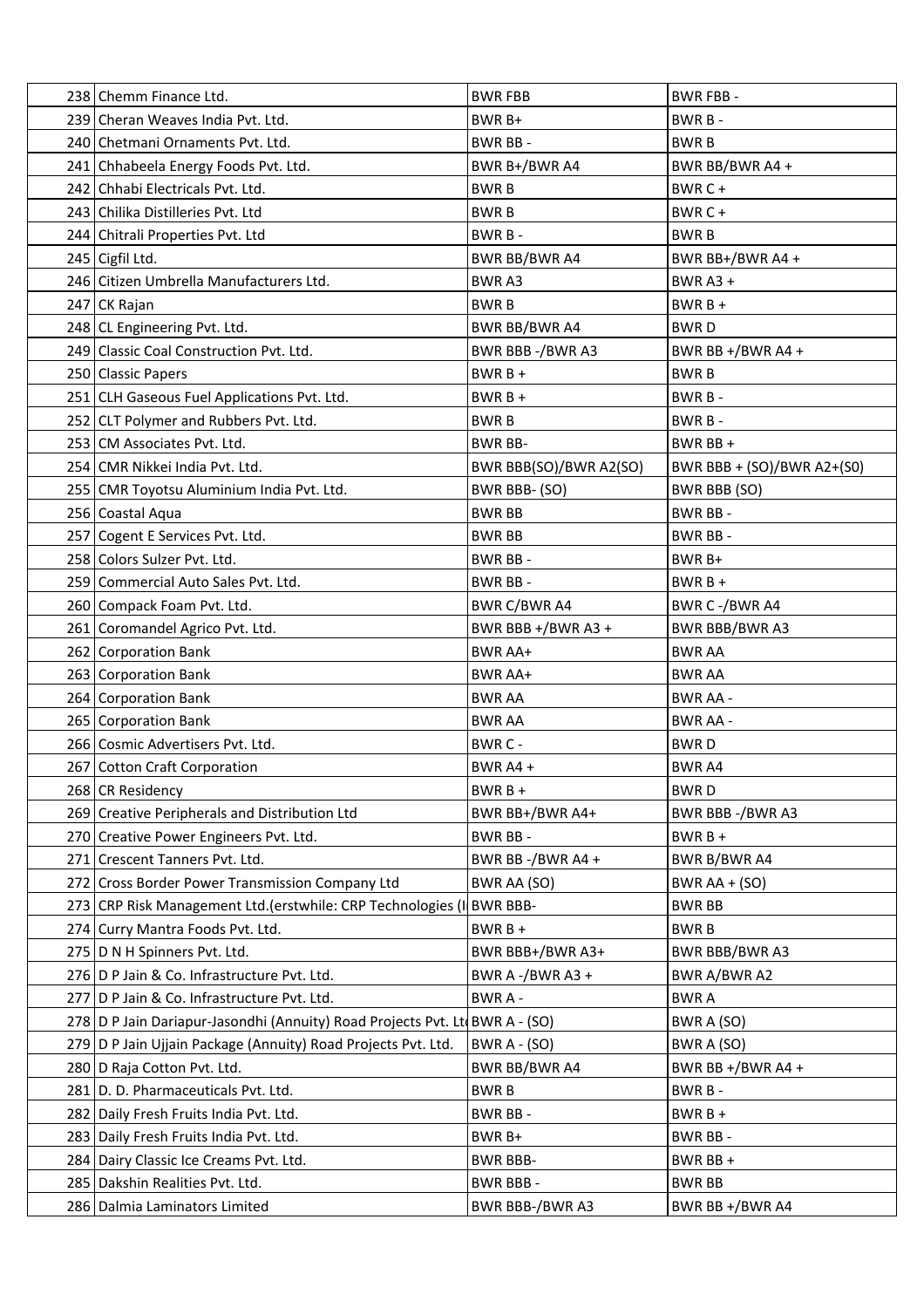| 287 Dans Energy Pvt Ltd.                       | BWR BB/BWR A4        | <b>BWRD</b>          |
|------------------------------------------------|----------------------|----------------------|
| 288 Davanam Jewellerrs Pvt. Ltd.               | BWR BB+/BWR A4+      | <b>BWR BB/BWR A4</b> |
| 289 De Design & Interiors Pvt. Ltd.            | BWR B+/BWR A4        | BWR C/BWR A4         |
| 290 Dee Key Woollen Industries Private Limited | $BWRB +$             | BWR C +              |
| 291 Deep Alloys                                | BWR B+               | BWR BB-              |
| 292 Deepak Nexgen Foods And Feeds Pvt Ltd      | <b>BWR BB</b>        | BWR BB +             |
| 293 Deluxe Cold Storage & Food Processors Ltd  | BWR BB+              | <b>BWRD</b>          |
| 294 Deogiri Infrastructure Pvt. Ltd.           | <b>BWR BB</b>        | $BWRB +$             |
| 295   Deraz Engineers                          | BWR B+               | <b>BWRB</b>          |
| 296 Deshmukh Cotton Industries                 | BWR B-               | <b>BWRC</b>          |
| 297 Deva Singh Sham Singh                      | $BWRB +$             | <b>BWRB</b>          |
| 298 Devi Chand & Sons                          | <b>BWR BB-</b>       | <b>BWR BB</b>        |
| 299 Devi Chemtech Pvt. Ltd.                    | $BWRB +$             | <b>BWRB</b>          |
| 300 Dhan Steel Pvt. Ltd.                       | BWR BB-              | $BWRB +$             |
| 301 Dhanlaxmi Bank Ltd                         | <b>BWR BB-</b>       | <b>BWR BB</b>        |
| 302 Dhanraj Traders                            | <b>BWR BB-</b>       | <b>BWR BB</b>        |
| 303 Dhara Enterprises                          | BWR B+/BWR A4        | <b>BWRD</b>          |
| 304 Dharamraj Jewellers                        | BWR BB-              | $BWRB +$             |
| 305 Dhula Rice Mill Pvt. Ltd.                  | $BWRB +$             | BWR BB-              |
| 306 Diagnosys Electronics (I) Pvt Ltd          | BWR B+/BWR A4        | BWR BB-/BWR A4       |
| 307 Diamond Footcare Udyog Pvt. Ltd.           | <b>BWRB</b>          | BWR B-               |
| 308 Diamond Power Infrastructure Limited       | BWR BB-/BWR A4       | <b>BWRD</b>          |
| 309 Diamond Products Limited                   | BWR B-/BWR A4        | BWR B/BWR A4         |
| 310 Diamond Timber Industries                  | BWR B / BWR A4       | <b>BWRD</b>          |
| 311   Didwaniya Exim Pvt. Ltd.                 | <b>BWRB</b>          | BWR C +              |
| 312   Digital Venture Pvt. Ltd.                | BWR BBB+ (SO)        | <b>BWR A - (SO)</b>  |
| 313 Digvijay Construction Pvt Ltd              | BWR BB+/BWR A4       | BWR BBB-/BWR A3      |
| 314 Dillip Constructions Pvt Ltd               | <b>BWR BB</b>        | <b>BWRB</b>          |
| 315 Dinesh Gold                                | <b>BWR BB</b>        | <b>BWRD</b>          |
| 316 Dinesh Jewellers                           | <b>BWR BB-</b>       | <b>BWRD</b>          |
| 317 Dipanshu Promoter & Builder Pvt. Ltd.      | $BWRB +$             | BWR B-               |
| 318 Dipti Diamonds & Jewellery Pvt. Ltd.       | BWR BB-/BWR A4       | BWR B+/BWR A4        |
| 319 Dirgh Diamond Pvt Ltd                      | BWR BB+/BWR A4+      | BWR BBB-/BWR A3      |
| 320 Disha Educational Society (DES)            | BWR BB +             | <b>BWR BB</b>        |
| 321 Disha Industries Ltd.                      | BWR B+/BWR A4        | <b>BWRD</b>          |
| 322 Divya Spinning Mill Pvt. Ltd.              | <b>BWR BB</b>        | BWR BB-              |
| 323 Dozco (India) Pvt Ltd                      | BWR BBB/BWR A3 +     | BWR BBB +/BWR A2     |
| 324 Dr Kamakshi Memorial Hospital Pvt Ltd      | BWR BB-              | BWR C +              |
| 325 DRS Jewellers Pvt. Ltd.                    | BWR B+               | <b>BWRB</b>          |
| 326   DRS Warehousing North Pvt. Ltd.          | $BWRB +$             | <b>BWRB</b>          |
| 327 DTL Ancillaries Ltd                        | <b>BWR BB/BWR A4</b> | BWR BB +/BWR A4 +    |
| 328 DTMG Packaging Pvt. Ltd.                   | BWR B +              | <b>BWRB</b>          |
| 329 Durable Conductors & Cables                | BWR B+               | <b>BWRB</b>          |
| 330 Durable Conductors & Cables                | <b>BWRB</b>          | $BWRB +$             |
| 331 Durgamba Construction                      | BWR B+/BWR A4        | BWR B/BWR A4         |
| 332 Eagle Maritime Inc.                        | <b>BWR BB</b>        | $BWRB +$             |
| 333 Eastern METEC Pvt. Ltd.                    | BWR BB +/BWR A4 +    | <b>BWR BB/BWR A4</b> |
| 334 Easy Photovoltech Pvt. Ltd.                | <b>BWRB</b>          | BWR B-               |
| 335 Easy Photovoltech Pvt. Ltd.                | BWR B-               | $BWRB +$             |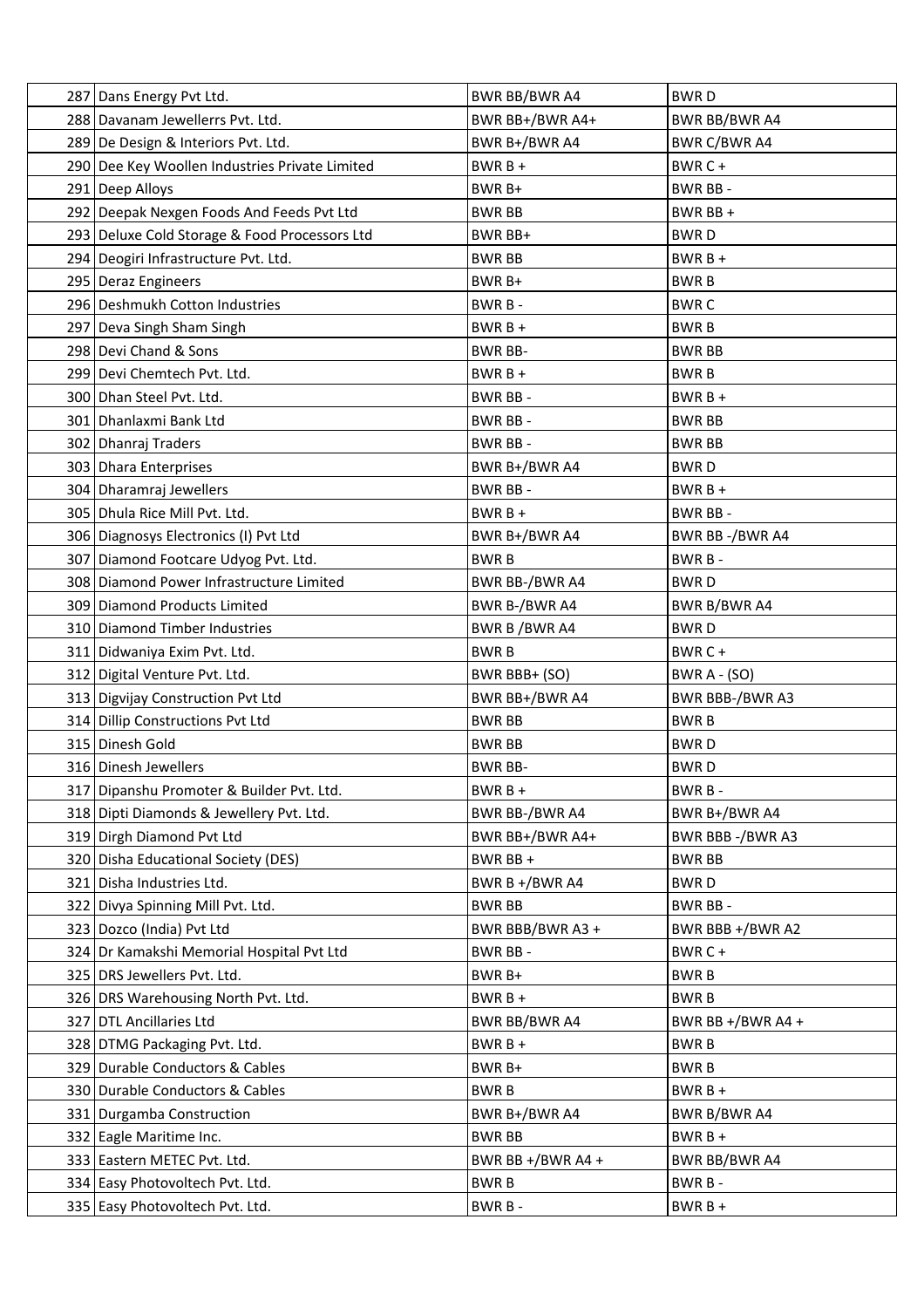| 336 Economic Transport Organization Ltd.     | BWR BB +/BWR A4 +      | BWR BBB -/BWR A3     |
|----------------------------------------------|------------------------|----------------------|
| 337 Ecorex Buildtech Pvt. Ltd.               | <b>BWR BB</b>          | <b>BWRC</b>          |
| 338 Ehsaas Frozen Foods Pvt. Ltd.            | BWR B-                 | <b>BWRB</b>          |
| 339 Ekram Hotels Pvt. Ltd.                   | <b>BWRC</b>            | BWR C -              |
| 340 Ekram Hotels Pvt. Ltd.                   | BWR C -                | <b>BWRD</b>          |
| 341 Elcom Innovations Pvt. Ltd.              | BWR B+/BWR A4          | <b>BWR B-/BWR A4</b> |
| 342 Electro Meck Industries                  | <b>BWRB</b>            | BWR B-               |
| 343 Elite Contractors (Chennai) Pvt. Ltd.    | BWR BB/BWR A4+         | BWR BB-/BWR A4       |
| 344 Elite Contractors (Chennai) Pvt. Ltd.    | BWR BB-/BWR A4         | BWR BB +/BWR A4 +    |
| 345 Embark Lifescience Pvt. Ltd.             | <b>BWR BB-</b>         | $BWRB +$             |
| 346 EMC Super Speciality Hospitals Pvt. Ltd  | BWR BB-                | <b>BWR BB</b>        |
| 347 Emm Vee Infrastructure (India) Pvt. Ltd. | <b>BWRB</b>            | BWR B-               |
| 348 Empire Multipack Pvt. Ltd                | $BWRB +$               | <b>BWRB</b>          |
| 349 eMudhra Ltd.                             | <b>BWR BBB-</b>        | <b>BWR BBB</b>       |
| 350 En Fin Exports                           | $BWRB +$               | <b>BWR C</b>         |
| 351 Enviro Infra Engineers Pvt. Ltd.         | <b>BWR BB/BWR A4</b>   | BWR BB $+/BWR$ A4 +  |
| 352 Espire Infolabs Pvt. Ltd.                | <b>BWR BB</b>          | $BWRB+$              |
| 353 Essar Power Gujarat Ltd.                 | <b>BWR BBB-/BWR A3</b> | <b>BWRD</b>          |
| 354 Esslo Fabrics & Textile Pvt. Ltd.        | $BWRB +$               | <b>BWRB</b>          |
| 355 Ethnic Silk Mills                        | <b>BWR A4</b>          | BWR $A4 +$           |
| 356 Eurotas Infrastructure Ltd               | BWR BB+ (SO)           | BWR BB (SO)          |
| 357 Eurotas Infrastructure Ltd               | BWR A- (SO)            | BWR BB + $(SO)$      |
| 358 Ever Fresh Nutriment Industries          | <b>BWRB</b>            | BWR C +              |
| 359 Everest Starch (India) Pvt. Ltd.         | <b>BWR BB</b>          | $BWRB +$             |
| 360 Everflow Petrofils Ltd                   | <b>BWR BBB-</b>        | <b>BWR BBB</b>       |
| 361 Expression of India                      | BWR BB-                | $BWRB +$             |
| 362 Extol Industries Ltd                     | <b>BWR B-</b>          | <b>BWRD</b>          |
| 363 Fab India                                | $BWRB+$                | <b>BWRB</b>          |
| 364 Fable Food Products Pvt. Ltd.            | BWR B+                 | BWR BB-              |
| 365 Fabsol                                   | $BWRB +$               | <b>BWRC</b>          |
| 366 Fabtech Projects & Engineers Ltd         | BWR BBB-/BWR A3        | BWR BB +/BWR A4      |
| 367 Farming Resources LLP                    | BWR B+                 | BWR BB-              |
| 368   Fazil Timbers                          | BWR B+/BWR A4          | <b>BWR B/BWR A4</b>  |
| 369 Feedatives Pharma Pvt. Ltd.              | BWR BB+                | <b>BWRD</b>          |
| 370 Felix Healthcare Pvt. Ltd.               | BWR B+                 | <b>BWR BB-</b>       |
| 371 Fenix Ceramic                            | BWR BB-                | $BWRB +$             |
| 372 Filtron Engineers Limited                | BWR B-/BWR A4          | <b>BWRD</b>          |
| 373 Firoze Fabricators                       | $BWRB +$               | <b>BWRB</b>          |
| 374 Flare Realty Engineers Pvt. Ltd.         | <b>BWR BB-</b>         | $BWRB +$             |
| 375   Flexifoil Packaging Pvt Ltd            | <b>BWRB</b>            | $BWRB +$             |
| 376 Flowmore Limited                         | BWR BBB/BWR A3+        | BWR BBB +/BWR A2     |
| 377 Flywheel Logistics Pvt Ltd               | <b>BWR BBB-</b>        | <b>BWR BB</b>        |
| 378   Forace Polymers Pvt. Ltd.              | BWR BBB-/BWR A3        | BWR BB +/BWR A4      |
| 379 Formulated Polymers Ltd.                 | <b>BWR BB</b>          | BWR BB +             |
| 380 Fortune Metaliks Ltd.                    | BWR BB/BWR A4          | BWR BB $+/BWR$ A4 +  |
| 381   Fortune Metals Ltd.                    | BWR BBB/BWR A3 +       | BWR BBB +/BWR A2     |
| 382 Four Seasons Frozen                      | <b>BWRB</b>            | BWR B-               |
| 383 G G Continental Trades Pvt. Ltd.         | BWR BB-/BWR A4         | BWR BB +/BWR A4+     |
| $384$ G Exports                              | BWR A4 +               | BWR A4               |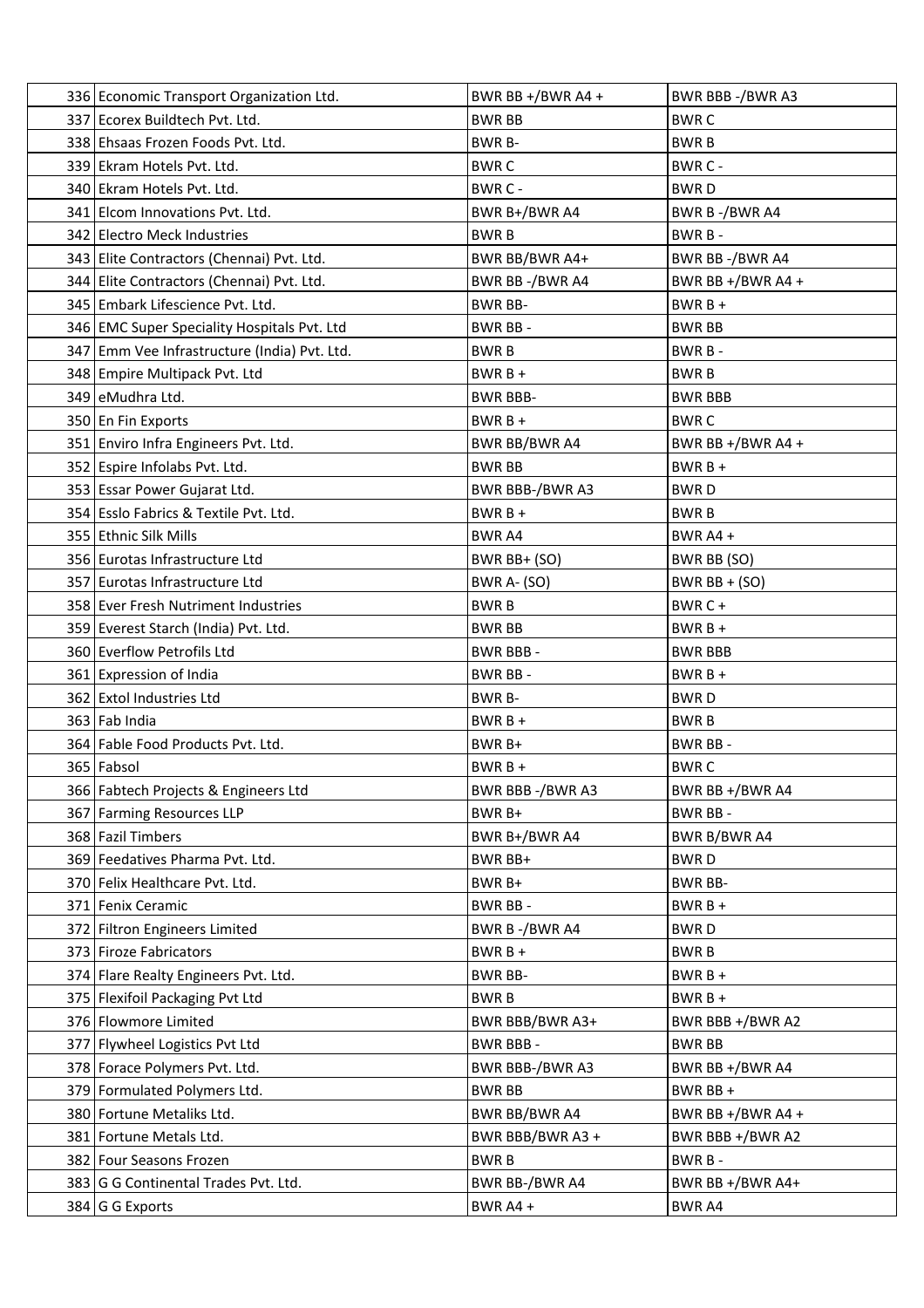| 385 G.S. Express Pvt. Ltd.                              | <b>BWR BB</b>     | BWR B +               |
|---------------------------------------------------------|-------------------|-----------------------|
| 386 Gagan Fibres Pvt. Ltd.                              | BWR BB-/BWR A4+   | BWR B +/BWR A4        |
| 387 Gagan Pulses Pvt Ltd                                | BWR BB+           | <b>BWRD</b>           |
| 388 Gajraja Soya Extractions Pvt. Ltd.                  | <b>BWRB</b>       | BWR B-                |
| 389 Gandhi Institute of Technology and Management       | <b>BWR BBB</b>    | BWR A -               |
| 390 Ganesh Benzoplast Ltd.                              | <b>BWR BB-</b>    | <b>BWR BB</b>         |
| 391 Ganesh Cotton Traders                               | BWR B+            | <b>BWRB</b>           |
| 392 Ganesh Housing Corporation Limited                  | <b>BWR BBB-</b>   | <b>BWR BBB</b>        |
| 393 Ganga Fabrics                                       | <b>BWR BB</b>     | BWR BB-               |
| 394 Ganpati Traxim Pvt. Ltd.                            | BWR BB +          | <b>BWR BB</b>         |
| 395 Garib Nawaz Hotels Pvt. Ltd.                        | BWR B-            | <b>BWRC</b>           |
| 396 Gauravh Wines Pvt. Ltd.                             | $BWRB+$           | <b>BWRB</b>           |
| 397 Gaurish Steels Pvt. Ltd.                            | <b>BWRB</b>       | <b>BWRC</b>           |
| 398 Gaya Hardware Mart                                  | <b>BWR BB-</b>    | <b>BWR BB</b>         |
| 399 Gayathri Cotton Pressing Mills Pvt Ltd              | <b>BWRB</b>       | $BWRB +$              |
| 400 GCF Shipping Pvt. Ltd.                              | <b>BWR BB-</b>    | $BWRB +$              |
| 401 Geetanjali Woollens Pvt Ltd                         | BWR BBB-/BWR A3   | BWR BB +/BWR A4 +     |
| 402 Geetha Timber                                       | <b>BWRB</b>       | BWR B-                |
| 403 Gem Edible Oils Pvt. Ltd.                           | BWR BBB-/BWR A3   | <b>BWR BBB/BWR A3</b> |
| 404 Gennext Abasan Pyt. Ltd.                            | <b>BWRB</b>       | BWR B-                |
| 405 Geokno India Pvt. Ltd.                              | BWR BB +/BWR A4 + | BWR BBB-/BWR A3       |
| 406 Gepdec Infratech Ltd                                | BWR BB+/BWR A4+   | BWR BBB -/BWR A3      |
| 407 Girdhari Lal Constructions Pvt Ltd                  | <b>BWR BBB-</b>   | BWR BB +              |
| 408 Giriraj Cot-Gin Pvt. Ltd.                           | BWR B+/BWR A4     | <b>BWRD</b>           |
| 409 Giriraj Iron Ltd.                                   | BWR BBB-/BWR A3   | BWR BB +/BWR A4+      |
| 410 Girnar Hosiery Works                                | <b>BWR BB</b>     | BWR BB-               |
| 411 GK Protiens Pvt. Ltd.                               | BWR BB-/BWR A4    | BWR BB +/BWR A4+      |
| 412 GK Sons Engineering Enterprises Pvt. Ltd.           | <b>BWRB</b>       | <b>BWRC</b>           |
| 413 GLM Infratech Pvt. Ltd.                             | BWR BB+/BWR A4+   | <b>BWRD</b>           |
| 414 Global Polybags Industries Pvt Ltd                  | BWR BB/BWR A4 +   | BWR BB-/BWR A4        |
| 415 Global Tech Solutions                               | BWR BB-           | $BWRB +$              |
| 416 Global Trading Company                              | BWR B+            | <b>BWRB</b>           |
| 417 Global Vectra Helicorp Ltd                          | BWR BBB-/BWR A3   | BWR BBB/BWR A3 +      |
| 418 Globe Artwares Impex Pvt Ltd                        | BWR BB/BWR A4 +   | BWR B +/BWR A4        |
| 419 GLS Films Industries Pvt. Ltd.                      | BWR BBB-/BWR A3   | BWR BBB/BWR A3 +      |
| 420 GM Sugar and Energy Ltd.                            | BWR BB-           | $BWRB +$              |
| 421 GMR Enterprises Pvt. Ltd (merged from GMR Holdings) | BWR BBB - (SO)    | BWR BB + $(SO)$       |
| 422 GMR Enterprises Pvt. Ltd (merged from GMR Holdings) | BWR PP-MLD BBB -  | BWR PP-MLD BB +       |
| 423 GMR Enterprises Pvt. Ltd (merged from GMR Holdings) | BWR BBB - (SO)    | BWR BB + $(SO)$       |
| 424 Gnyana Mandir Trust                                 | BWR BB+           | <b>BWR BB</b>         |
| 425 Goel Lightings                                      | <b>BWR BB-</b>    | <b>BWR BB</b>         |
| 426 Gokul Cotton Pvt Ltd                                | $BWRB +$          | <b>BWRB</b>           |
| 427 Gokul Sugar Industries Ltd.                         | <b>BWRB</b>       | BWR C +               |
| 428 Gokul Sugar Industries Ltd.                         | BWR C +           | <b>BWRD</b>           |
| 429 Golawala Diamonds                                   | BWR BB+/BWR A4+   | BWR BBB-/BWR A3       |
| 430 Gold Planet                                         | BWR B+            | <b>BWRC</b>           |
| 431 Golden Agrarian Pvt. Ltd.                           | BWR B+            | BWR BB -              |
| 432 Golden Gates Educational Trust                      | $BWRB +$          | <b>BWRB</b>           |
| 433 Golden Royal Warehouse Pvt. Ltd.                    | BWR B+            | <b>BWRB</b>           |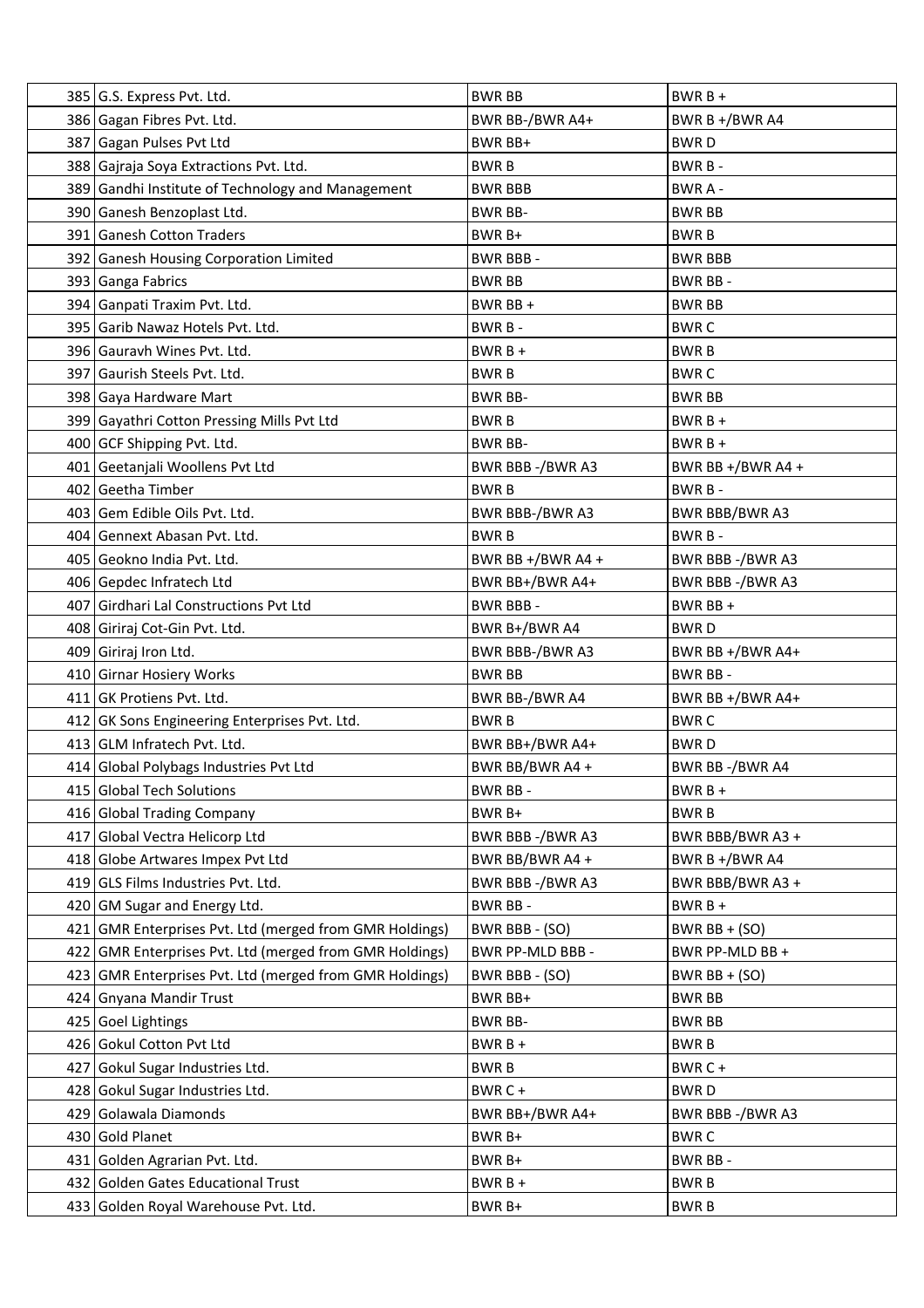| 434 Goldstone Cements Ltd.                                               | <b>BWR BB</b>         | <b>BWR BBB-</b>  |
|--------------------------------------------------------------------------|-----------------------|------------------|
| 435 Golkunda Diamond and Jewellery Limited                               | BWR BB +              | <b>BWR BB</b>    |
| 436 Gomtesh Ginning and Pressing Pvt. Ltd.                               | <b>BWRB</b>           | $BWRB +$         |
| 437 Gopaljee Dairy Foods Pvt. Ltd.                                       | <b>BWR BBB</b>        | BWR BBB+         |
| 438 Gopalsons steels Pvt. Ltd.                                           | BWR BB +/BWR A4 +     | BWR BB/BWR A4    |
| 439 Govindam Texfab Pvt. Ltd                                             | $BWRB +$              | <b>BWRB</b>      |
| 440 Goyal Developers                                                     | BWR B-                | <b>BWRB</b>      |
| 441 Goyal Motors Pvt. Ltd.                                               | <b>BWR BBB</b>        | <b>BWR BBB-</b>  |
| 442 Gragerious Construction Materials Limited (GCML) (Erstw BWR BBB (SO) |                       | BWR BB + $(SO)$  |
| 443 Grand De Himalaya Hotels & Resorts Pvt Ltd                           | <b>BWRB</b>           | BWR B-           |
| 444 Great Value Fuels Pvt Ltd                                            | BWR BB +/BWR A4 +     | BWR BBB-/BWR A3  |
| 445 Green Garden Educational Trust                                       | BWR B+                | <b>BWRB</b>      |
| 446 Grishneshwar Cotton Corporation                                      | <b>BWRB</b>           | BWR B-           |
| 447 GS Auto International Limited                                        | <b>BWR BB-/BWR A4</b> | <b>BWRD</b>      |
| 448 GS Sortex India Pvt Ltd                                              | <b>BWRB</b>           | BWR B-           |
| 449 GSBA Builders Pvt Ltd                                                | <b>BWRB</b>           | $BWRB +$         |
| 450 GSG Constructions Pvt. Ltd.                                          | <b>BWR BBB-</b>       | <b>BWR BB</b>    |
| 451 GTM Builders & Promoters Pvt Ltd                                     | $BWRB +$              | <b>BWRB</b>      |
| 452 Gujarat Polyfilms Pvt. Ltd.                                          | BWR BBB-/BWR A3       | BWR BBB/BWR A3 + |
| 453 Gulshan Rai Jain-II                                                  | BWR BB+/BWR A4+       | BWR BB/BWR A4    |
| 454 Gulzar Educational and Charitable Trust                              | <b>BWR BB</b>         | BWR BB +         |
| 455 Gumbi Software Pvt. Ltd.                                             | BWR BBB-/BWR A3       | BWR BB +/BWR A4  |
| 456 Guna Sai Life Science Pvt. Ltd.                                      | BWR B-                | <b>BWRB</b>      |
| 457 Gupta Fabtex Pvt. Ltd.                                               | <b>BWR BB</b>         | BWR BB-          |
| 458 Gupta Publishing House Pvt. Ltd.                                     | $BWRB+$               | <b>BWRB</b>      |
| 459 Gupta Trading Company                                                | <b>BWRB</b>           | <b>BWRC</b>      |
| 460 Gurdas Agro Pvt. Ltd.                                                | BWR A4+               | <b>BWRA3</b>     |
| 461 Guru Gobind Foods & Agro Pvt. Ltd.                                   | $BWRB +$              | <b>BWRB</b>      |
| 462 Guru Kirpa Agro Industries                                           | <b>BWRB</b>           | BWR B-           |
| 463 Gurudev Overseas Limited                                             | BWR BB-/BWR A4        | BWR B +/BWR A4   |
| 464 Guttur Solar Power LLP                                               | <b>BWR BB-</b>        | $BWRB +$         |
| 465 GV Cotton Mills Pvt. Ltd.                                            | BWR BB - $/$ BWR A4 + | <b>BWRD</b>      |
| 466 GVR Infra Projects Limited                                           | <b>BWR BB</b>         | <b>BWRB</b>      |
| 467 GVR Infra Projects Limited                                           | <b>BWR BB</b>         | <b>BWRB</b>      |
| 468 GVR Infra Projects Limited                                           | <b>BWR B/BWR A4</b>   | BWR C/BWR A4     |
| 469 GVR Infra Projects Limited                                           | <b>BWRB</b>           | <b>BWRD</b>      |
| 470 GVR Infra Projects Limited                                           | <b>BWR B-</b>         | <b>BWRC</b>      |
| 471 GVRMP Whagdhari Ribbanpally Tollway Pvt. Ltd.                        | BWR BBB- (SO)         | <b>BWR BB</b>    |
| 472 Gyan Cirkitronics Pvt. Ltd                                           | <b>BWRB</b>           | BWR C +          |
| 473 H Gangaram Cloth Merchants Limited                                   | <b>BWRB</b>           | BWR B-           |
| $474$ H. B. Metals                                                       | <b>BWR BB</b>         | BWR BB-          |
| 475 H2 Apparels Pvt. Ltd.                                                | <b>BWR BB</b>         | BWR B-           |
| 476 Hanuman Trading Company                                              | <b>BWRB</b>           | $BWRB +$         |
| 477 Hardrock Attachments Pvt. Ltd.                                       | BWR B +/BWR A4        | <b>BWRD</b>      |
| 478   Hari Equipments Pvt Ltd                                            | <b>BWR BB-</b>        | $BWRB +$         |
| 479 Hariom Concast & Steels Pvt. Ltd.                                    | BWR BB+/BWR A4+       | BWR BB-/BWR A4   |
| 480 HariOm Enterprises                                                   | <b>BWR BB-</b>        | BWR BB +         |
| 481 Haripur Kraft Company                                                | <b>BWRC</b>           | <b>BWR BB</b>    |
| 482 Harita NTI Ltd.                                                      | BWR BBB-/BWR A3       | BWR BBB/BWR A3+  |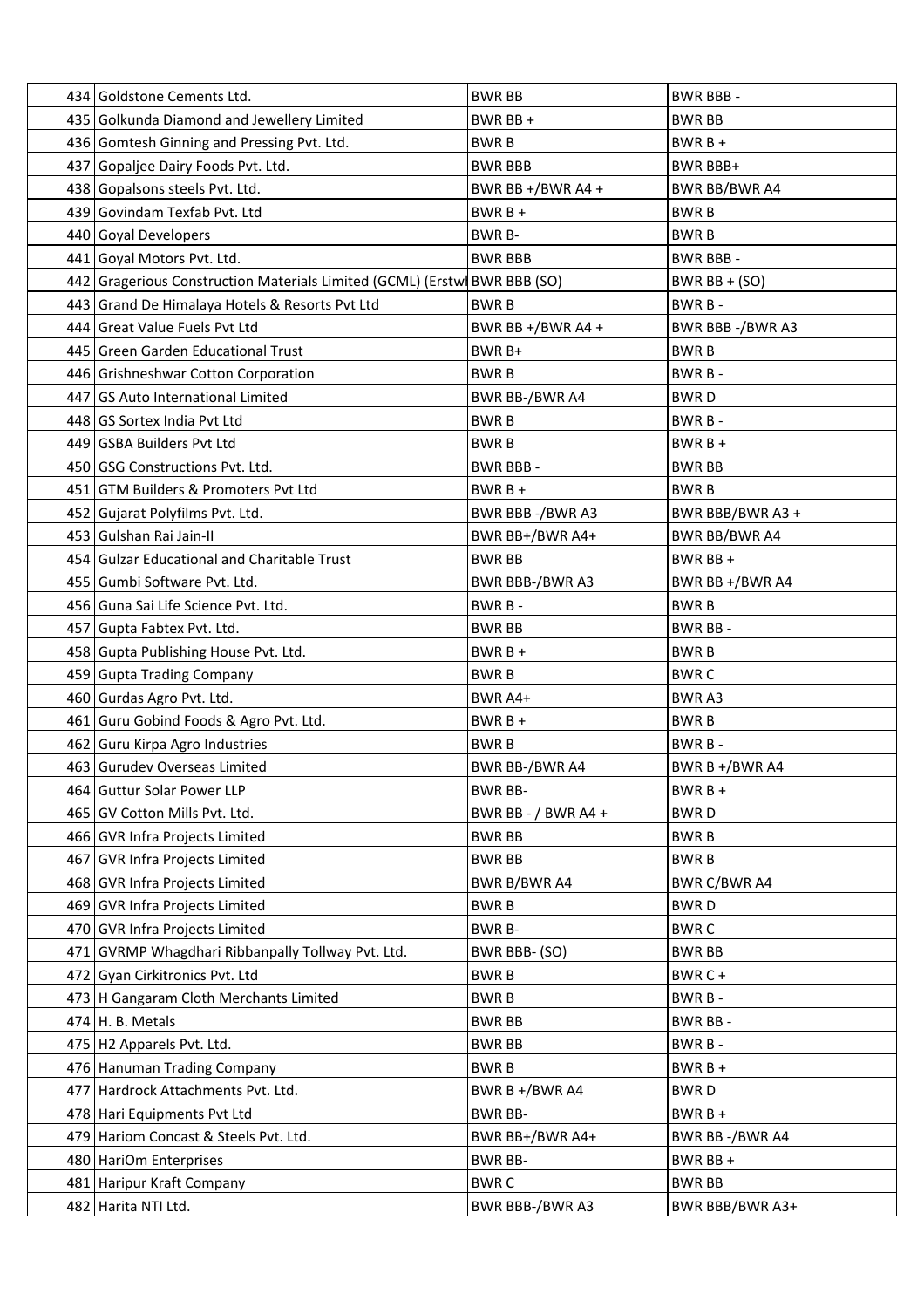| 483 Hayagreeva Educational and Charitable Trust                                  | <b>BWR BB-</b>       | BWR B+               |
|----------------------------------------------------------------------------------|----------------------|----------------------|
| 484 Heera Construction Company Pvt Ltd                                           | BWR BBB- (SO)        | BWR BB (SO)          |
| 485 Hemant Jewels Pyt. Ltd.                                                      | BWR BB-              | $BWRB +$             |
| 486 Hemraj Industries Pvt. Ltd.                                                  | BWR BB+/BWR A4+      | <b>BWR BB/BWR A4</b> |
| 487 HG Retail Solutions Pvt. Ltd.                                                | <b>BWR BBB-</b>      | BWR BB +             |
| 488 Himalaya Polytech Pvt. Ltd.                                                  | <b>BWR BB</b>        | BWR B +              |
| 489 Himalayan Polymer Industries                                                 | BWR B/BWR A4         | BWR B +/BWR A4       |
| 490 Hind High Vacuum Company Pvt. Ltd.                                           | BWR BBB-/BWR A3      | BWR BBB/BWR A3+      |
| 491 Hind Tools                                                                   | BWR BB +             | BWR BB-              |
| 492 Hindustan Newsprint Limited                                                  | BWR BB +/BWR A4 +    | <b>BWRD</b>          |
| 493 Hindusthan Heavy Electricals Pvt. Ltd.                                       | BWR $B +$            | <b>BWRB</b>          |
| 494 Hira Concast Limited                                                         | BWR BB+/BWR A4+      | <b>BWRD</b>          |
| 495 Hira Iron Pvt. Ltd.                                                          | BWR B+               | <b>BWRD</b>          |
| 496 Hirise Hospitality Pvt. Ltd.                                                 | <b>BWR BB</b>        | BWR BB-              |
| 497 Hi-Tech Pipes Ltd.                                                           | <b>BWR BBB</b>       | BWR BBB +            |
| 498 Hi-Tech Power Systems                                                        | <b>BWR BB/BWR A4</b> | <b>BWRD</b>          |
| 499 Hiya Overseas Pvt. Ltd.                                                      | BWR BB-              | $BWRB +$             |
| 500 Hoin Mal Sons Enterprises Pvt. Ltd.                                          | <b>BWRB</b>          | BWR B-               |
| 501   Hotel Coastal Ressidency                                                   | BWR C -              | <b>BWRD</b>          |
| 502 Hotel East Palace Pvt. Ltd.                                                  | <b>BWR BB</b>        | <b>BWRD</b>          |
| 503 Hotel JK International                                                       | BWR B+               | <b>BWRB</b>          |
| 504   HS Akash Agro India Pvt. Ltd.                                              | BWR BB-              | <b>BWR BB</b>        |
| 505 Hyderabad Power Installations Pvt. Ltd.                                      | <b>BWR BB</b>        | BWR BB-              |
| 506   I A Hydro Energy Private Limited                                           | BWR BB-              | <b>BWR BB</b>        |
| 507   I D Sood Ispat Pvt. Ltd.                                                   | <b>BWR BB-</b>       | $BWRB +$             |
| 508 Idyllic Resorts Pvt. Ltd.                                                    | BWR BB+/BWR A4+      | BWR B+/BWR A4        |
| 509   IFCI Factors Limited                                                       | <b>BWR A-</b>        | BWR BBB +            |
| 510   IFCI Factors Limited                                                       | BWR A-               | BWR BBB +            |
| 511   Imperial Fabrics Pvt Ltd                                                   | BWR B +              | <b>BWRC</b>          |
| 512   Imperial Fabrics Pvt Ltd                                                   | <b>BWRC</b>          | $BWRB +$             |
| 513   Inchem Laboratories Pvt. Ltd                                               | BWR $B +$            | BWR BB -             |
| 514 Inderjit Mehta Constructions Pvt. Ltd                                        | BWR BBB/BWR A3 +     | BWR BBB +/BWR A2     |
| 515   Indermani Minerals India Pvt. Ltd.                                         | BWR BB-/BWR A4       | BWR BBB-/BWR A3      |
| 516 Indian Chillies Trading Company Ltd                                          | <b>BWR BB</b>        | BWR BB +             |
| 517   Indicus Ventures Pvt. Ltd.                                                 | <b>BWRB</b>          | <b>BWRD</b>          |
| 518   Indison Agro Foods Ltd.                                                    | <b>BWRB</b>          | <b>BWRC</b>          |
| 519 Indo Alusys Industries Ltd.                                                  | BWR BB +/BWR A4 +    | BWR BBB-/BWR A3      |
| 520 Indo Arya Central Transport Ltd.                                             | BWR BBB-/BWR A3      | BWR BB +/BWR A4 +    |
| 521 Indra Industries Limited                                                     | <b>BWR BB</b>        | BWR BB-              |
| 522   Indrajit Power Pvt. Ltd.                                                   | <b>BWR BBB-</b>      | BWR BB+              |
| 523 Indrajit Power Pvt. Ltd.                                                     | BWR BBB-/BWR A3      | BWR BB+/BWR A4+      |
| 524   Industrial Heaters and Transformers                                        | BWR B+               | <b>BWRB</b>          |
| 525   Infinium (India) Ltd                                                       | BWR BB-              | <b>BWR BB</b>        |
| 526 Insucon Cables and Conductors Pvt. Ltd.                                      | <b>BWR BB</b>        | BWR BB -             |
| 527 Intech DMLS Pvt. Ltd                                                         | BWR B+/BWR A4        | BWR B/BWR A4         |
| 528 Integerated Engineering Solution Pvt. Ltd.                                   | <b>BWRC</b>          | BWR C -              |
| 529 Integrated Enterprises (India) Pvt Ltd (erstwhile Integrated BWR BBB+/BWR A2 |                      | BWR BBB/BWR A3+      |
| 530 International Institute Of Information Technology-Bangald BWR A              |                      | $BWRA +$             |
| 531 Intouch Leather House India Private Limited                                  | BWR BB-              | <b>BWR BB</b>        |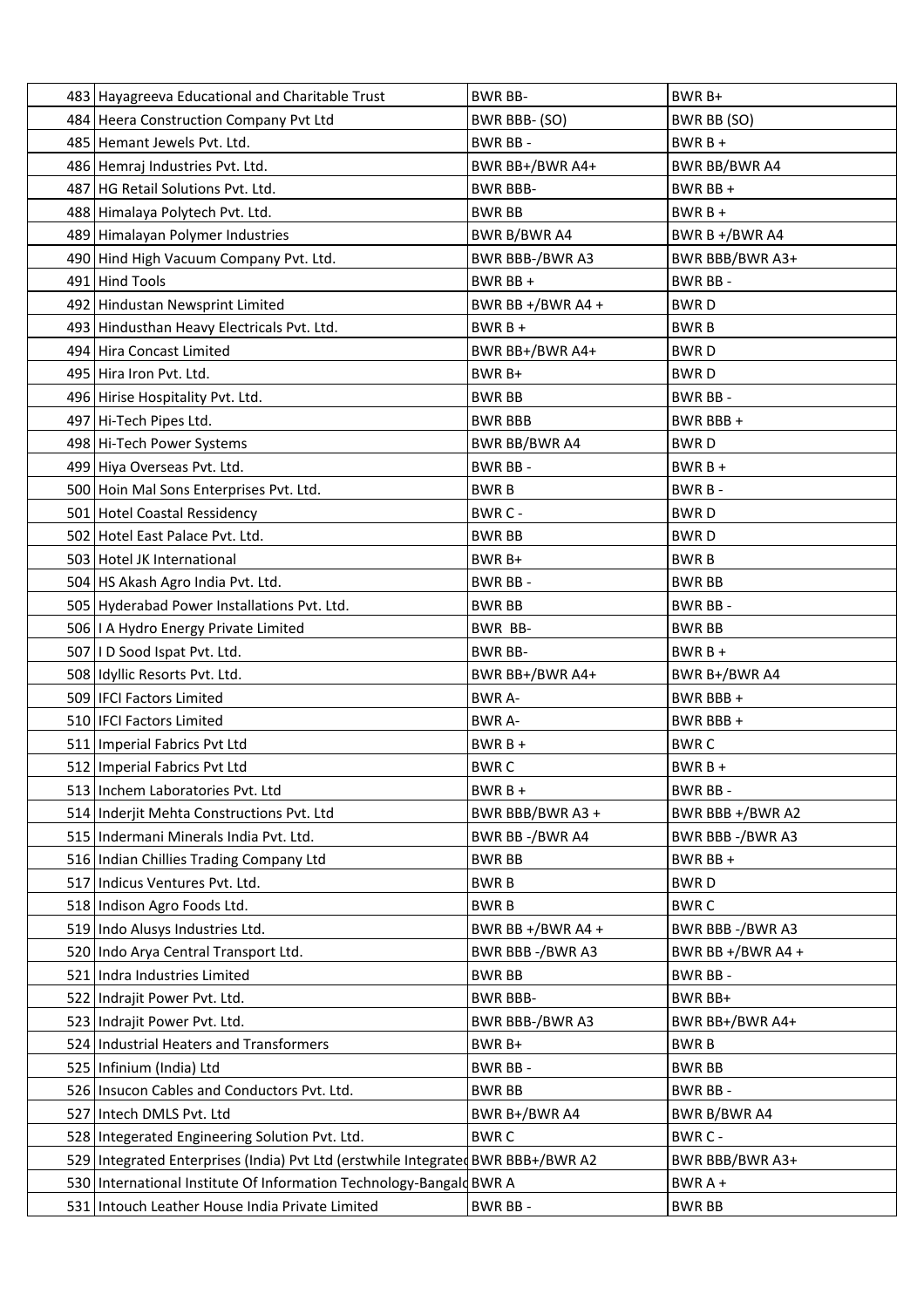| 532   IRP Infra Tech                                                  | <b>BWRB</b>            | $BWRB +$              |
|-----------------------------------------------------------------------|------------------------|-----------------------|
| 533 Ishan Equipments Pvt. Ltd.                                        | <b>BWR BBB-/BWR A3</b> | BWR BB +/BWR A4+      |
| 534 Ispat Sangrah                                                     | $BWRB +$               | BWR B-                |
| 535   ISR Infra Pvt. Ltd.                                             | BWR BB+/BWR A4+        | <b>BWRD</b>           |
| 536 J D Ispat Pvt. Ltd                                                | BWR B-                 | <b>BWRB</b>           |
| 537 J K Plywood Products                                              | <b>BWR B-</b>          | <b>BWRB</b>           |
| 538 J R Transformers Pvt. Ltd                                         | <b>BWR BB/BWR A4</b>   | BWR BB +/BWR A4 +     |
| 539 J.M. Housing Limited                                              | <b>BWR BB</b>          | <b>BWRD</b>           |
| 540 Jagmohan Lal Gupta Estates Private Limited                        | $BWRB +$               | BWR BB-               |
| 541 Jagson Colorchem Ltd.                                             | BWR BBB-/BWR A3        | BWR BB +/BWR A4       |
| 542 Jagson International Ltd.                                         | <b>BWR BBB/BWR A3</b>  | BWR BBB +/BWR A3+     |
| 543 Jai Laxmi Lighting Industries Pvt. Ltd                            | BWR BB-                | $BWRB +$              |
| 544 Jai Maakali Poultry Farms                                         | BWR C+                 | <b>BWRC</b>           |
| 545 Jai Maakali Poultry Products Pvt Ltd                              | <b>BWR BB-</b>         | BWR B-                |
| 546 Jai Prakash & Sons                                                | <b>BWR BB</b>          | <b>BWR BB-</b>        |
| 547 Jai Prakash Educational Trust Society                             | $BWRB+$                | <b>BWRB</b>           |
| 548 Jain Distillery (A Unit of Jain Distillery Pvt Ltd)               | BWR BB +/BWR A4 +      | BWR BB-/BWR A4        |
| 549 Jain Ispat                                                        | $BWRB +$               | <b>BWRD</b>           |
| 550 JAK Group                                                         | BWR BB +               | <b>BWR BB</b>         |
| 551 Jalaram Saw Mill                                                  | <b>BWRB</b>            | BWR B-                |
| 552 Jamna Dass Nikkamal Jain Saraf Pvt. Ltd.                          | BWR BB/BWR A4 +        | BWR B +/BWR A4        |
| 553 Janani Tours and Resorts Pvt. Ltd.                                | BWR B+/BWR A4          | <b>BWR BB-/BWR A4</b> |
| 554 Jas Orchid Resorts Pvt. Ltd                                       | BWR B-                 | <b>BWRD</b>           |
| 555 Jassar Dental Medical Education Health Foundation                 | BWR B-                 | $BWRB +$              |
| 556 Jay Iber Pvt. Ltd.                                                | BWR B+                 | <b>BWRB</b>           |
| 557 Jay Laxmi Poly Plast                                              | BWR B-                 | BWR C +               |
| 558 Jayalakshmi Motors                                                | BWR B+                 | <b>BWRB</b>           |
| 559 Jayamaruthi Traders                                               | <b>BWRB</b>            | BWR B-                |
| 560 Jayanth Industries                                                | BWR BB-                | BWR B +               |
| 561 Jayaram Engineering Works                                         | BWR B+                 | <b>BWRB</b>           |
| 562 Jayshree Grain Processing Pvt Ltd                                 | <b>BWR B-</b>          | <b>BWRC</b>           |
| 563 JBRS Steels and Pipes Limited                                     | $BWRB +$               | <b>BWRD</b>           |
| 564 JBS Engineering Works                                             | BWR B +                | <b>BWRC</b>           |
| 565 Jessica Jewels & Fashion Pvt. Ltd.                                | <b>BWR BBB-</b>        | BWR BB +              |
| 566 Jet Knitwears Pvt. Ltd.                                           | BWR B +                | BWR C +               |
| 567 Jhelum Infra Projects Pvt. Ltd.                                   | <b>BWR BB-</b>         | $BWRB +$              |
| 568 Jindal Aluminium Foils Pvt. Ltd.                                  | <b>BWR BB/BWR A4</b>   | <b>BWRD</b>           |
| 569 Jindal Mectec Pvt. Ltd.                                           | <b>BWR BBB</b>         | BWR BBB +             |
| 570 Jindal Soft Italia Seating Pvt. Ltd.                              | BWR BB+/BWR A4+        | <b>BWR BB/BWR A4</b>  |
| 571 Jindal Texofab Ltd.                                               | BWR BB-/BWR A4         | BWR BB $+/BWR$ A4 +   |
| 572 Jindal Texofab Ltd.                                               | BWR B/BWR A4           | BWR BB-/BWR A4        |
| 573 Jindal Worldwide Ltd.                                             | BWR A/BWR A2+          | BWR A +/BWR A1        |
| 574 JITF Commodity Tradex Limited (erstwhile JITF Coal Logist BWR BBB |                        | <b>BWR BBB-</b>       |
| 575 JLDM Textiles Industries Pvt. Ltd.                                | BWR BB-                | $BWRB +$              |
| 576 JMP Industries                                                    | BWR BB +               | <b>BWR BBB-</b>       |
| 577 JNS Instruments Limited                                           | BWR BBB-/BWR A3        | BWR BB +/BWR A4       |
| 578 Jog Constructions Company Pvt. Ltd                                | <b>BWR BB</b>          | BWR B +               |
| 579 Jogvick Manufacturing & Trading Pvt. Ltd.                         | <b>BWR BB</b>          | <b>BWRD</b>           |
| 580 Johal & Company (Wine Sales) Pvt. Ltd.                            | <b>BWR BB</b>          | <b>BWRD</b>           |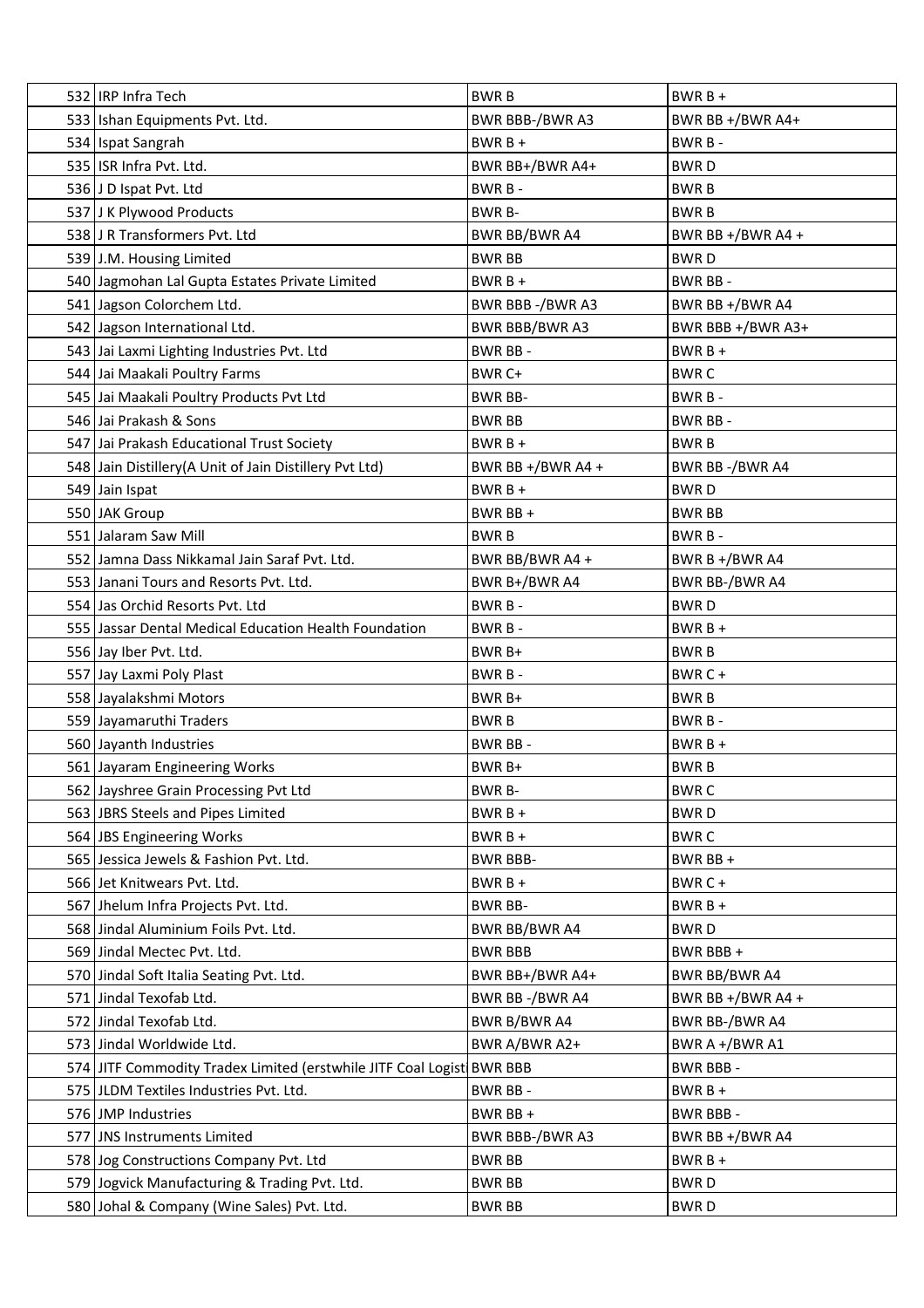| 581 John Distilleries Pvt. Ltd.                | BWR A-                | <b>BWRA</b>          |
|------------------------------------------------|-----------------------|----------------------|
| 582 Jolly Spinning Mills Pvt Ltd               | <b>BWR BB-</b>        | <b>BWR BB</b>        |
| 583 Jordan Construction                        | BWR BB/BWR A4         | <b>BWRD</b>          |
| 584 Joshitha Enterprises                       | <b>BWR B/BWR A4</b>   | <b>BWRD</b>          |
| 585 JSP Projects Pvt. Ltd.                     | BWR BB +/BWR A4 +     | <b>BWR BB/BWR A4</b> |
| 586 Jyothirmayee Agro Industries               | <b>BWR B-</b>         | BWR C +              |
| 587 Jyoti Automobiles Pvt. Ltd.                | <b>BWRB</b>           | BWR B-               |
| 588 K Lall Overseas                            | BWR B+                | <b>BWRB</b>          |
| 589 K P R Rice Mills                           | BWR BB-/BWR A4        | <b>BWR BB/BWR A4</b> |
| 590 K Rajagopalan & Co                         | BWR BB-               | <b>BWR BB</b>        |
| 591 K S Impex Ltd                              | <b>BWR BB</b>         | $BWRB +$             |
| 592 K T Quality Control Pvt. Ltd.              | $BWRB +$              | <b>BWRB</b>          |
| 593 K.S.Patel & Sons                           | BWR B+                | <b>BWRB</b>          |
| 594 Kabir Consultancy                          | $BWRB +$              | <b>BWRC</b>          |
| 595   Kailash Marble Industries Pvt. Ltd.      | BWR B+/BWR A4         | BWR BB-/BWR A4       |
| 596 Kailash Rice and General Mills Pvt Ltd     | $BWRB +$              | <b>BWRD</b>          |
| 597   Kala Hospitals Pvt. Ltd.                 | <b>BWRB</b>           | BWR B-               |
| 598   Kalaiselvi Modern Rice Mill              | BWR BB-               | $BWRB +$             |
| 599   Kalinga Jute Products P Ltd.             | <b>BWR BB-</b>        | <b>BWR BB</b>        |
| 600 Kalisma Steel Pvt Ltd                      | BWR BBB-/BWR A3       | BWR BB +/BWR A4      |
| 601   Kamal CED Solutions LLP                  | <b>BWR BB</b>         | BWR BB-              |
| 602 Kamlesh Autowheels Pyt. Ltd.               | $BWRB +$              | <b>BWRD</b>          |
| 603   Kandhaian Poultry Farm                   | BWR B+                | <b>BWRB</b>          |
| 604 Kangaroo Hometex Pvt. Ltd.                 | <b>BWR BB</b>         | BWR BB +             |
| 605   Kannaiya Timber Tech                     | BWR B+                | <b>BWRD</b>          |
| 606 Kanodia Technoplast Ltd.                   | <b>BWR BBB/BWR A3</b> | BWR BBB +/BWR A3 +   |
| 607 Karam Steel Corporation                    | <b>BWRB</b>           | $BWRB +$             |
| 608 Kare Edumin Pvt. Ltd.                      | BWR BB-               | $BWRB +$             |
| 609 Karpaga Vinayaga & Company                 | BWR B+                | <b>BWRB</b>          |
| 610 Karthik Agro Industries Pvt. Ltd.          | BWR C+                | <b>BWRC</b>          |
| 611 Karur KCP Packkagings Ltd.                 | <b>BWR B/BWR A4</b>   | <b>BWRD</b>          |
| 612 Kashmir Chemicals                          | <b>BWRB</b>           | BWR B-               |
| 613 Katyayini Paper Mills Pvt Ltd              | BWR BB +/BWR A4 +     | BWR BBB-/BWR A3      |
| 614 Kaveri Tubes                               | BWR BB-               | $BWRB +$             |
| 615 Kaveri Yarns & Fabrics Ltd.                | <b>BWR BB</b>         | BWR BB-              |
| 616   Kay Cee Polymers Pvt Ltd                 | $BWRB +$              | <b>BWRC</b>          |
| 617 KB Technologies                            | <b>BWR B/BWR A4</b>   | BWR B +/BWR A4       |
| 618 KC Automart Pvt Ltd                        | $BWRB +$              | <b>BWRC</b>          |
| 619 Keasav Saw Mill                            | BWR B+                | <b>BWRD</b>          |
| 620 Kedarnath Commotrade Pvt Ltd               | <b>BWR BB-</b>        | $BWRB +$             |
| 621 KEI Rajamahendri Resorts Pvt. Ltd.         | $BWRB +$              | BWR BB-              |
| 622 Kesavahanuma Cotton and Oil Mill Pvt. Ltd. | $BWRB +$              | BWR C +              |
| 623   Kesoram Industries Ltd.                  | $BWRA +$              | <b>BWRA</b>          |
| 624   Kesoram Industries Ltd.                  | BWR A1 +              | <b>BWRA1</b>         |
| 625   Kethaki Agro Industries                  | <b>BWRB</b>           | BWR B-               |
| 626 KG Entertainment Company Pvt.Ltd           | BWR BB-               | $BWRB +$             |
| 627 KGS Developers Ltd                         | <b>BWR BBB-</b>       | <b>BWR BB</b>        |
| 628 KGS Nelsun Paper Mill Ltd.                 | $BWRB +$              | BWR B-               |
| 629 Khandelwal Hotel                           | $BWRB +$              | <b>BWRB</b>          |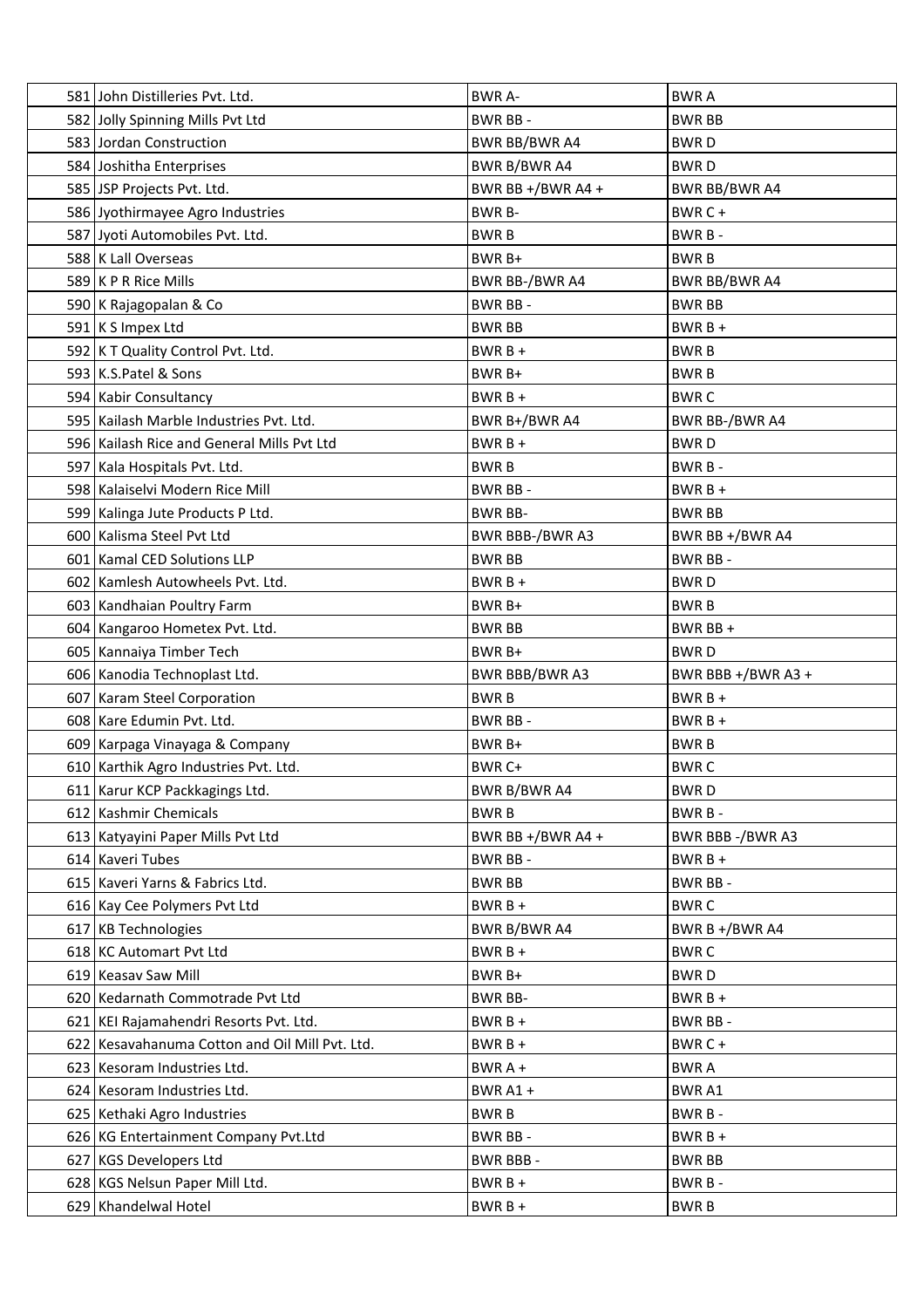| 630 Khandelwal Steel Industries                       | <b>BWRB</b>          | BWR B-               |
|-------------------------------------------------------|----------------------|----------------------|
| 631 Khanna Polyweave Pvt. Ltd.                        | $BWRB+$              | <b>BWRD</b>          |
| 632 Khyati Ispat Pvt Ltd                              | <b>BWR BBB-</b>      | <b>BWR BBB</b>       |
| 633 Kifco Infrastructure Ltd.                         | BWR BB-              | $BWRB +$             |
| 634 Kimberly Club Pvt. Ltd.                           | $BWRB +$             | <b>BWRB</b>          |
| 635 Kingswood Suppliers Pvt. Ltd.                     | BWR B+               | <b>BWR BBB-</b>      |
| 636 Kiran Infra Engineers Ltd                         | BWR BB+/BWR A4+      | <b>BWR BB/BWR A4</b> |
| 637 Kiran Infra Ispat Ltd.                            | BWR BB-              | $BWRB +$             |
| 638 KK Milk Fresh India Limited                       | <b>BWR BBB-</b>      | BWR BB-              |
| 639 Klene Paks Limited                                | BWR BBB-/BWR A3      | BWR BB +/BWR A4      |
| 640 Knitcraft Apparels International Pvt. Ltd.        | BWR A3               | <b>BWR A4</b>        |
| 641 Knox Retail                                       | $BWRB+$              | <b>BWRC</b>          |
| 642 Kohinoor Paper and Newsprint Pvt. Ltd.            | <b>BWR B/BWR A4</b>  | <b>BWRD</b>          |
| 643 Kohinoor Paper and Newsprint Pvt. Ltd.            | BWR BB/BWR A4        | BWR B/BWR A4         |
| 644 Kohinoor Pulp & Paper Pvt. Ltd.                   | BWR BB+              | <b>BWRD</b>          |
| 645   Kohinoor Steel Pvt. Ltd.                        | BWR B-/BWR A4        | <b>BWRD</b>          |
| 646   Kohinoor Steel Pvt. Ltd.                        | BWR B+/BWR A4        | BWR B-/BWR A4        |
| 647 Komal Coatings Pvt. Ltd.                          | $BWRB +$             | BWR B-               |
| 648 Koshal Poly Pack                                  | BWR B+               | <b>BWR BB-</b>       |
| 649 Kothari Metals Limited                            | BWR BBB/BWR A2       | BWR BBB -/BWR A3     |
| 650 Kousthuba Spinners Pvt. Ltd.                      | <b>BWR BB</b>        | BWR BB-              |
| 651 Krisfo Infotech Solutions Pvt. Ltd.               | BWR BB+/BWR A4+      | BWR BB/BWR A4        |
| 652 Krishna Corporation                               | BWR BB-              | <b>BWRD</b>          |
| 653 Krishna Cotton Industries                         | <b>BWRB</b>          | BWR B-               |
| 654 Krishna Prasad Industries                         | BWR B+               | BWR B-               |
| 655 Krishna Wood Works                                | BWR B+               | <b>BWR C</b>         |
| 656 Krushi Infras India Pvt Ltd.                      | BWR BBB-/BWR A3      | BWR BB-/BWR A4       |
| 657 Kshema Power and Infrastructure Company Pvt. Ltd. | <b>BWR BBB-</b>      | <b>BWR BBB</b>       |
| 658 Kumaon Ispaat Pvt. Ltd.                           | BWR C+               | <b>BWRC</b>          |
| 659 Kumar Casting Pvt. Ltd.                           | <b>BWRB</b>          | <b>BWRD</b>          |
| 660 Kumar Construction                                | BWR BB/BWR A4+       | BWR BB-/BWR A4       |
| 661   Kumar Cotton Products                           | BWR B+               | <b>BWRD</b>          |
| 662 Kumar Sinew Developers Pvt. Ltd                   | BWR B+               | <b>BWRD</b>          |
| 663 Kundan Mal Roop Chand Jewellers Pvt. Ltd.         | BWR BB +             | BWR BB-              |
| 664 KVM Organic Products Pvt. Ltd.                    | <b>BWR BB/BWR A4</b> | BWR BB-/BWR A4       |
| 665   Kwality Overseas Pvt. Ltd.                      | BWR BB/BWR A4+       | BWR B/BWR A4         |
| 666 Kwality Overseas Pvt. Ltd.                        | <b>BWR B/BWR A4</b>  | <b>BWRD</b>          |
| 667 Lake Chemicals Pvt Limited                        | BWR BB +/BWR A4 +    | BWR BBB-/BWR A3      |
| 668 Lakshmi Sai Agri Mills                            | BWR BB-              | <b>BWR BB</b>        |
| 669 Lakshya Agro Industries                           | <b>BWRB</b>          | BWR B-               |
| 670 Lanco Amarkantak Power Ltd.                       | BWR C +              | BWR C -              |
| 671 Lanco Devihalli Highways Ltd.                     | <b>BWR B-</b>        | <b>BWRD</b>          |
| 672 Lanco Hoskote Highway Ltd.                        | BWR C+               | <b>BWRC</b>          |
| 673 Lanco Mandakini Hydro Energy Pvt. Ltd.            | BWR B-               | <b>BWRC</b>          |
| 674 Lanco Teesta Hydro Power Ltd                      | BWR C -              | <b>BWRD</b>          |
| 675 Landmark Infonet Pvt. Ltd.                        | BWR B +/BWR A4       | <b>BWRD</b>          |
| 676 Landmark Mining Pvt. Ltd.                         | <b>BWRB</b>          | BWR B-               |
| 677 Lasenor Charbhuja Foods Pvt. Ltd.                 | BWR BB-              | $BWRB +$             |
| 678   Laxmi Balaji Industries                         | <b>BWR BB-</b>       | $BWRB +$             |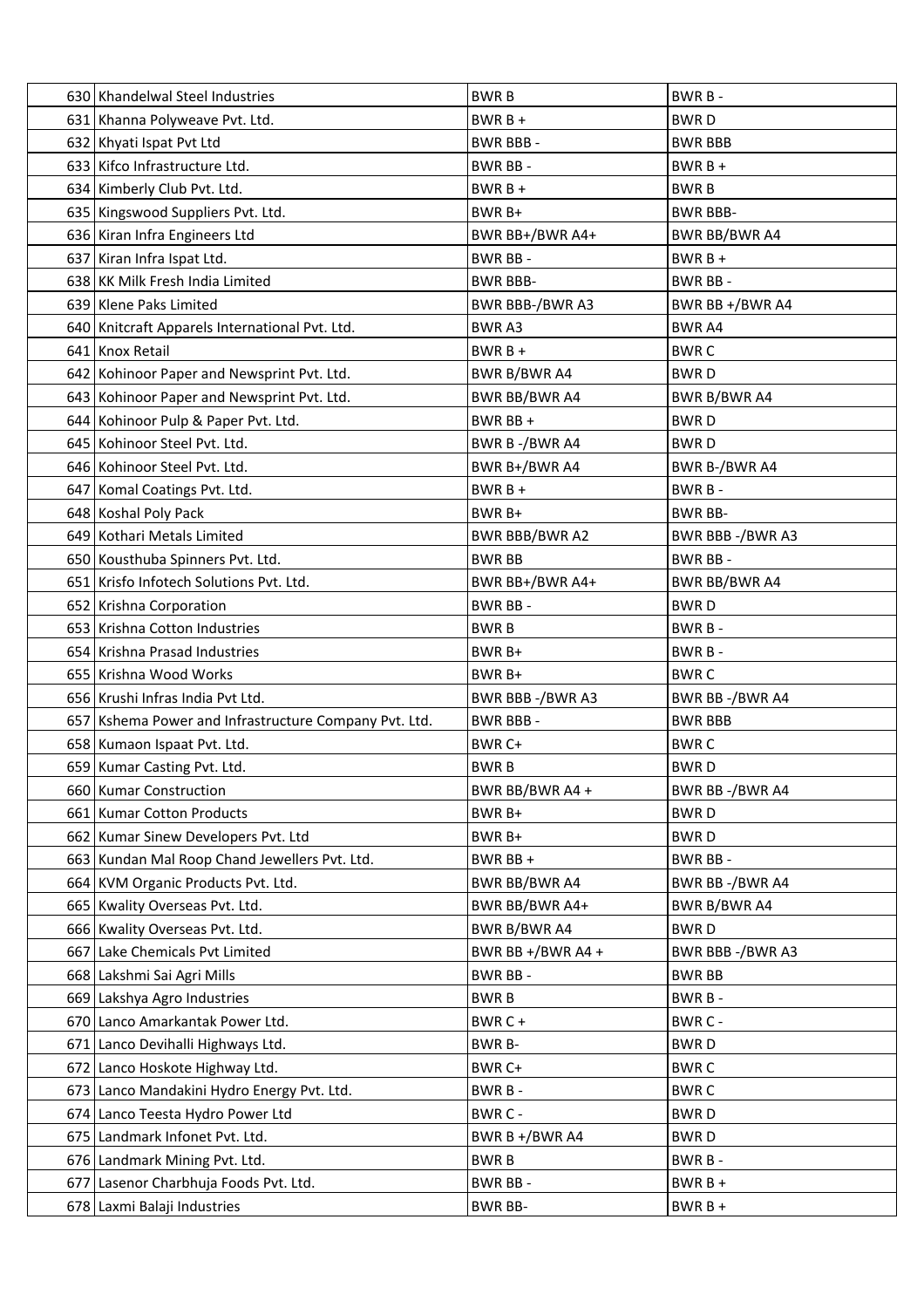| 679 Laxmi Cotton Industries                         | BWR BB-             | BWR B +              |
|-----------------------------------------------------|---------------------|----------------------|
| 680 Laxmi Rolling & Strips Pvt. Ltd.                | BWR B+              | <b>BWRB</b>          |
| 681 Leburu Constructions Pvt. Ltd.                  | BWR B+/BWR A4       | BWR B-/BWR A4        |
| 682 Libra Auto Car Company Ltd.                     | $BWRB +$            | <b>BWRC</b>          |
| 683 Life Care                                       | $BWRB +$            | <b>BWRB</b>          |
| 684 Lingraj Steel & Power Pvt Ltd                   | BWR BB+             | <b>BWR BBB-</b>      |
| 685 Little Heart Children Hospital Pvt. Ltd.        | <b>BWR BB</b>       | <b>BWRD</b>          |
| 686 Livewel Air Team Pvt. Ltd.                      | BWR BBB-/BWR A3     | <b>BWR BB/BWR A4</b> |
| 687 Livewel Aviation Services Pvt. Ltd.             | BWR A3/BWR BBB -    | <b>BWR A4/BWR BB</b> |
| 688 Lizer Cylinders Limited                         | BWR B+              | <b>BWRB</b>          |
| 689 Lords Chloro Alkali Ltd.                        | BWR BB +            | <b>BWR BBB-</b>      |
| 690 Lorenzo Vitrified Tiles Pvt. Ltd.               | BWR BB-             | $BWRB +$             |
| 691 Louis Industries                                | BWR B+              | <b>BWRB</b>          |
| 692 Lucky Exports                                   | <b>BWRA3</b>        | BWR A4 +             |
| 693 Lucky Silks                                     | $BWRB +$            | <b>BWRB</b>          |
| 694 Luxmi Medicos                                   | <b>BWRB</b>         | <b>BWRD</b>          |
| 695   M G Arun Kumar                                | <b>BWR BB</b>       | $BWRB +$             |
| 696 M Mohan Doss                                    | <b>BWRB</b>         | BWR B-               |
| 697   M N Associates                                | <b>BWRB</b>         | BWR B-               |
| 698   M. G. R. Rice Industries                      | <b>BWR BB-</b>      | $BWRB +$             |
| 699 M1 Properties                                   | <b>BWR BB</b>       | BWR BB-              |
| 700   Maa Annapurna Agro Products                   | BWR B $+/BWR$ A4    | <b>BWRD</b>          |
| 701   Maa Bhagwati Coke (Gujarat) Pvt. Ltd.         | BWR BB/BWR A4       | BWR B +/BWR A4       |
| 702   Maa Bhagwati Coke (Gujarat) Pvt. Ltd.         | BWR B+/BWR A4       | <b>BWRD</b>          |
| 703   Maa kali Alloys Udyog Pvt. Ltd.               | BWR B+              | BWR BB-              |
| 704 Maa Polypacks Industries India Pvt Ltd          | <b>BWR BB-</b>      | $BWRB +$             |
| 705 Maa Sherawali Ispat Pvt. Ltd.                   | BWR BB/BWR A4       | <b>BWRD</b>          |
| 706 Maa Tara Ferrotech Pvt. Ltd.                    | BWR B-              | <b>BWRD</b>          |
| 707 Maa Tara Ispat Industries Pvt. Ltd.             | <b>BWRB</b>         | <b>BWRD</b>          |
| 708 Maan Steel & Power Ltd.                         | BWR BB+/BWR A4+     | BWR BBB-/BWR A3      |
| 709 Maax Super Speciality Hospital                  | <b>BWRD</b>         | $BWRB +$             |
| 710 Maax Super Speciality Hospital                  | $BWRB +$            | BWR BB-              |
| 711 Maax Super Speciality Hospital                  | BWR B+              | <b>BWRD</b>          |
| 712 Macro Precision Components                      | BWR B+/BWR A4       | BWR C/BWR A4         |
| 713 Madan's Wine Stores Pvt. Ltd.                   | BWR BB/BWR A4+      | <b>BWRD</b>          |
| 714 Madhav Industries                               | <b>BWR B/BWR A4</b> | BWR B-/BWR A4        |
| 715   Madhucon Granites Ltd.                        | BWR BBB-/BWR A3     | BWR BB +/BWR A4      |
| 716   Madhucon Granites Ltd.                        | BWR BB +            | <b>BWR BB</b>        |
| 717 Madhusala Drinks Pvt. Ltd.                      | BWR BB/BWR A4+      | <b>BWRD</b>          |
| 718   Magcore Lamination (India) Pvt. Ltd.          | <b>BWR BB-</b>      | $BWRB +$             |
| 719 Magnetic Metal Industries                       | <b>BWRB</b>         | BWR C +              |
| 720 Mago Construction Pvt. Ltd.                     | BWR BB-/BWR A4      | BWR B+/BWR A4        |
| 721 Magppie International Limited                   | BWR BBB-            | <b>BWR BBB</b>       |
| 722   Mahadev Forge Pvt. Ltd.                       | $BWRB +$            | <b>BWRB</b>          |
| 723   Mahadev Sitharam Cotton Mills India Pvt. Ltd. | $BWRB +$            | BWR BB-              |
| 724   Mahalakshmi Profiles Pvt Ltd                  | <b>BWR BBB-</b>     | <b>BWR BBB</b>       |
| 725   Mahalakshmi Spintex Pvt. Ltd.                 | <b>BWR BB-</b>      | $BWRB +$             |
| 726   Mahalaxmi Crafts & Tissues Pvt. Ltd.          | BWR B+              | <b>BWR BB</b>        |
| 727 Mahalaxmi India Pvt Ltd                         | BWR BB/BWR A4       | BWR BB $+/BWR$ A4 +  |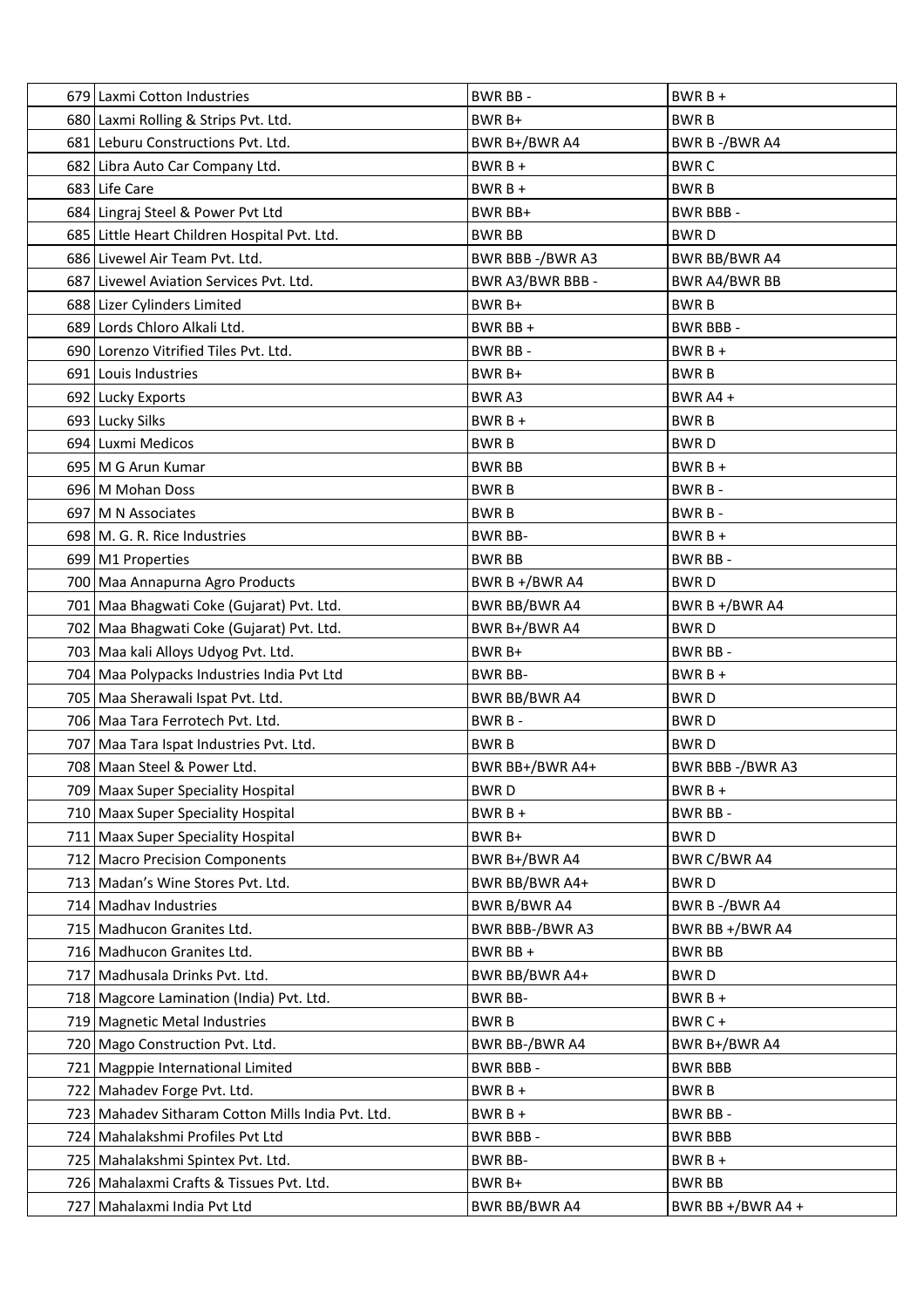| 728 Maharaja                                             | BWR BB-              | $BWRB +$             |
|----------------------------------------------------------|----------------------|----------------------|
| 729   Maharaja Dehydration Pvt. Ltd.                     | BWR BB-              | $BWRB +$             |
| 730 Mahashakti Energy Ltd.                               | BWR B +/BWR A4       | <b>BWRD</b>          |
| 731   Mahendra Educational Trust                         | <b>BWR BB</b>        | BWR BB-              |
| 732   Mahendra Educational Trust                         | BWR BB-              | <b>BWR BB</b>        |
| 733   Mahesh Oil Industries                              | BWR BB-/BWR A4       | <b>BWR BB/BWR A4</b> |
| 734   Maheshweri Fabtex Pvt. Ltd.                        | BWR BB-              | $BWRB+$              |
| 735   Maithan Steel & Power Ltd.                         | BWR BBB-/BWR A3      | BWR BB +/BWR A4 +    |
| 736   Mak Aqua Farm Pvt. Ltd.                            | <b>BWRB</b>          | BWR C +              |
| 737 Mammon Concast Pvt. Ltd.                             | <b>BWR BB-</b>       | $BWRB +$             |
| 738   Manakular Motors                                   | <b>BWRB</b>          | BWR $C +$            |
| 739 Manappuram Finance Ltd.                              | <b>BWR AA-</b>       | <b>BWR AA</b>        |
| 740   Mangal Pulses Pvt Ltd                              | BWR BB+              | <b>BWRD</b>          |
| 741   Mangala Marine Exim India Pvt. Ltd.                | BWR BB +/BWR A4 +    | BWR BBB-/BWR A3      |
| 742 Mangalore Fishmeal & Oil Company                     | <b>BWRB</b>          | <b>BWRC</b>          |
| 743 Mangalore Marine College and Technology              | <b>BWR BB-</b>       | $BWRB +$             |
| 744   Manipal Acunova Ltd.                               | BWR BB +/BWR A4 +    | <b>BWR BB/BWR A4</b> |
| 745   Maniranjan Diesel Sales & Services Pvt. Ltd.       | <b>BWR BB/BWR A4</b> | BWR BB/BWR A4+       |
| 746   Manisha Infrastructure Pvt. Ltd.                   | <b>BWRB</b>          | $BWRB +$             |
| 747   Manjeera Constructions Ltd.                        | BWR BB-/BWR A4       | BWR C/BWR A4         |
| 748   Manoj Kumar Anil Kumar Engineering Private Limited | BWR BB+/BWR A4       | BWR BB-/BWR A4       |
| 749 Manoj Mangla and Manish Mangla Ware House            | <b>BWR BB</b>        | $BWRB +$             |
| 750 Manomay Tex India Pvt. Ltd                           | BWR BB/BWR A4        | BWR BBB-/BWR A3      |
| 751   Mantri Techzone Pvt. Ltd.                          | BWR $BB + (SO)$      | BWR BB (SO)          |
| 752   Manuelsons Hotels Pyt. Ltd.                        | <b>BWRB</b>          | BWR C +              |
| 753 Maple Panels Pvt. Ltd                                | BWR BB +/BWR A4 +    | BWR BB/BWR A4        |
| 754   Mark Alloys Pvt. Ltd.                              | BWR BB+/BWR A4+      | BWR BBB -/BWR A3     |
| 755   Martina Biogenics Pvt. Ltd.                        | BWR B $+/BWR$ A4     | <b>BWRD</b>          |
| 756   Marudhar Industries Limited                        | BWR BBB/BWR A3       | BWR BB +/BWR A4      |
| 757 Maruthi Mechanical and Electricals Pvt. Ltd.         | BWR B+               | <b>BWRB</b>          |
| 758 Maruthi Saw Mill                                     | <b>BWR BB-</b>       | $BWRB +$             |
| 759   Maruti Knit Tex                                    | <b>BWRB</b>          | BWR B-               |
| 760 Maruti Nandan Cotton Industries                      | BWR B+               | <b>BWRB</b>          |
| 761   Maruti Spintex Pvt. Ltd.                           | <b>BWRB</b>          | BWR B-               |
| 762 Marwadi Shares and Finance Ltd                       | BWR A-/BWR A1        | BWR BBB +/BWR A2+    |
| 763 Max Gold                                             | <b>BWR BBB-</b>      | BWR BB+              |
| 764 Maya Devi Educational Foundation                     | BWR B +              | <b>BWRD</b>          |
| 765   Mayfair Leisures Limited                           | BWR B-               | BWR C +              |
| 766 Mayfair Spaces Limited                               | BWR BB+              | <b>BWR BB</b>        |
| 767 Mayur Roller Flour Mills Pvt. Ltd.                   | BWR B+/BWR A4        | <b>BWRD</b>          |
| 768 MBL Infrastructures Ltd.                             | BWR BB+/BWR A4+      | <b>BWRD</b>          |
| 769 MCL Global Steel Pvt. Ltd.                           | BWR BBB-/BWR A3      | <b>BWRD</b>          |
| 770 Meclin Infras Pvt. Ltd.                              | <b>BWRB</b>          | BWR C +              |
| 771 Mega Construction Company                            | BWR B+/BWR A4        | BWR BB-/BWR A4       |
| 772 Mehrab Logistics and Aviation Ltd                    | BWR BB +             | <b>BWR BBB-</b>      |
| 773 Melcon Vizag Pvt. Ltd.                               | BWR B+               | BWR BB-              |
| 774 Metal Storage Systems Pvt. Ltd.                      | BWR BB-              | <b>BWR BB</b>        |
| 775   Metal Storage Systems Pvt. Ltd.                    | BWR BB/BWR A4        | BWR BB-/BWR A4       |
| 776   Metalore Overseas Pvt. Ltd                         | <b>BWR BB</b>        | $BWRB +$             |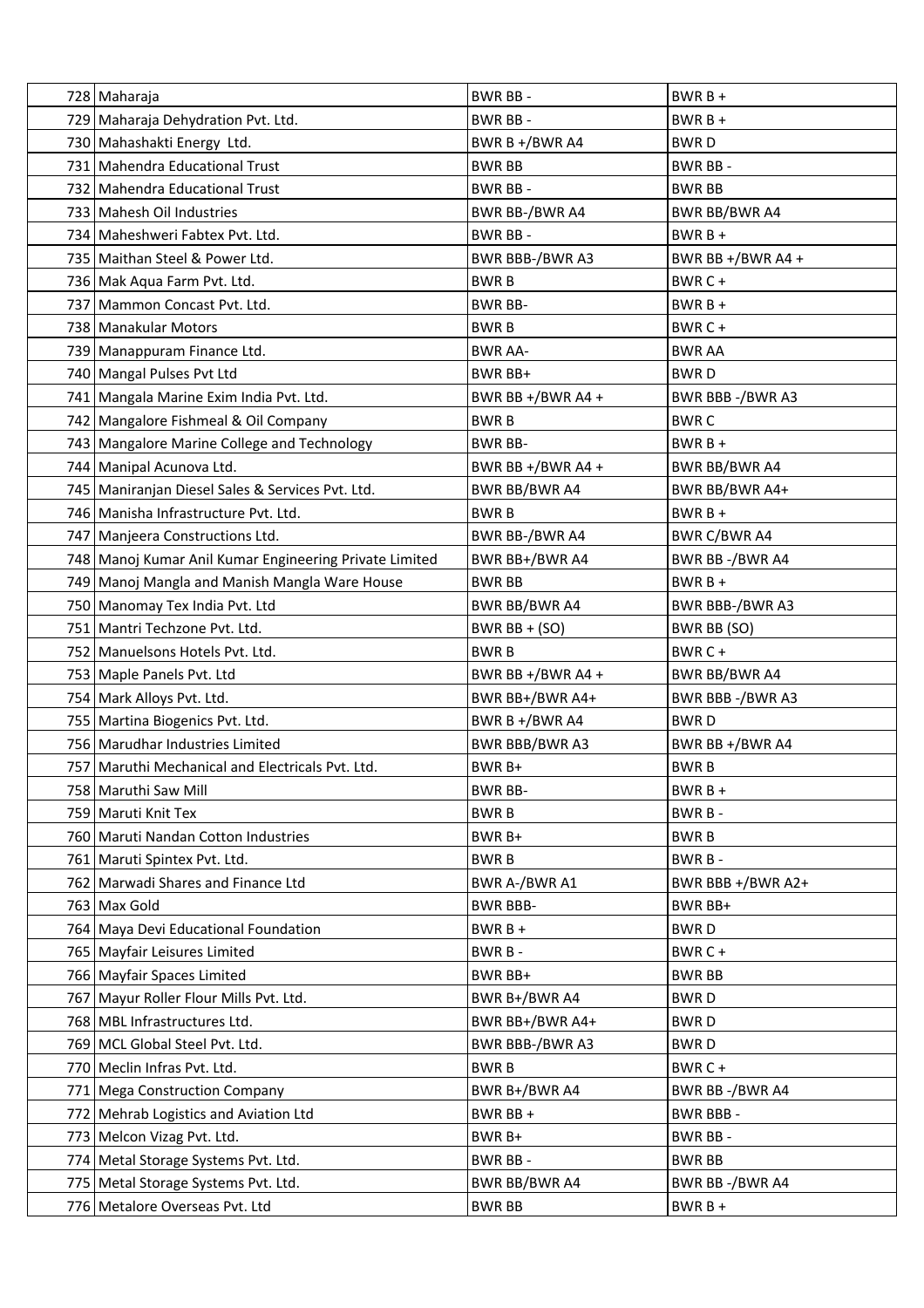| 777 Metro Frozen Fruits & Vegetables Pvt. Ltd.                   | BWR B+                   | BWR BB -                      |
|------------------------------------------------------------------|--------------------------|-------------------------------|
| 778 MGM Realtors Pvt. Ltd.                                       | <b>BWRB</b>              | <b>BWRD</b>                   |
| 779   MGM Realtors Pvt. Ltd.                                     | <b>BWRB</b>              | <b>BWRD</b>                   |
| 780 MGM Realtors Pvt. Ltd.                                       | <b>BWRB</b>              | <b>BWRC</b>                   |
| 781   Mica Industries Ltd.                                       | BWR BBB-/BWR A3          | <b>BWR BBB/BWR A3</b>         |
| 782 Micronova Impex Pvt. Ltd.                                    | BWR BB-                  | $BWRB +$                      |
| 783 Milestone Mercandise Pvt Ltd                                 | BWR BB-                  | $BWRB +$                      |
| 784 Minmet Refractory Solutions Pvt. Ltd.                        | BWR B+/BWR A4            | BWR BB-/BWR A4                |
| 785 Mittal Corp Ltd.                                             | <b>BWR BB/BWR A4</b>     | BWR B +/BWR A4                |
| 786 MKC Traders Pvt. Ltd.                                        | <b>BWR BB</b>            | BWR BB +                      |
| 787 MM Enterprises                                               | <b>BWRB</b>              | BWR B-                        |
| 788 Modern Foods                                                 | BWR B+/BWR A4            | BWR BB-/BWR A4                |
| 789   Modern Instruments Pvt. Ltd.                               | BWR BB/BWR A4            | <b>BWRD</b>                   |
| 790 Mohammed Enterprises Pvt. Ltd.                               | BWR BB-                  | <b>BWR BB</b>                 |
| 791 Mohammed Musthafa                                            | <b>BWRB</b>              | BWR B-                        |
| 792 Mohini Transformers Pvt. Ltd.                                | BWR B+/BWR A4            | BWR B/BWR A4                  |
| 793 Mohit Paper Mills Ltd.                                       | BWR BB+/BWR A4+          | BWR BBB-/BWR A3               |
| 794 Moraceae Pharmaceuticals Pvt Ltd                             | <b>BWRD</b>              | <b>BWRB</b>                   |
| 795   Mother Nutri Foods                                         | BWR B/BWR A4             | <b>BWRD</b>                   |
| 796   MP Veneers Pvt. Ltd.                                       | <b>BWR BB</b>            | BWR BB-                       |
| 797   MPTJ Commodities Pvt Ltd                                   | <b>BWRB</b>              | BWR B-                        |
| 798   MRC Logistics (India) Pvt. Ltd.                            | <b>BWR BBB/BWR A2</b>    | BWR BBB $+/BWR$ A2 +          |
| 799 MS Impex                                                     | <b>BWR BB</b>            | $BWRB +$                      |
| 800 MSP Steel & Power Ltd.                                       | BWR B +/BWR A4           | <b>BWRD</b>                   |
| 801   Mukand Engineers Limited                                   | BWR BB-                  | $BWRB +$                      |
| 802 Mukand Engineers Limited                                     | BWR FBB -                | BWR FB +                      |
| 803 Mukand Systems & Networking Pvt. Ltd.                        | BWR BB/BWR A4            | BWR BB +/BWR A4 +             |
| 804 Multi Max Engineering Works Pvt. Ltd.                        | BWR B+                   | BWR BB-                       |
| 805   Multicolor Steels (India) Pvt Ltd                          | BWR BB/BWR A4 +          | BWR BB-/BWR A4                |
| 806   Multiton Polypack Pvt Ltd                                  | $BWRB +$                 | <b>BWRB</b>                   |
| 807 Munjani Brothers                                             | BWR B +                  | <b>BWRB</b>                   |
| 808   Musaddilal Jewellers Pvt. Ltd.                             | <b>BWR BB</b>            | BWR BB-                       |
| 809 Muthayammal Education Trust and Research Foundation   BWR BB |                          | BWR BB-                       |
| 810 Muthoot Fincorp Ltd.                                         | <b>BWR A-</b>            | <b>BWRA</b>                   |
| 811 Mutiara Roofing Industries Pvt. Ltd.                         | <b>BWRB</b>              | BWR C +                       |
| 812 N Manjunath                                                  | BWR B+/BWR A4            | <b>BWR B/BWR A4</b>           |
| 813 N.S.N Reddy & Co.                                            | <b>BWR BB</b>            | BWR BB-                       |
| 814 Nalanda Estates Pvt. Ltd.                                    | <b>BWRB</b>              | BWR C +                       |
| 815 Nandan Denim Ltd.<br>816 Naolin Infrastructure Pvt. Ltd.     | BWR A +/BWR A1<br>BWR A3 | BWR AA -/BWR A1 +<br>BWR A3 + |
| 817 Narayan Cotex Pvt. Ltd.                                      | $BWRB +$                 | <b>BWRD</b>                   |
| 818 Narmada Apna Hospital                                        | BWR B-                   | <b>BWRB</b>                   |
| 819 Narmada Cotex                                                | BWR BB-                  | BWR B +                       |
| 820 Narsingh Thakur                                              | <b>BWRB</b>              | BWR C +                       |
| 821 Navarathinam Spinners                                        | <b>BWRB</b>              | BWR B-                        |
| 822 Navin Cotex                                                  | <b>BWRB</b>              | BWR B-                        |
| 823 Navjeevan Hatcheries Pvt Ltd                                 | <b>BWR BB</b>            | $BWRB +$                      |
| 824 Navodaya Education Trust                                     | BWR BBB +/BWR A3 +       | BWR BBB/BWR A3                |
| 825 Nayati Healthcare & Research Pvt. Ltd                        | <b>BWR BBB-</b>          | <b>BWR BBB</b>                |
|                                                                  |                          |                               |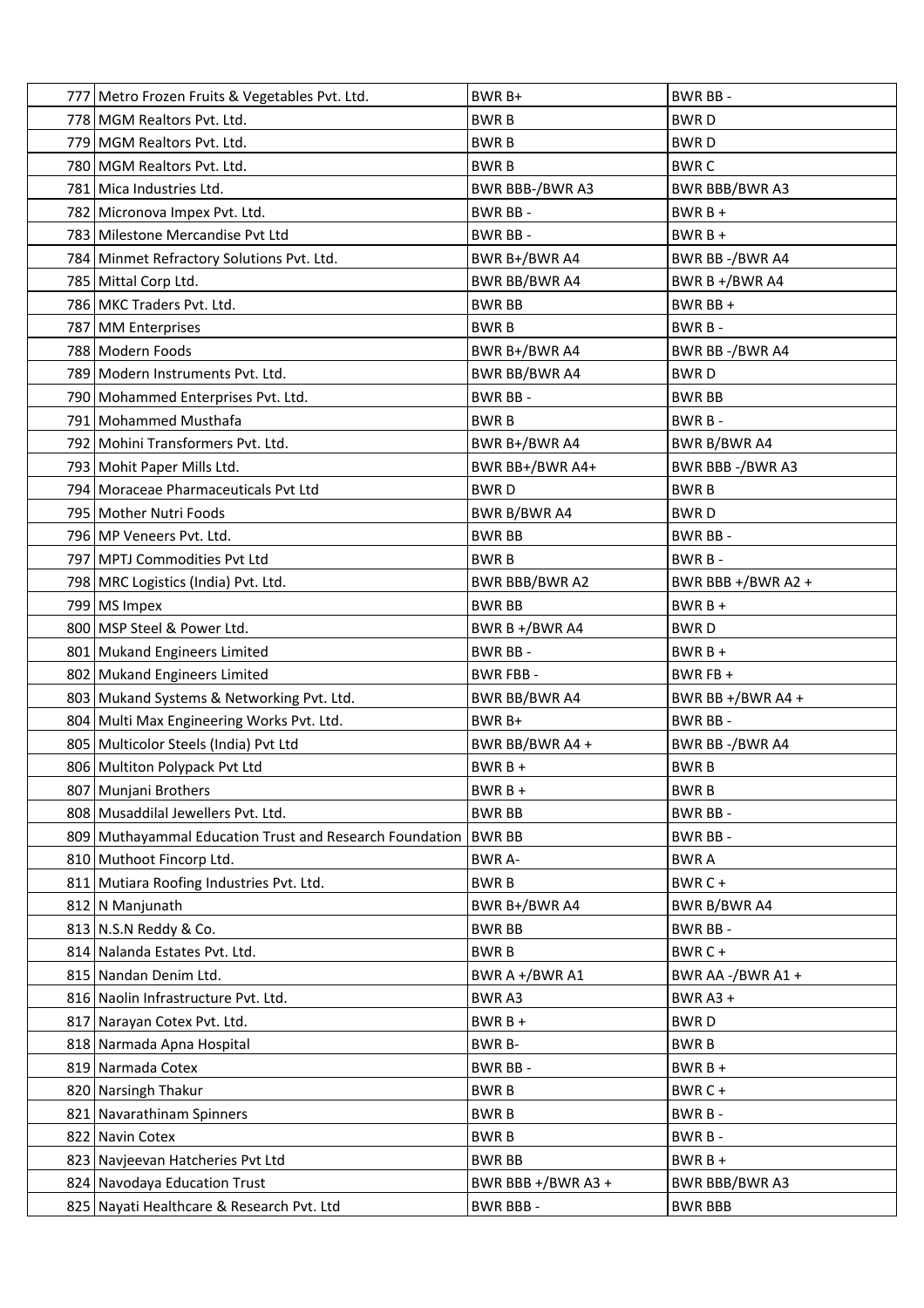| 826 NDT Technologies Pvt. Ltd.                                        | BWR BB-                | <b>BWR BB</b>        |
|-----------------------------------------------------------------------|------------------------|----------------------|
| 827 Nectar Beverages Pvt. Ltd.                                        | BWR BBB-/BWR A3        | BWR BBB/BWR A3+      |
| 828 Neelachal Ispat Nigam Limited                                     | <b>BWR A+ (SO)</b>     | <b>BWR A - (SO)</b>  |
| 829 Neev Infrastructure Pvt Ltd                                       | <b>BWR BB</b>          | <b>BWRB</b>          |
| 830 New Era Media Corporation Chennai Pvt. Ltd.                       | BWR BB-                | $BWRB +$             |
| 831 New Hotel Sushant International                                   | <b>BWR BB</b>          | BWR BB-              |
| 832 New Rishta Agro India Ltd. (formerly known as Shri Krisha BWR BB- |                        | <b>BWR BB</b>        |
| 833 Newgen Specialty Plastics Ltd.                                    | BWR BBB +/BWR A3 +     | BWR BB +/BWR A4      |
| 834 Neycer Jalaa Pvt Ltd                                              | <b>BWRB</b>            | <b>BWRC</b>          |
| 835 Nikhil Mercantile Pvt Ltd                                         | BWR BB-                | $BWRB +$             |
| 836 Nikka Mal Pyare Lal Jain                                          | BWR B+                 | BWR B-               |
| 837 Nikkamal Jewels Pvt. Ltd.                                         | <b>BWR BB</b>          | BWR B+               |
| 838 Nippy Jewellers                                                   | BWR BB-                | <b>BWRB</b>          |
| 839   Nirmal Wires Pvt. Ltd.                                          | BWR BB +               | <b>BWR BB</b>        |
| 840 Nithya Packaging Pvt Ltd                                          | <b>BWR BBB-/BWR A3</b> | BWR BB/BWR A4        |
| 841 Nitin Spinners Ltd.                                               | BWR A-/BWR A2+         | BWR A/BWR A1         |
| 842   NKCM Spinners Pvt. Ltd.                                         | <b>BWR BB</b>          | BWR BB-              |
| 843 Noida Software Technology Park Ltd.                               | BWR BB/BWR A4 +        | BWR B $+/BWR$ A4     |
| 844 North American Mercantile (I) Pvt. Ltd.                           | $BWRB+$                | <b>BWRB</b>          |
| 845 North East Health City Pvt. Ltd.                                  | <b>BWR BB-</b>         | <b>BWR BB</b>        |
| 846 Northern Tannery                                                  | BWR $AA +$             | BWR A4               |
| 847 Nova Textiles Pvt Ltd                                             | BWR BB +/BWR A4        | BWR BBB -/BWR A3     |
| 848 Novatech Projects India Pvt Ltd                                   | BWR BB+/BWR A4+        | BWR BBB-/BWR A3      |
| 849 Novus Green Energy Systems Pvt Ltd                                | BWR BB+/BWR A4+        | BWR BB/BWR A4        |
| 850   NSIL Exports Ltd.                                               | BWR BBB-/BWR A3        | BWR BBB/BWR A3       |
| 851   NSL Krishnaveni Sugars Limited                                  | BWR BB/BWR A4          | BWR BB -/BWR A4      |
| 852 NSL Sugars Limited                                                | BWR BB+/BWR A4+        | BWR BB-/BWR A4       |
| 853   NSoft India Services Pvt. Ltd.                                  | BWR BB +/BWR A4        | BWR BBB -/BWR A3     |
| 854 Nutan Ispat & Power Pvt. Ltd.                                     | BWR BBB-/BWR A3        | BWR BB +/BWR A4      |
| 855 Nutraplus India Limited                                           | BWR BBB-/BWR A3        | <b>BWR BB/BWR A4</b> |
| 856 Oceanus Dwellings Pvt. Ltd.                                       | <b>BWRB</b>            | <b>BWRD</b>          |
| 857 Oceanus Dwellings Pvt. Ltd.                                       | <b>BWR BBB-</b>        | <b>BWRB</b>          |
| 858 Oceanus Dwellings Pvt. Ltd.                                       | <b>BWR BBB-</b>        | <b>BWRB</b>          |
| 859 Olive Lifesciences Pvt Ltd                                        | BWR BBB/BWR A3 +       | <b>BWR BB/BWR A4</b> |
| 860 Olive Lifesciences Pvt Ltd                                        | <b>BWR BB</b>          | <b>BWRC</b>          |
| 861 Om Shiva Dairy                                                    | <b>BWR BB</b>          | $BWRB +$             |
| 862 OM Shree Agro Industries Pvt. Ltd.                                | <b>BWRB</b>            | BWR B-               |
| 863 Omkar Nests Pvt. Ltd.                                             | BWR BB-                | $BWRB +$             |
| 864 Omkar Speciality Chemicals Ltd.                                   | BWR BBB/BWR A3         | <b>BWRD</b>          |
| 865 Onam Educational Society                                          | BWR B+                 | BWR BB-              |
| 866 OPG Energy Pvt. Ltd.                                              | BWR BBB+/BWR A2+       | BWR A-/BWR A2+       |
| 867 Optima Homes Pvt Ltd                                              | BWR BB-                | $BWRB +$             |
| 868 Orchard Extractions Pvt. Ltd.                                     | <b>BWR BB-</b>         | $BWRB +$             |
| 869 Oriental Bank of Commerce                                         | <b>BWR AA-</b>         | BWR A +              |
| 870 Oriental Bank of Commerce                                         | <b>BWR AA-</b>         | BWR A +              |
| 871 Oriental Bank of Commerce                                         | <b>BWR AA-</b>         | BWR A +              |
| 872 Oriental Bank of Commerce                                         | <b>BWR AA</b>          | <b>BWR AA -</b>      |
| 873 Orion CNC Components Limited                                      | <b>BWR BB-</b>         | $BWRB +$             |
| 874 Orion Conmerx Pvt. Ltd                                            | BWR BB+/BWR A4+        | <b>BWR BB/BWR A4</b> |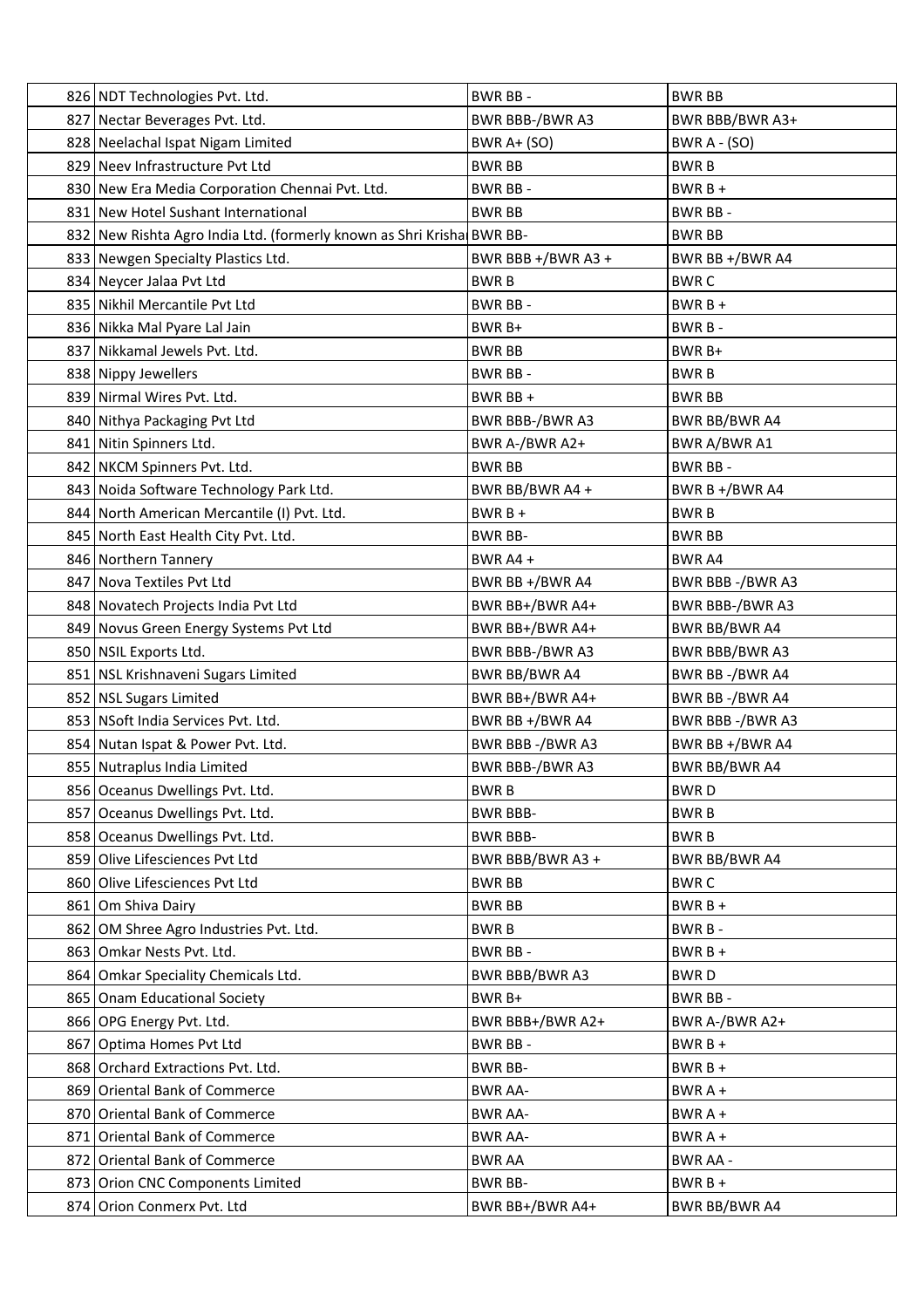| 875 Oswal Knit India Ltd                               | BWR C/BWR A4         | <b>BWRD</b>          |
|--------------------------------------------------------|----------------------|----------------------|
| 876 OVO Farm Pvt. Ltd.                                 | BWR BB+/BWR A4+      | BWR BBB-/BWR A3      |
| 877 Ozone PB Spintex Ltd.                              | BWR BB+/BWR A4+      | BWR BBB-/BWR A3      |
| 878 P. D. Memorial Religious & Educational Association | BWR BBB/BWR A3+      | BWR BBB-/BWR A3      |
| 879 P. K. Shefi                                        | BWR BB-              | $BWRB +$             |
| 880 Padmavathi Agro Industries                         | BWR C+               | BWR B-               |
| 881   Padmawati Commodities Pvt. Ltd.                  | <b>BWR BB</b>        | <b>BWRD</b>          |
| 882 Pali Hills Breweries Pvt. Ltd.                     | BWR BB-              | <b>BWRB</b>          |
| 883   Parameshwara Cotton Agro Products                | BWR B+               | BWR BB-              |
| 884 Pardes Dehydration Company                         | <b>BWR BB-</b>       | <b>BWR BB</b>        |
| 885   Parijat Industries (India) Pvt. Ltd.             | BWR BBB/BWR A3+      | BWR BBB-/BWR A3      |
| 886 Parikh Marketing Pvt. Ltd.                         | BWR BB-/BWR A4       | BWR C-/BWR A4        |
| 887 Parker Builders Pvt. Ltd.                          | BWR BB-              | $BWRB +$             |
| 888 Parshwa Ornaments Pvt. Ltd.                        | BWR B-               | <b>BWRC</b>          |
| 889 Pasad Impex Pvt. Ltd.                              | BWR BB+/BWR A4+      | BWR BB-/BWR A4       |
| 890 Patel and Company                                  | <b>BWR BB-</b>       | $BWRB +$             |
| 891   Patel Enterprises                                | <b>BWR BB-</b>       | BWR B+               |
| 892   Patel Plywoods & Timbers                         | BWR B+               | <b>BWRB</b>          |
| 893   Patel Realty (India) Ltd.                        | <b>BWR BBB-</b>      | <b>BWR BB</b>        |
| 894 Patel Wood Works                                   | BWR B+               | <b>BWRB</b>          |
| 895   Patidar Wood Pvt. Ltd.                           | <b>BWRB</b>          | BWR B-               |
| 896   Patidar Wood Works                               | BWR B+               | <b>BWRB</b>          |
| 897   Patil Construction Company                       | <b>BWR BB-</b>       | $BWRB +$             |
| 898   Pattabhi Agro Foods Pvt. Ltd.                    | BWR BBB-/BWR A3      | BWR BBB/BWR A3+      |
| 899 Paul Strips and Tubes Pvt. Ltd.                    | BWR BB/BWR A4 +      | BWR BB-/BWR A4       |
| 900 Pawan Communications Pvt. Ltd.                     | BWR BB-/BWR A4       | BWR BB/BWR A4 +      |
| 901 Pawan Cotton Industries                            | <b>BWR BB-</b>       | $BWRB +$             |
| 902 Pawan Industries                                   | BWR B+/BWR A4        | BWR B/BWR A4         |
| 903 Pawan Power & Telecom Ltd.                         | BWR BB-/BWR A4       | <b>BWR BB/BWR A4</b> |
| 904   PB Karigowda                                     | $BWRB +$             | <b>BWRB</b>          |
| 905 Pegasus Farmaco (India) Pvt. Ltd.                  | BWR BB+/BWR A4+      | <b>BWR BB/BWR A4</b> |
| 906 Pentagon Labs Limited                              | $BWRB +$             | BWR BB-              |
| 907 Pentech metals Pvt Ltd                             | <b>BWR BB-</b>       | <b>BWR BB</b>        |
| 908 People Welfare Educational Trust                   | $BWRB +$             | <b>BWRB</b>          |
| 909 PET Metal Pvt. Ltd.                                | BWR BB-/BWR A4       | <b>BWRD</b>          |
| 910 Phenix Spinning Pvt Ltd                            | BWR A4               | BWR A4 +             |
| 911 Phenix Spinning Pvt Ltd                            | <b>BWR BB/BWR A4</b> | BWR BB +/BWR A4      |
| 912 Phoenix Udyog Private Limited                      | BWR BB-/BWR A4       | BWR BB/BWR A4 +      |
| 913 PK Verma & Co                                      | BWR BB-/BWR A4       | <b>BWR BB/BWR A4</b> |
| 914 Platinum Alloys Private Limited                    | <b>BWRB</b>          | $BWRB +$             |
| 915   Plaza Tex India Pvt. Ltd. (PTIPL)                | BWR BB-              | $BWRB +$             |
| 916 Polylon Fabrics Pvt. Ltd.                          | BWR BB +/BWR A4 +    | BWR BB/BWR A4        |
| 917 Polylon Industries                                 | BWR B+               | BWR B-               |
| 918 Polylon Textile                                    | BWR B+               | BWR B-               |
| 919 Polypack Industries                                | <b>BWR BB-</b>       | BWR B +              |
| 920 Pooja Castings Pvt. Ltd.                           | <b>BWR BB-</b>       | <b>BWR BB</b>        |
| 921 Pooja Finance Ltd.                                 | <b>BWR BB</b>        | BWR BB-              |
| 922 Poornima Dairy Products                            | $BWRB +$             | <b>BWRD</b>          |
| 923 Power Engineering (India) Pvt. Ltd.                | BWR B+/BWR A4        | BWR BB-/BWR A4       |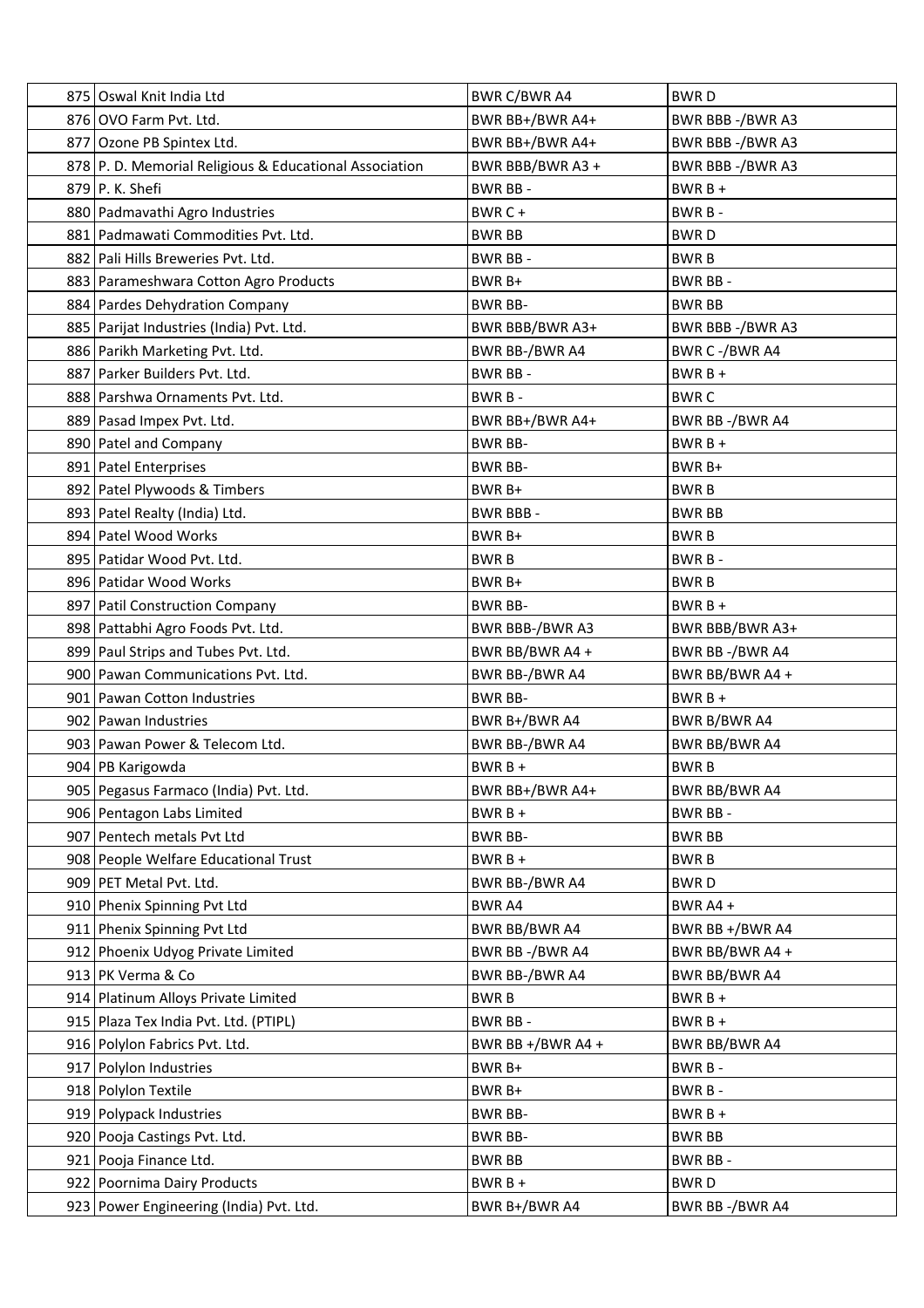| 924   Prabhat Industries                                 | <b>BWRB</b>           | <b>BWRD</b>          |
|----------------------------------------------------------|-----------------------|----------------------|
| 925 Prabhat Saw Mill                                     | BWR BB+/BWR A4+       | <b>BWR BB/BWR A4</b> |
| 926   Prabhat Telecoms (India) Ltd.                      | BWR BBB-/BWR A3       | BWR BB+/BWR A4       |
| 927 Prabhu Shanti Real Estate Pvt. Ltd.                  | <b>BWR BB</b>         | $BWRB +$             |
| 928 Prabhuni Tea Company                                 | BWR B+                | BWR BB -             |
| 929 Pragati Foods                                        | $BWRB+$               | <b>BWRB</b>          |
| 930 Prakash Re-Rollers Pvt. Ltd                          | <b>BWR BB</b>         | BWR BB +             |
| 931 Pramukh Car Riders Ltd.                              | <b>BWR BB-</b>        | <b>BWRB</b>          |
| 932 Prarthana Engineering Pvt. Ltd.                      | BWR B+/BWR A4         | BWR BB-/BWR A4       |
| 933 Prasad Educational Trust                             | <b>BWR BB</b>         | BWR BB-              |
| 934 Prathiba Solar Power LLP                             | <b>BWR BB-</b>        | $BWRB +$             |
| 935 Precision Electronic Instrument Co.                  | BWR BB-               | $BWRB +$             |
| 936   Premier Agri Foods Pvt. Ltd.                       | <b>BWR BB</b>         | BWR BB +             |
| 937 Premprakash Tubes Ltd.                               | <b>BWR BB/BWR A4</b>  | <b>BWRD</b>          |
| 938 Premsons Diversery Pvt. Ltd.                         | BWR BB-               | $BWRB +$             |
| 939 Pressmach Infrastructure Pvt. Ltd.                   | <b>BWR C/BWR A4</b>   | BWR C-/BWR A4        |
| 940 Prime Gold International Limited                     | BWR BBB-/BWR A3       | <b>BWRD</b>          |
| 941 Prime Industries                                     | <b>BWR BB/BWR A4</b>  | BWR BB+/BWR A4+      |
| 942   Professional Global Infrastructures Pvt. Ltd.      | BWR BB-               | $BWRB +$             |
| 943 Promac Engineering Industries Ltd.                   | <b>BWRA3</b>          | BWR A3+              |
| 944 Prompt Enterprises Pvt. Ltd.                         | <b>BWR BBB/BWR A3</b> | BWR BBB +/BWR A3 +   |
| 945   Proton Positive Healthcare Pvt. Ltd.               | <b>BWRB</b>           | BWR C +              |
| 946   Providence Textiles                                | $BWRB +$              | <b>BWRB</b>          |
| 947 Pruthi Hospital                                      | <b>BWR BB</b>         | BWR BB +             |
| 948   PSTS Logistics Pvt. Ltd.                           | BWR BB+/BWR A4        | BWR BB+/BWR A4+      |
| 949 Punjab Basmati Rice Ltd                              | BWR BBB-/BWR A3       | BWR BB/BWR A4        |
| 950 Punjab National Bank                                 | <b>BWR AAA</b>        | BWR AA +             |
| 951 Punjab National Bank                                 | <b>BWR AAA</b>        | BWR AA +             |
| 952 Punjab National Bank                                 | BWR AA +              | <b>BWR AA</b>        |
| 953 Punjab National Bank                                 | BWR AA +              | <b>BWR AA</b>        |
| 954 Punjab National Bank                                 | BWR AA +              | <b>BWR AA</b>        |
| 955 Punjab National Bank                                 | BWR AA +              | <b>BWR AA</b>        |
| 956 Pushpanjli Strips                                    | <b>BWR BB-</b>        | <b>BWR BB</b>        |
| 957 PVN Fabrics Pvt. Ltd.                                | BWR BBB-/BWR A3       | BWR BB-/BWR A4       |
| 958 PVP Capital Limited                                  | <b>BWRA</b>           | BWR BBB +            |
| 959 PVP Ventures Limited                                 | <b>BWR BBB-</b>       | <b>BWR BB</b>        |
| 960 Quality Engineers & Contractors                      | BWR B+                | <b>BWRB</b>          |
| 961 R Ayyavoo                                            | BWR B+/BWR A4         | <b>BWR B/BWR A4</b>  |
| $962$ R G Shaw & Sons Pvt. Ltd.                          | <b>BWR BB</b>         | <b>BWRD</b>          |
| 963   R J Bio-Tech Ltd                                   | BWR BB +              | $BWRB +$             |
| $964$ R N Metals                                         | BWR B+                | <b>BWRB</b>          |
| 965   R Vidya Sagar Rao                                  | $BWRB +$              | <b>BWRB</b>          |
| 966 R.S.Ch.Pratap Singh Charitable Trust Society         | BWR B+                | BWR BB -             |
| 967 Raaghavendra Spin Cot Mills                          | BWR B+                | <b>BWRB</b>          |
| 968 Radha Raman Spices                                   | <b>BWRB</b>           | <b>BWRD</b>          |
| 969 Radheshyam Fibres (Guj) Pvt Ltd                      | <b>BWR BB-</b>        | $BWRB +$             |
| 970 Radheshyam Fibres (Guj) Pvt Ltd                      | BWR B+                | <b>BWRD</b>          |
| 971 Raj Gold & Diamonds                                  | BWR BB/BWR A4 +       | BWR BB-/BWR A4       |
| 972 Raj Infrastructure Development India Private Limited | <b>BWR BBB-</b>       | <b>BWR BBB</b>       |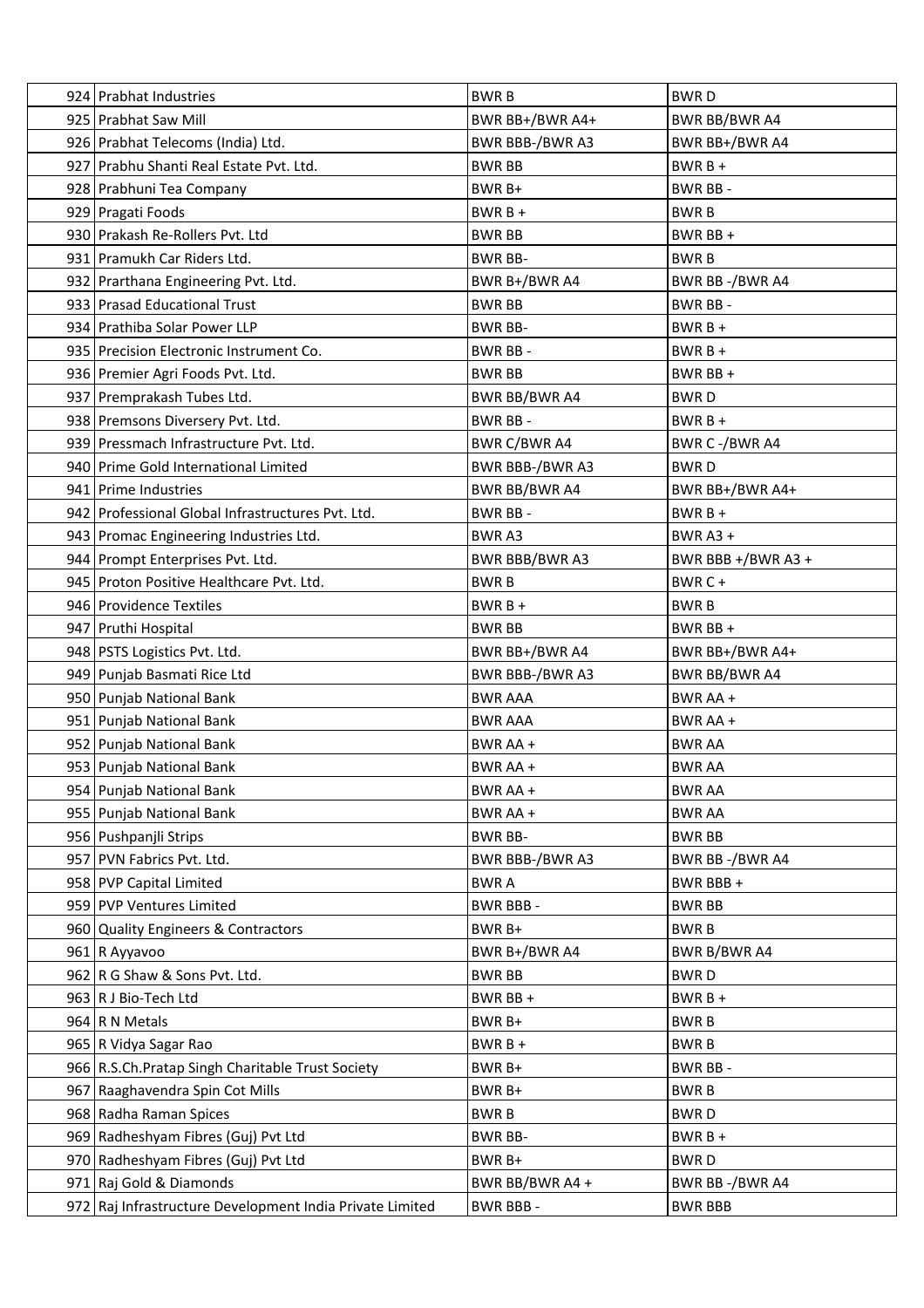| 973 Raj Television Network Limited                                   | <b>BWR BBB</b>        | <b>BWR BBB-</b>   |
|----------------------------------------------------------------------|-----------------------|-------------------|
| 974 Raja Industries                                                  | $BWRB+$               | BWR BB-           |
| 975   Raja Industries                                                | BWR BB-               | BWR B+            |
| 976 Raja Spintex LLP                                                 | <b>BWR BB/BWR A4</b>  | BWR BB +/BWR A4 + |
| 977 Rajashree Spintex Pvt Ltd                                        | BWR BB/BWR A4+        | BWR BB/BWR A4     |
| 978 Rajasthan Iron Company                                           | BWR B+                | BWR BB-           |
| 979 Rajgreen Amusement Park Pvt Ltd                                  | BWR BB+/BWR A4+       | BWR BBB-/BWR A3   |
| 980 Rajhans Enterprises                                              | BWR BBB-/BWR A3       | BWR BB +/BWR A4   |
| 981 Rajhans Nutriments Pvt. Ltd.                                     | BWR BB-/BWR A4        | BWR B+/BWR A4     |
| 982 Rajputana Stainless Ltd.                                         | BWR BBB-/BWR A3       | BWR BB +/BWR A4 + |
| 983 Rakhoh Industries Pvt. Ltd.                                      | $BWRB+$               | BWR BB-           |
| 984 Ram Aabhoshan                                                    | $BWRB+$               | <b>BWRD</b>       |
| 985   Ram Lal Aneja Foods Pvt. Ltd.                                  | BWR B+                | BWR BB-           |
| 986 Rama Enterprises (A Unit of Param Shakti Dhatu Udyog Pv BWR BB - |                       | <b>BWR BB</b>     |
| 987 Rama Spinners Pvt. Ltd.                                          | BWR BB +/BWR A4 +     | BWR BBB-/BWR A3   |
| 988 Ramakrishna Cashews                                              | $BWRB+$               | BWR BB-           |
| 989 Ramani Timber Mart                                               | <b>BWRB</b>           | BWR B -           |
| 990 Ramdev Industries Ltd                                            | BWR B+/BWR A4         | BWR B-/BWR A4     |
| 991 Rameswar Udyog Pvt Ltd                                           | BWR BB-               | <b>BWR BB</b>     |
| 992 Ramnath Breeding Farms                                           | BWR B+                | BWR B             |
| 993   Ranish Impex Pvt. Ltd.                                         | $BWRB+$               | <b>BWRB</b>       |
| 994 Ranjitha Cottons                                                 | <b>BWR BB-</b>        | <b>BWRB</b>       |
| 995   Ranka Steels                                                   | <b>BWR BB</b>         | BWR BB-           |
| 996 Rao Constructions                                                | BWR BB/BWR A4 +       | BWR BB -/BWR A4   |
| 997   Rasim Exports Pvt. Ltd.                                        | $BWRB+$               | <b>BWRB</b>       |
| 998 Ratnesh Metal Industries Pvt. Ltd.                               | BWR BB+/BWR A4+       | BWR BB-/BWR A4    |
| 999   RattanIndia Power Ltd - Phase II (Amravati)                    | BWR BB +/BWR A4 +     | BWR BB-/BWR A4    |
| 1000 RattanIndia Power Ltd.                                          | BWR BB +/BWR A4 +     | BWR BB-/BWR A4    |
| 1001 RattanIndia Power Ltd.                                          | BWR BBB/BWR A3        | BWR BB +/BWR A4+  |
| 1002 Rave Scans Pvt. Ltd.                                            | <b>BWR BBB/BWR A3</b> | BWR BB +/BWR A4   |
| 1003 Ravi Sheet Processor Pvt. Ltd.                                  | $BWRB+$               | <b>BWRB</b>       |
| 1004 RB and Sons Cotton Traders                                      | BWR B+                | <b>BWRB</b>       |
| 1005 RB Construction                                                 | BWR BB+               | <b>BWR BB</b>     |
| 1006 RBZ Jewellers Pvt Ltd                                           | BWR BB+/BWR A4+       | BWR BBB -/BWR A3  |
| 1007 RC Leisure Pvt. Ltd.                                            | BWR BB-               | BWR B +           |
| 1008 RCC Developers Ltd. (RCC)                                       | BWR BBB/BWR A3+       | BWR BBB/BWR A2    |
| 1009 RD Golden Jewels Pvt. Ltd.                                      | <b>BWR BB-</b>        | BWR B+            |
| 1010 Reckon Organics Pvt Ltd                                         | <b>BWRB</b>           | $BWRB +$          |
| 1011 Reliable Construction                                           | $BWRB +$              | <b>BWRD</b>       |
| 1012 Renown Pharmaceuticals Pvt. Ltd                                 | BWR B $+/BWR$ A4      | <b>BWRD</b>       |
| 1013 Rewa Pathways Pvt Ltd                                           | <b>BWR BB-</b>        | $BWRB +$          |
| 1014 Rex Global Ltd.                                                 | BWR BB/BWR A4         | BWR BB-/BWR A4    |
| 1015   RGL Ecopak Ltd.                                               | <b>BWR BB</b>         | BWR B-            |
| 1016 Richa Industries Ltd.                                           | BWR BBB-/BWR A3       | BWR BB/BWR A4     |
| 1017 Richi Rich Agro Foods Pvt. Ltd.                                 | BWR BB/BWR A4 +       | BWR BB-/BWR A4    |
| 1018 Rijan Educational Society                                       | BWR BB-               | <b>BWRB</b>       |
| 1019 Risely Feeds Pvt. Ltd.                                          | <b>BWR BB-</b>        | BWR BB            |
| 1020 Rishav Exports                                                  | <b>BWRB</b>           | $BWRB +$          |
| 1021 RK Industries Unit II                                           | BWR A3                | <b>BWR A3 +</b>   |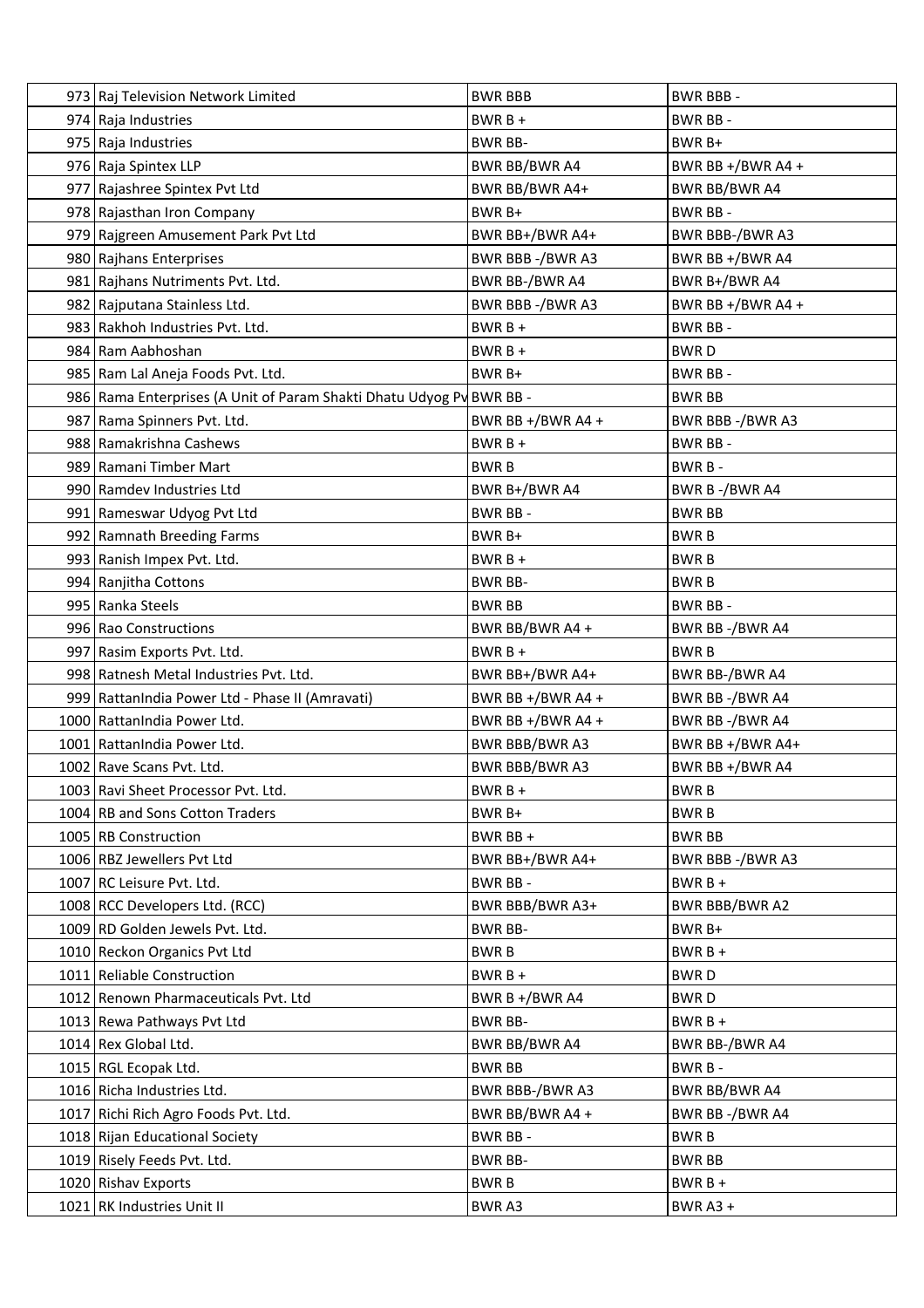| 1022 RK Transport & Construction Pvt. Ltd.     | BWR BBB+/BWR A3+     | BWR A-/BWR A2         |
|------------------------------------------------|----------------------|-----------------------|
| 1023 Rohan Developers Pvt. Ltd.                | BWR BB-              | $BWRB +$              |
| 1024 Rohini Micronutrients Industries          | BWR BB-              | $BWRB+$               |
| 1025 Rohini Textile Industry Pvt. Ltd.         | <b>BWR BB/BWR A4</b> | <b>BWRD</b>           |
| 1026 Rohit Iron and Steel India Pvt. Ltd.      | BWR BBB-/BWR A3      | BWR BB+/BWR A4+       |
| 1027 Rotomac Global Pvt. Ltd.                  | <b>BWR BB/BWR A4</b> | <b>BWRD</b>           |
| 1028 Royal Enterprises                         | BWR B+/BWR A4        | BWR B/BWR A4          |
| 1029 RP Printers                               | <b>BWRB</b>          | $BWRB +$              |
| 1030 RPP Infra Projects Limited                | BWR BBB-/BWR A3      | <b>BWR BBB/BWR A3</b> |
| 1031 RR Agro Foods                             | <b>BWR BB</b>        | <b>BWR BB-</b>        |
| 1032   RR Industrial Corporation (I) Pvt. Ltd. | BWR BB-/BWR A4       | BWR BB/BWR A4+        |
| 1033 RSB Cottex Limited                        | BWR BB +/BWR A4 +    | BWR BBB-/BWR A3       |
| 1034 RSB Cottex Limited                        | BWR BB/BWR A4        | BWR BB +/BWR A4+      |
| 1035   RSI Stone world Private Limited         | BWR BB-              | <b>BWR BB</b>         |
| 1036 RST Mining & Logistics Pvt Ltd            | BWR BB +/BWR A4 +    | <b>BWR BB/BWR A4</b>  |
| 1037 Ruchi Security Printers Pvt. Ltd.         | $BWRB +$             | BWR B -               |
| 1038 Rusa Medical Services Pvt. Ltd.           | BWR B+               | <b>BWRB</b>           |
| 1039 RVA Etronics Pvt. Ltd. (RVA)              | <b>BWRB</b>          | $BWRC +$              |
| 1040 S J Contracts Pvt. Ltd.                   | BWR BBB/BWR A3       | BWR BBB+/BWR A2       |
| 1041 S S Food Products Pvt. Ltd.               | $BWRB +$             | <b>BWRB</b>           |
| 1042 S. R. Ravi                                | BWR BB-              | <b>BWRB</b>           |
| 1043 S. Sellammal Paddy Processing Mill        | <b>BWRB</b>          | $BWRB+$               |
| 1044 S.Kadirvel & Company                      | BWR BB/BWR A4        | BWR B +/BWR A4        |
| 1045 SA Rawther Spices Pvt. Ltd.               | BWR BBB-/BWR A3      | BWR BB/BWR A4         |
| 1046 SAB Global Entertainment Media Pvt. Ltd.  | <b>BWR BB</b>        | <b>BWRD</b>           |
| 1047 Sachchade Food Pvt. Ltd.                  | BWR BB-              | $BWRB +$              |
| 1048 Sadguru Infratech Pvt. Ltd.               | BWR BB/BWR A4        | BWR BB +/BWR A4       |
| 1049 Sadhav Shipping Ltd                       | BWR BB +/BWR A4 +    | BWR BBB-/BWR A3       |
| 1050 Sadhu Singh Hamdard Trust                 | BWR BB +             | <b>BWR BBB-</b>       |
| 1051 Safal Constructions Pvt. Ltd.             | <b>BWR BBB</b>       | <b>BWR BBB-</b>       |
| 1052 Safeway Dredging Enterprises              | BWR BB-              | $BWRB +$              |
| 1053 Sagar Steels                              | <b>BWR BB</b>        | BWR BB +              |
| 1054 Saha Estate Developers Pvt Ltd            | <b>BWRB</b>          | <b>BWRD</b>           |
| 1055 Sahara School Holding Ltd                 | <b>BWRB</b>          | <b>BWRD</b>           |
| 1056 Sai Baba Polymer Technologies Pvt. Ltd.   | BWR BB/BWR A4+       | BWR BB+/BWR A4+       |
| 1057 Sai Raghavendra Cotton Traders            | <b>BWR BB-</b>       | <b>BWRB</b>           |
| 1058 Sai Ram Rice Industries                   | BWR B+               | <b>BWR BB-</b>        |
| 1059 Sai Regency Power Corporation Pvt. Ltd.   | BWR BB+              | <b>BWR BB-</b>        |
| 1060 Sai Vidya Institute of Technology         | <b>BWR BB-</b>       | $BWRB +$              |
| 1061 Saileela Synthetics Pvt. Ltd.             | BWR BB+              | <b>BWR BB</b>         |
| 1062 Saketh Solar Energy LLP                   | <b>BWR BB-</b>       | $BWRB +$              |
| 1063 Saklecha Solventex Pvt. Ltd.              | BWR B-               | <b>BWRB</b>           |
| 1064 SAM Cables & Conductors Pvt. Ltd.         | BWR BB/BWR A4        | <b>BWRD</b>           |
| 1065 Samprash Foods Ltd                        | BWR BBB-/BWR A3      | BWR BB-/BWR A4        |
| 1066 Sangal Papers Ltd.                        | BWR BB $+/BWR$ A4 +  | BWR BBB -/BWR A3      |
| 1067 Sanjiv Tea Industry Private Limited       | $BWRB +$             | <b>BWRB</b>           |
| 1068 Sansu Automotives Pvt. Ltd.               | BWR BB+/BWR A4+      | BWR BB/BWR A4         |
| 1069 Santhi Processing Unit Pvt Ltd            | <b>BWR BB/BWR A4</b> | BWR BB $+/BWR$ A4 +   |
| 1070 Santpuria Alloys Pvt. Ltd.                | BWR BB-/BWR A4       | BWR B+/BWR A4         |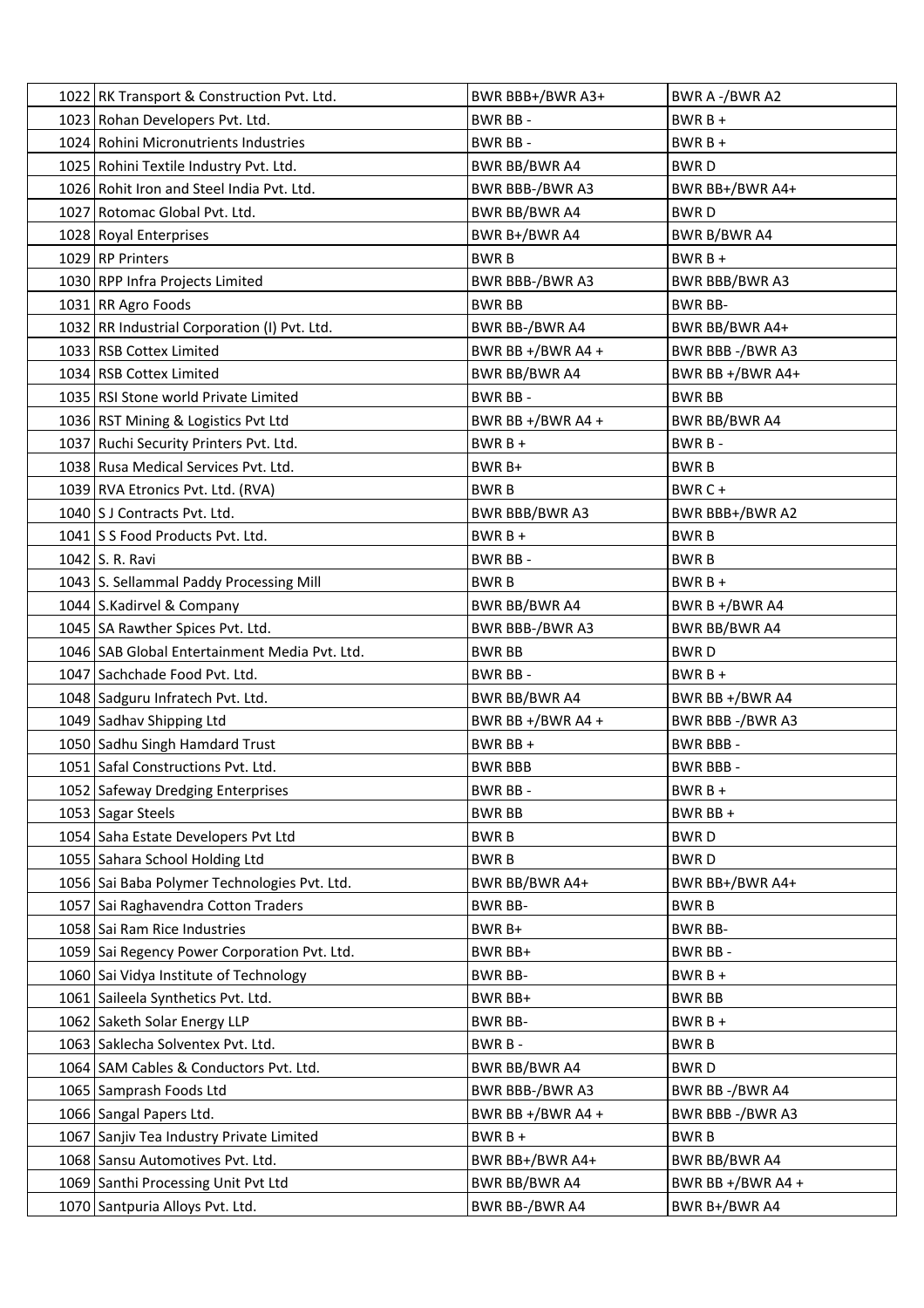| 1071 Sanwaria Agro Oils Limited                                              | BWR BBB-/BWR A3      | BWR BBB/BWR A3        |
|------------------------------------------------------------------------------|----------------------|-----------------------|
| 1072 Sar Ispat Pvt Ltd                                                       | <b>BWR BB/BWR A4</b> | BWR BB +/BWR A4+      |
| 1073 Saraf Electricals Pvt. Ltd.                                             | BWR B-               | <b>BWRC</b>           |
| 1074 Saraiwwalaa Agrr Refineries Limited                                     | BWR A-/BWR A2+       | BWR BBB/BWR A3 +      |
| 1075 Saraswati Educational Trust                                             | BWR BB-              | <b>BWRB</b>           |
| 1076 Saravanagiri Spinning Mill Ltd.                                         | BWR BB-/BWR A4       | <b>BWR BB/BWR A4</b>  |
| 1077 Sarda Alloy Steel Pvt. Ltd.                                             | BWR B+               | <b>BWRB</b>           |
| 1078 Sare Jubilee Shelters Pvt. Ltd.                                         | BWR BBB+             | <b>BWR BBB-</b>       |
| 1079 Sare Saamag Realty Pvt Ltd                                              | BWR BBB+             | BWR BBB -             |
| 1080 Sargodha Oil Mills Pvt Ltd                                              | BWR BB+              | <b>BWRD</b>           |
| 1081 Sarojini Educational Society                                            | BWR BB-              | <b>BWR BB</b>         |
| 1082 Sarvahitha Educational Society                                          | BWR BB-              | BWR BB +              |
| 1083 Sarvesh Refractories Ltd.                                               | BWR BB/BWR A4        | BWR BB +/BWR A4 +     |
| 1084 Sarvhit Trust                                                           | <b>BWR BBB-</b>      | <b>BWR BB</b>         |
| 1085   Sat Kabir Logistics Pvt. Ltd                                          | <b>BWR B</b>         | <b>BWRD</b>           |
| 1086 Sathavahana Ispat Limited                                               | BWR BBB-/BWR A3      | <b>BWRD</b>           |
| 1087 Satra Buildcon Pvt. Ltd.                                                | BWR BBB- (SO)        | BWR BB (SO)           |
| 1088 Satra Properties India Limited                                          | BWR BBB- (SO)        | BWR BB (SO)           |
| 1089 Satyam Educational Society                                              | BWR BB-              | $BWRB +$              |
| 1090 Satyarth Steel & Power Pvt. Ltd.                                        | <b>BWR A4</b>        | <b>BWRD</b>           |
| 1091 Saurabh Polymers Ltd                                                    | BWR B+/BWR A4        | <b>BWRD</b>           |
| 1092 SAVFAB Developers Pvt. Ltd.                                             | $BWRB +$             | BWR C +               |
| 1093 SDP Services Ltd.                                                       | <b>BWRA</b>          | $BWRA +$              |
| 1094 Sea TV Network Limited                                                  | BWR BB-              | <b>BWRD</b>           |
| 1095 Selliamman Constructions Pvt. Ltd.                                      | BWR BB-              | <b>BWR BB</b>         |
| 1096 Sendoz Impex Ltd.                                                       | BWR BB +/BWR A4 +    | BWR BBB-/BWR A3       |
| 1097 Senthamararai Marbles and Granites Pvt Ltd                              | <b>BWR BB</b>        | BWR B-                |
| 1098 Seven Star Dhall Industries                                             | BWR B/BWR A4         | BWR B +/BWR A4        |
| 1099 SEW Engineering (India) Pvt Ltd.                                        | BWR BBB-/BWR A3      | BWR BB +/BWR A4 +     |
| 1100 SEW Vizag Coal Terminal Pvt. Ltd.                                       | <b>BWR BB-</b>       | <b>BWRB</b>           |
| 1101 SG Polyplast Pvt. Ltd                                                   | BWR BBB-/BWR A3      | BWR BB +/BWR A4 +     |
| 1102 SGGD Projects Development Pvt. Ltd. (Formerly - Mehta an BWR A(SO)      |                      | BWR BB (SO)           |
| 1103 SGGD Projects Development Pvt. Ltd. (Formerly - Mehta an BWR PP-MLD A   |                      | <b>BWR PP-MLD BBB</b> |
| 1104 SGGD Projects Development Pvt. Ltd. (Formerly - Mehta an BWR BB (SO)    |                      | <b>BWRD</b>           |
| 1105 SGGD Projects Development Pvt. Ltd. (Formerly - Mehta an BWR PP-MLD A   |                      | BWR PP-MLD BB -       |
| 1106 SGGD Projects Development Pvt. Ltd. (Formerly - Mehta an BWR PP-MLD BB- |                      | BWR PP-MLD D          |
| 1107 SGGD Projects Development Pvt. Ltd. (Formerly - Mehta an BWR PP-MLD BBB |                      | <b>BWR PP-MLD D</b>   |
| 1108 Shabari Farms                                                           | <b>BWRB</b>          | BWR B-                |
| 1109 Shah Brothers Ispat Pvt. Ltd.                                           | BWR BBB-/BWR A3      | BWR BB/BWR A4         |
| 1110 Shakti Polytex Pvt. Ltd                                                 | <b>BWR BB-</b>       | <b>BWRD</b>           |
| 1111 Shanta Sriram Constructions Pvt. Ltd                                    | <b>BWR BB-</b>       | $BWRB +$              |
| 1112 Shanti Refrigeration Industries Pvt. Ltd., Pantnagar, Rudra BWR BB      |                      | BWR BB +              |
| 1113 Shanu Silk Mills India Pvt. Ltd.                                        | $BWRB+$              | <b>BWRB</b>           |
| 1114 Sharad Constructions Pvt. Ltd.                                          | <b>BWR BB</b>        | BWR BB +              |
| 1115 Sharma Rice Mills                                                       | <b>BWRB</b>          | BWR B -               |
| 1116 Sharma Videos Pvt. Ltd.                                                 | <b>BWRB</b>          | <b>BWR BB</b>         |
| 1117 Shashvat Jewels Pvt. Ltd.                                               | BWR BB/BWR A4        | BWR BB +/BWR A4 +     |
| 1118 Shelke Construction                                                     | BWR BB-              | $BWRB +$              |
| 1119 Shilpa Electrification                                                  | <b>BWR B-</b>        | BWR C                 |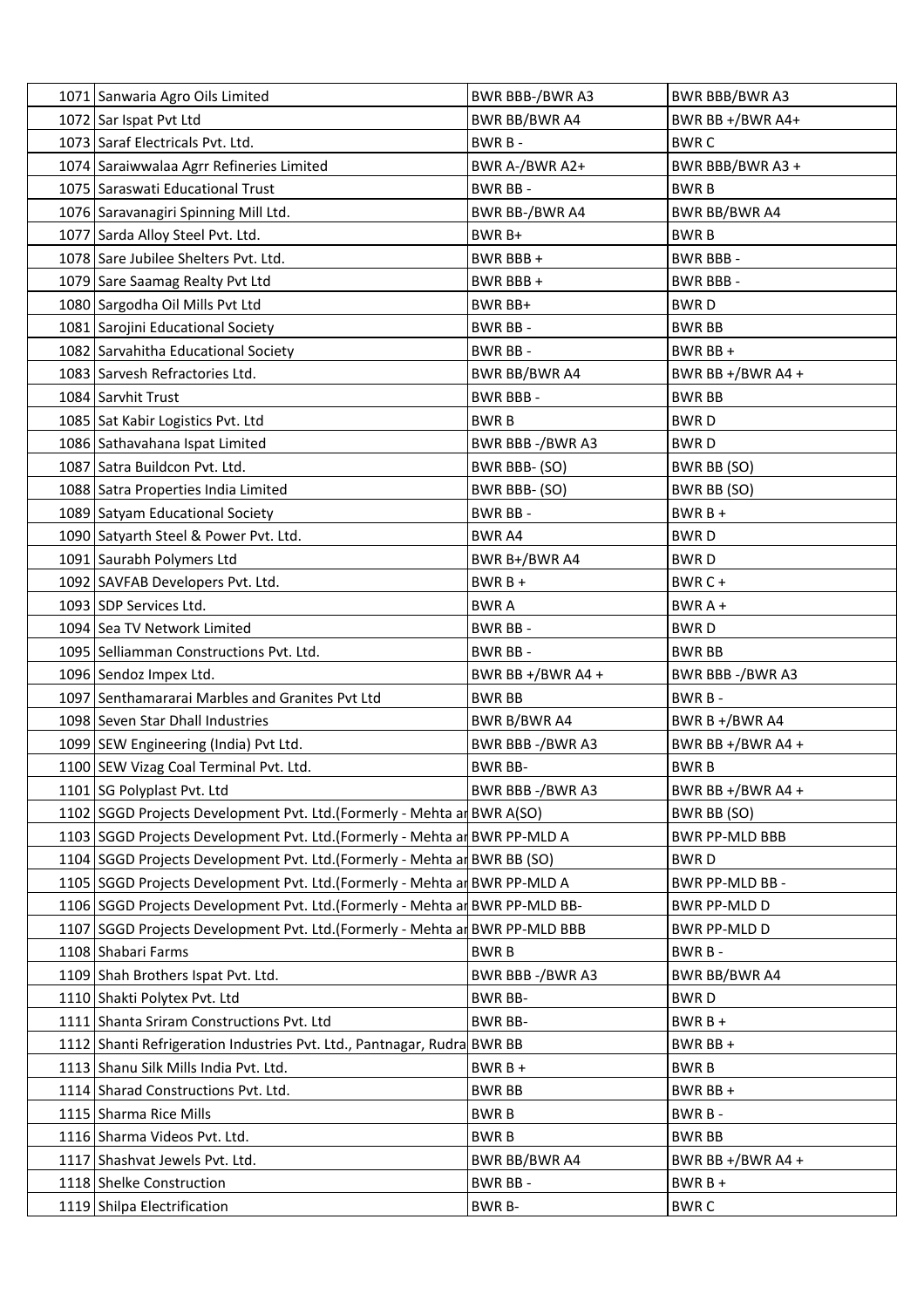| 1120 Shilpi Cable Technologies Limited                           | BWR A-/BWR A2+        | BWR BBB/BWR A3        |
|------------------------------------------------------------------|-----------------------|-----------------------|
| 1121 Shilpi Cable Technologies Limited                           | BWR A(SO)             | BWR BBB+ (SO)         |
| 1122 Shilpi Cable Technologies Limited                           | <b>BWR BBB/BWR A3</b> | BWR BB/BWR A4         |
| 1123 Shilpi Cable Technologies Limited                           | <b>BWR BB/BWR A4</b>  | <b>BWRD</b>           |
| 1124 Shinago Exim Pvt. Ltd.                                      | <b>BWRB</b>           | BWR B-                |
| 1125 Shinago Infrastructure & Resources Ltd.                     | BWR BBB-/BWR A3       | <b>BWR BB/BWR A4</b>  |
| 1126 Shipra Hotels Pvt. Ltd.                                     | BWR BB +              | <b>BWR BB</b>         |
| 1127 Shiv Shakti Construction Company                            | <b>BWRB</b>           | BWR C+                |
| 1128 Shiv Shakti Construction Company                            | BWR C+                | $BWRB +$              |
| 1129 Shiva Dairy                                                 | <b>BWR BB</b>         | $BWRB +$              |
| 1130 Shiva Educational Society                                   | <b>BWRB</b>           | BWR B-                |
| 1131 Shiva International Apparels                                | $BWRB+$               | <b>BWRB</b>           |
| 1132 Shiva Shakti Grains India Pvt. Ltd.                         | $BWRB+$               | <b>BWRC</b>           |
| 1133 Shiva Trading Company                                       | <b>BWRB</b>           | BWR B+                |
| 1134 Shivalik Poultry                                            | BWR B-                | <b>BWRD</b>           |
| 1135 Shivalik Prints Limited                                     | BWR A-/BWR A2         | BWR A/BWR A2+         |
| 1136 Shivam Dhatu Udyog Pvt. Ltd.                                | BWR B-                | $BWRC +$              |
| 1137 Shivam Estates                                              | BWR B+                | <b>BWRB</b>           |
| 1138 Shivam India Ltd.                                           | BWR BB+/BWR A4+       | <b>BWR BB/BWR A4</b>  |
| 1139 Shivam Traders                                              | <b>BWR BB</b>         | BWR BB-               |
| 1140 Shodha Motors Pvt. Ltd.                                     | BWR BB +              | <b>BWR BB</b>         |
| 1141 Shree Aarti Enterprises                                     | $BWRB+$               | BWR B-                |
| 1142 Shree Aradhana Educational & Charitable Trust               | <b>BWRB</b>           | $BWRB +$              |
| 1143 Shree Bankey Behari Exports Limited                         | BWR BB+               | <b>BWRD</b>           |
| 1144 Shree Bankey Behari Food Processors Pvt Ltd                 | BWR BB+               | <b>BWRD</b>           |
| 1145 Shree Bhavya Fabrics Ltd                                    | <b>BWR BB</b>         | BWR BB -              |
| 1146 Shree Bholey Alloys Pvt. Ltd.                               | <b>BWR BB</b>         | BWR BB +              |
| 1147 Shree Durga Syntex Pvt. Ltd.                                | BWR BBB-/BWR A3       | BWR BBB +/BWR A3+     |
| 1148 Shree Ganpati Charitable and Welfare Trust                  | <b>BWR BBB-</b>       | <b>BWR BBB</b>        |
| 1149 Shree Kripa Agro                                            | BWR BB-               | <b>BWRB</b>           |
| 1150 Shree Krishna Cotton Industries                             | <b>BWRB</b>           | BWR B-                |
| 1151 Shree Krishna Enterprises                                   | BWR B/BWR A4          | BWR BB $+/BWR$ A4+    |
| 1152 Shree Mangal Murtee Tradex Pvt. Ltd.                        | $BWRB +$              | <b>BWRB</b>           |
| 1153 Shree Manglam Buildcon                                      | BWR B +               | BWR BB-               |
| 1154 Shree Nath Jee Roller Flour Mills Ltd                       | BWR BB+               | <b>BWRD</b>           |
| 1155 Shree Radha Govind Agro Industries                          | $BWRB +$              | <b>BWRB</b>           |
| 1156 Shree Radhekrushna Ginning & Pressing Pvt Ltd               | $BWRB +$              | <b>BWRB</b>           |
| 1157 Shree Sai Industries Pvt. Ltd.                              | BWR BB+/BWR A4+       | <b>BWR BB-/BWR A4</b> |
| 1158 Shree Sidhbali Paper Mills Ltd                              | $BWRB +$              | BWR BB -              |
| 1159 Shree Sita Agro Foods Pvt. Ltd.                             | $BWRB +$              | <b>BWRB</b>           |
| 1160 Shree Sita Edibles Ltd.                                     | $BWRB +$              | <b>BWRB</b>           |
| 1161 Shree Sita Refiners Pvt. Ltd.                               | BWR BB +              | <b>BWR BB</b>         |
| 1162 Shree Sita Rice Mill                                        | <b>BWRB</b>           | BWR B-                |
| 1163 Shree Sita Udyog                                            | $BWRB +$              | <b>BWRB</b>           |
| 1164 Shree Srinivasa Tex                                         | <b>BWRB</b>           | BWR B -               |
| 1165 Shree Swastic Sales Corporation Pvt. Ltd.                   | BWR BB +              | <b>BWR BB</b>         |
| 1166 Shree Tatyasaheb Kore Warana Sahakari Navashakti Nirm BWR B |                       | BWR B+                |
| 1167 Shree Tirupati Auto                                         | $BWRB +$              | BWR C +               |
| 1168 Shreejikrupa Buildcon Ltd                                   | $BWRB +$              | <b>BWRB</b>           |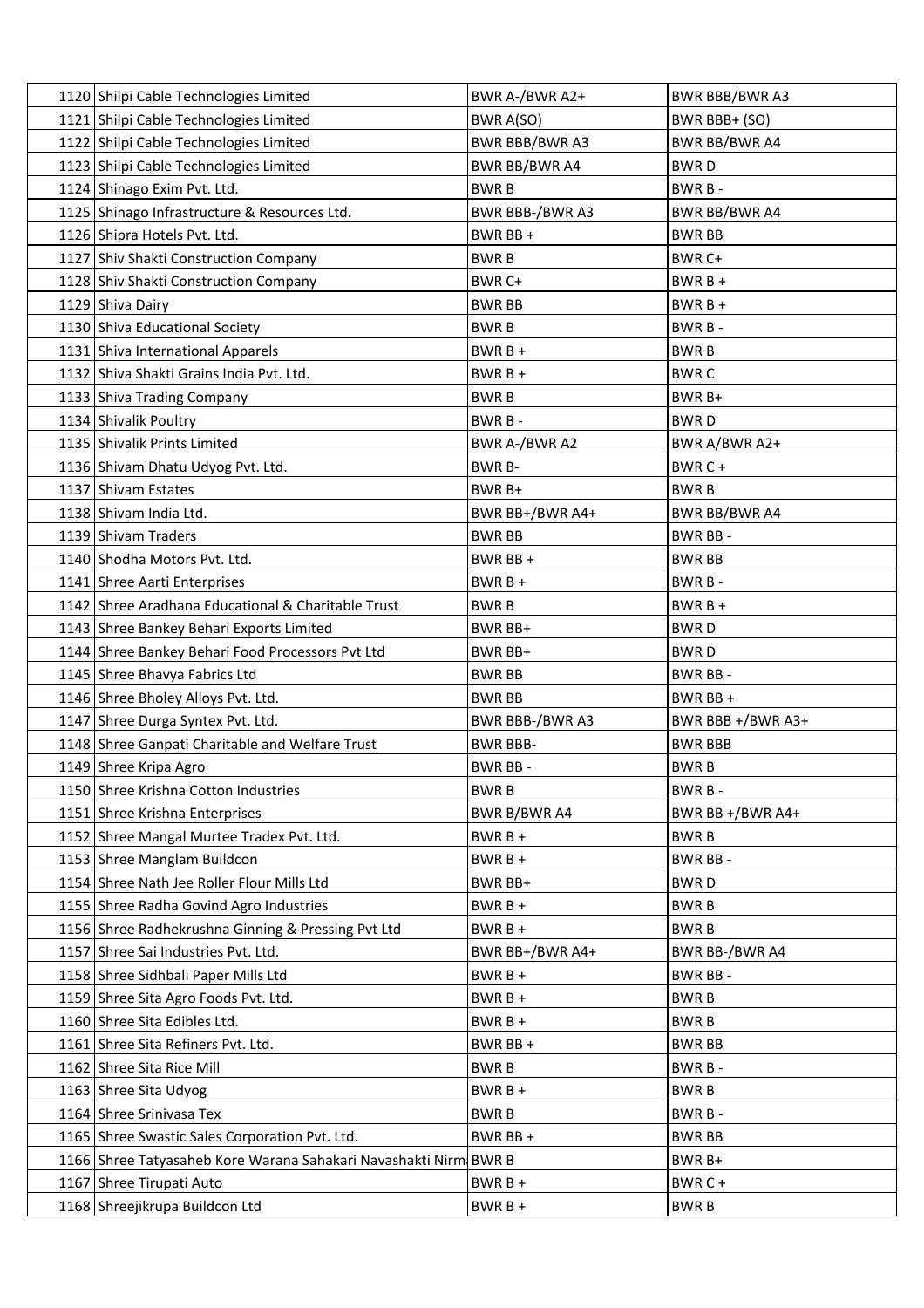| 1169 Shreyas Cottons (erstwhile Shreyas Cottons Ginning & Pre BWR B       |                     | BWR B +               |
|---------------------------------------------------------------------------|---------------------|-----------------------|
| 1170 Shri Anand Industries (Katni) Pvt. Ltd.                              | <b>BWR BB-</b>      | $BWRB +$              |
| 1171 Shri Annalakshmi Spinning Pvt. Ltd.                                  | $BWRB+$             | <b>BWRB</b>           |
| 1172 Shri Ashutosh Structures Pvt. Ltd.                                   | BWR BBB +/BWR A2    | BWR BBB/BWR A3 +      |
| 1173 Shri Balaji Rohilkhand Rice Mills Pvt. Ltd                           | BWR BB-             | <b>BWR BB</b>         |
| 1174 Shri Bhagwati Flour Mills Pvt. Ltd.                                  | BWR BBB-/BWR A3     | BWR BB +/BWR A4       |
| 1175 Shri Dhanalakshmi Green Energy India Pvt. Ltd.                       | BWR B+              | <b>BWR BB-</b>        |
| 1176 Shri Govind Realty Pvt. Ltd.                                         | BWR B+              | <b>BWRB</b>           |
| 1177 Shri Gurudatt Sugars Ltd.                                            | <b>BWR BBB-</b>     | <b>BWR BBB</b>        |
| 1178 Shri Krishna Jewells Pvt Limited (Erstwhile RC Gems Pvt. Lt BWR BB + |                     | <b>BWR BB-</b>        |
| 1179 Shri Lakshmi Agro Foods                                              | <b>BWRB</b>         | BWR B +               |
| 1180 Shri Malaprabha Sahakari Sakkare Karkhane (Niyamit)                  | BWR BB +            | <b>BWR BB</b>         |
| 1181 Shri Ram Panels                                                      | <b>BWRB</b>         | BWR B-                |
| 1182 Shri Ram Rubtech Pvt. Ltd.                                           | BWR BB-             | $BWRB +$              |
| 1183 Shri Rathi Steel (Dakshin) Ltd.                                      | BWR BBB +/BWR A2    | <b>BWR BBB/BWR A3</b> |
| 1184 Shrigopal Rameshkumar Sales Pvt. Ltd.                                | BWR BB +/BWR A4     | BWR BBB-/BWR A3       |
| 1185 ShriKrishna Khandsari Sugar Mills                                    | <b>BWR BB</b>       | BWR BB -              |
| 1186 Shubh Cotton                                                         | <b>BWRB</b>         | $BWRB+$               |
| 1187 Shubha Proteins Pvt. Ltd.                                            | <b>BWR BB</b>       | BWR BB $+$            |
| 1188 Shubhalakshmi Polyesters Limited                                     | BWR BBB +/BWR A2    | BWR BBB/BWR A3        |
| 1189 Shyam Indospin Ltd                                                   | BWR BB-             | $BWRB +$              |
| 1190 Siddhartha Tiles & Sanitary Pvt. Ltd.                                | <b>BWR BB</b>       | $BWRB +$              |
| 1191 Siddheshwar Industries Pvt Ltd                                       | <b>BWR BB</b>       | $BWRB +$              |
| 1192 Siddhivinayak Sugars Ltd.                                            | <b>BWR BB</b>       | <b>BWR BB-</b>        |
| 1193 Sidhant Thermoware Promoters                                         | <b>BWRB</b>         | <b>BWRD</b>           |
| 1194 Sidharth & Gautam Engineers                                          | BWR BB-             | $BWRB +$              |
| 1195 Simbhaoli Power Pvt. Ltd.                                            | <b>BWR BB-</b>      | <b>BWRC</b>           |
| 1196 Simbhaoli Power Pvt. Ltd.                                            | <b>BWRC</b>         | <b>BWRD</b>           |
| 1197 Simpex Overseas Pvt. Ltd.                                            | BWR BB/BWR A4 +     | BWR B +/BWR A4        |
| 1198 Simplex Agri-Infra Services Pvt. Ltd.                                | BWR BBB-(SO)/BWR A3 | <b>BWRD</b>           |
| 1199 Sinew Developers Pvt. Ltd.                                           | BWR BB-             | <b>BWRB</b>           |
| 1200 Singh Construction Company (Punjab)                                  | BWR BB +            | <b>BWR BB</b>         |
| 1201 Singla Builders and Promoters Ltd.                                   | BWR BB+             | <b>BWR BB</b>         |
| 1202 Singla Motors Pvt. Ltd.                                              | <b>BWRB</b>         | $BWRB +$              |
| 1203 Sirazee Tiles Pvt. Ltd.                                              | <b>BWRB</b>         | $BWRB +$              |
| 1204 Sitaram India Ltd                                                    | <b>BWR BB</b>       | BWR BB-               |
| 1205 Sitarganj Fibers Ltd.                                                | BWR BB +/BWR A4 +   | <b>BWR BB/BWR A4</b>  |
| 1206 Siva Sai Pressing Company                                            | <b>BWRB</b>         | BWR B-                |
| 1207 Sivika Foods Pvt. Ltd.                                               | $BWRB +$            | BWR B-                |
| 1208 SJM Vidyapeetha                                                      | BWR B/BWR A4        | <b>BWRD</b>           |
| 1209 SJP Constructions Pvt. Ltd.                                          | <b>BWRB</b>         | BWR C +               |
| 1210 SKB Projects India Pvt. Ltd.                                         | $BWRB +$            | BWR B-                |
| 1211 SKS Hospital India Pvt. Ltd.                                         | BWR BB-/BWR A4      | BWR BB/BWR A4         |
| 1212 Skywin Spinning Pvt. Ltd.                                            | <b>BWR BB</b>       | BWR BB-               |
| 1213 SLN Coffee Pvt. Ltd.                                                 | BWR BBB-/BWR A3     | BWR BB/BWR A4         |
| 1214 SLT Infracon Pvt. Ltd.                                               | BWR BB/BWR A4 +     | BWR BB-/BWR A4        |
| 1215 SLV Agro Foods                                                       | BWR BB-/BWR A4      | BWR B +/BWR A4        |
| 1216 SM Abdul Hafeez                                                      | $BWRB +$            | <b>BWRB</b>           |
| 1217 SMR Construction                                                     | $BWRB +$            | <b>BWRB</b>           |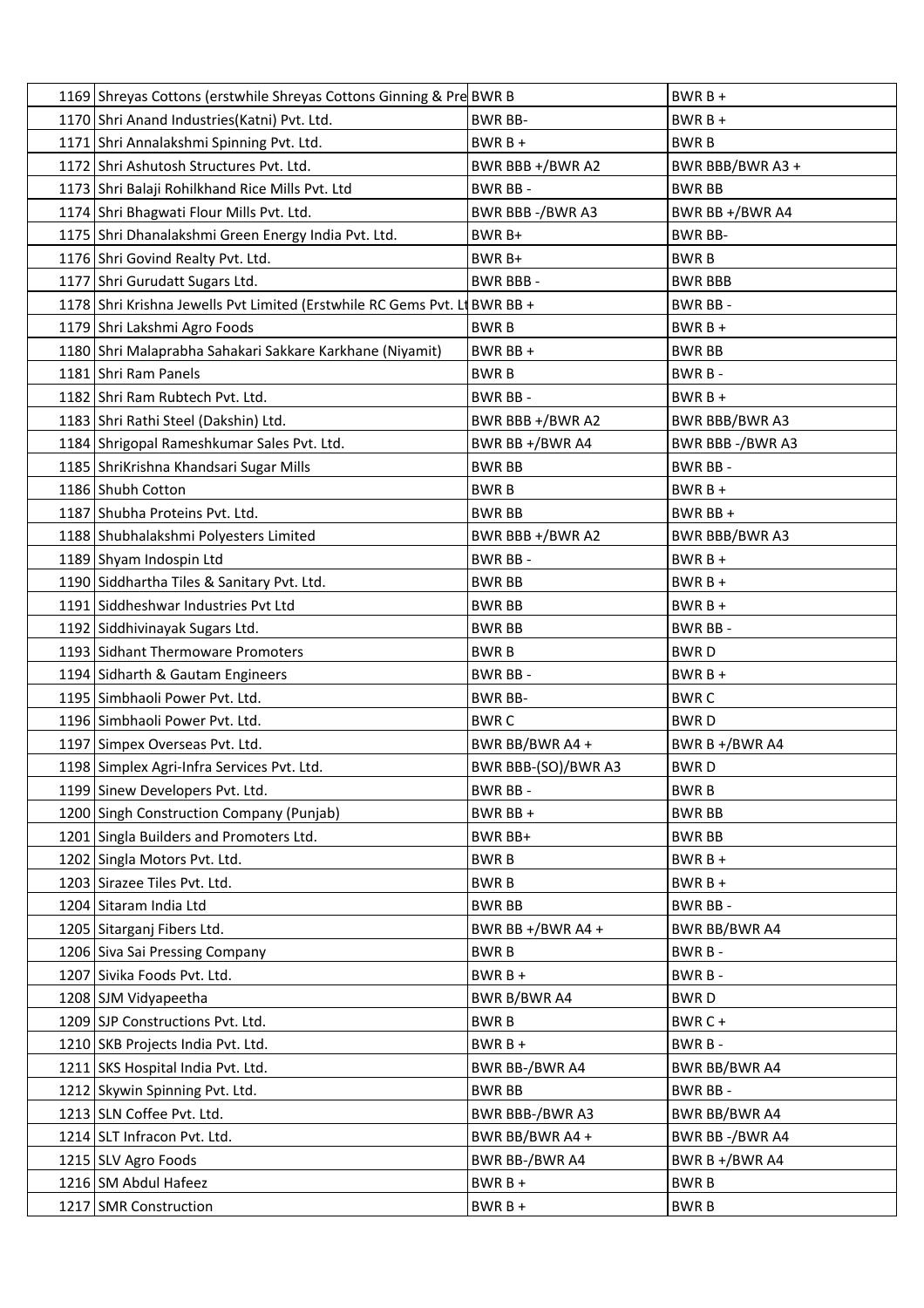| 1218 SMS Taxicabs Pvt. Ltd.                                                     | $BWRB+$               | <b>BWRB</b>          |
|---------------------------------------------------------------------------------|-----------------------|----------------------|
| 1219 SMV Agencies Pvt. Ltd.                                                     | <b>BWR BB</b>         | BWR BB+              |
| 1220 SNB Infrastructure Pvt Ltd                                                 | BWR B $+/BWR$ A4      | BWR BB-/BWR A4+      |
| 1221 Sneha Engineering Equipment Pvt. Ltd.                                      | BWR B/BWR A4          | <b>BWRD</b>          |
| 1222 SNG Trading Company Pvt. Ltd.                                              | BWR B-                | <b>BWRC</b>          |
| 1223 Sogo Computers Pvt. Ltd.                                                   | BWR B+                | <b>BWRB</b>          |
| 1224 Sona Beverages Pvt. Ltd.                                                   | BWR BB+               | BWR B-               |
| 1225 Sona Industries Pvt. Ltd.                                                  | BWR B+                | <b>BWRB</b>          |
| 1226 Sonali Energees Pvt Ltd                                                    | <b>BWR BB-</b>        | <b>BWRB</b>          |
| 1227 Sooch Educational Welfare Society                                          | <b>BWRB</b>           | <b>BWRC</b>          |
| 1228 Southfield Paints Ltd.                                                     | <b>BWR BB-</b>        | $BWRB +$             |
| 1229 Spac Starch Products (India) Ltd                                           | BWR BBB-/BWR A3       | BWR BB +/BWR A4 +    |
| 1230 Sparkline Equipment Pvt. Ltd.                                              | <b>BWR BB</b>         | BWR BB-              |
| 1231 Sparsh Vidyut Pvt. Ltd.                                                    | BWR $B +$             | <b>BWRB</b>          |
| 1232 Spine Arthroscopic and Joint Replacement Centre Pvt. Ltd BWR BB            |                       | BWR BB-              |
| 1233 Spolo Ceramic Pvt. Ltd.                                                    | <b>BWR BB-</b>        | <b>BWR BB</b>        |
| 1234 SPR Construction Pvt. Ltd.                                                 | <b>BWR BB-</b>        | <b>BWR BB</b>        |
| 1235 SPR Construction Pvt. Ltd.                                                 | <b>BWR BB-</b>        | <b>BWR BB</b>        |
| 1236 SPR Finance Ltd.                                                           | BWR FBB-              | BWR FB +             |
| 1237 Sprint Telefilms Pvt. Ltd.                                                 | <b>BWR BB</b>         | BWR BB-              |
| 1238 Sravan Shipping Services Pvt. Ltd.                                         | BWR BBB/BWR A3        | BWR BBB $+/BWR$ A3 + |
| 1239 Sree Anjaneya Exports                                                      | <b>BWRB</b>           | BWR B-               |
| 1240 Sree Lakshmi Printing and Packaging Pvt Ltd                                | BWR B-                | <b>BWRC</b>          |
| 1241 Sree Murali Mohana Boiled Raw Rice Mill Pvt. Ltd.                          | BWR BBB/BWR A3        | BWR BBB+/BWR A3+     |
| 1242   SRG Housing Finance Ltd                                                  | <b>BWR BBB-</b>       | <b>BWR BBB</b>       |
| 1243 SRG Housing Finance Ltd                                                    | <b>BWR BBB-</b>       | <b>BWR BBB</b>       |
| 1244 Sri Anuragavi Garments                                                     | <b>BWR BB/BWR A4</b>  | BWR BB-/BWR A4       |
| 1245 Sri Ayyappa Industries Pvt Ltd                                             | <b>BWRB</b>           | BWR B-               |
| 1246 Sri Balaji Rice Industries                                                 | BWR B-                | <b>BWRC</b>          |
| 1247 Sri Basavapoorna Poultry Farm                                              | $BWRB +$              | <b>BWRB</b>          |
| 1248 Sri Bhagirath Textiles Ltd.                                                | <b>BWR BBB/BWR A3</b> | BWR BBB +/BWR A3     |
| 1249 Sri Bhagwan Mahavir Jain Educational and Cultural Trust                    | <b>BWR BBB</b>        | BWR BBB -            |
| 1250 Sri Charitha Developers                                                    | $BWRB +$              | <b>BWRB</b>          |
| 1251   Sri Hanuman (Buhler) Rice Industries                                     | BWR BB-               | $BWRB +$             |
| 1252 Sri Jayalakshmi Venkata Narasimha Rice Mill                                | BWR B+/BWR A4         | BWR B/BWR A4         |
| 1253 Sri Jyoti Renewable Energy Pvt. Ltd.                                       | BWR B+                | BWR B-               |
| 1254 Sri Kailash Traders Pvt. Ltd.                                              | <b>BWR BB/BWR A4</b>  | <b>BWRD</b>          |
| 1255   Sri Karunambikai Mills Pvt. Ltd.                                         | BWR BB-               | <b>BWR BB</b>        |
| 1256 Sri Krishna Saw Mill                                                       | BWR B+                | <b>BWRC</b>          |
| 1257 Sri Krishna Saw Mill (Chennai)                                             | BWR B+/BWR A4         | BWR B/BWR A4         |
| 1258 Sri Lakshmi Automobiles Pvt. Ltd.                                          | BWR B+                | <b>BWRB</b>          |
| 1259 Sri Lakshmi Constructions & Exports Pvt. Ltd. (erstwhile Sr BWR BB+/BWR A4 |                       | BWR BB/BWR A4        |
| 1260 Sri Lakshmi Malleswari Cold Storage Pvt Ltd                                | <b>BWRB</b>           | BWR B-               |
| 1261 Sri Lakshmi Narasimha Electricals                                          | <b>BWRB</b>           | BWR B-               |
| 1262 Sri Lakshmi Srinivasa Jute Mills Ltd. (SLSJML)                             | <b>BWR BBB-</b>       | BWR BB -             |
| 1263 Sri Lakshmi Vidhya Cold Storage Pvt Ltd                                    | <b>BWRB</b>           | BWR B -              |
| 1264 Sri Laxmi Saw Mill                                                         | <b>BWR BB</b>         | BWR BB-              |
| 1265   Sri Mahaalakshmi Paper Industries                                        | BWR B+/BWR A4         | BWR B/BWR A4         |
| 1266 Sri Mahalaxmi Cotton Seed Oil Industries                                   | <b>BWR BB</b>         | BWR BB-              |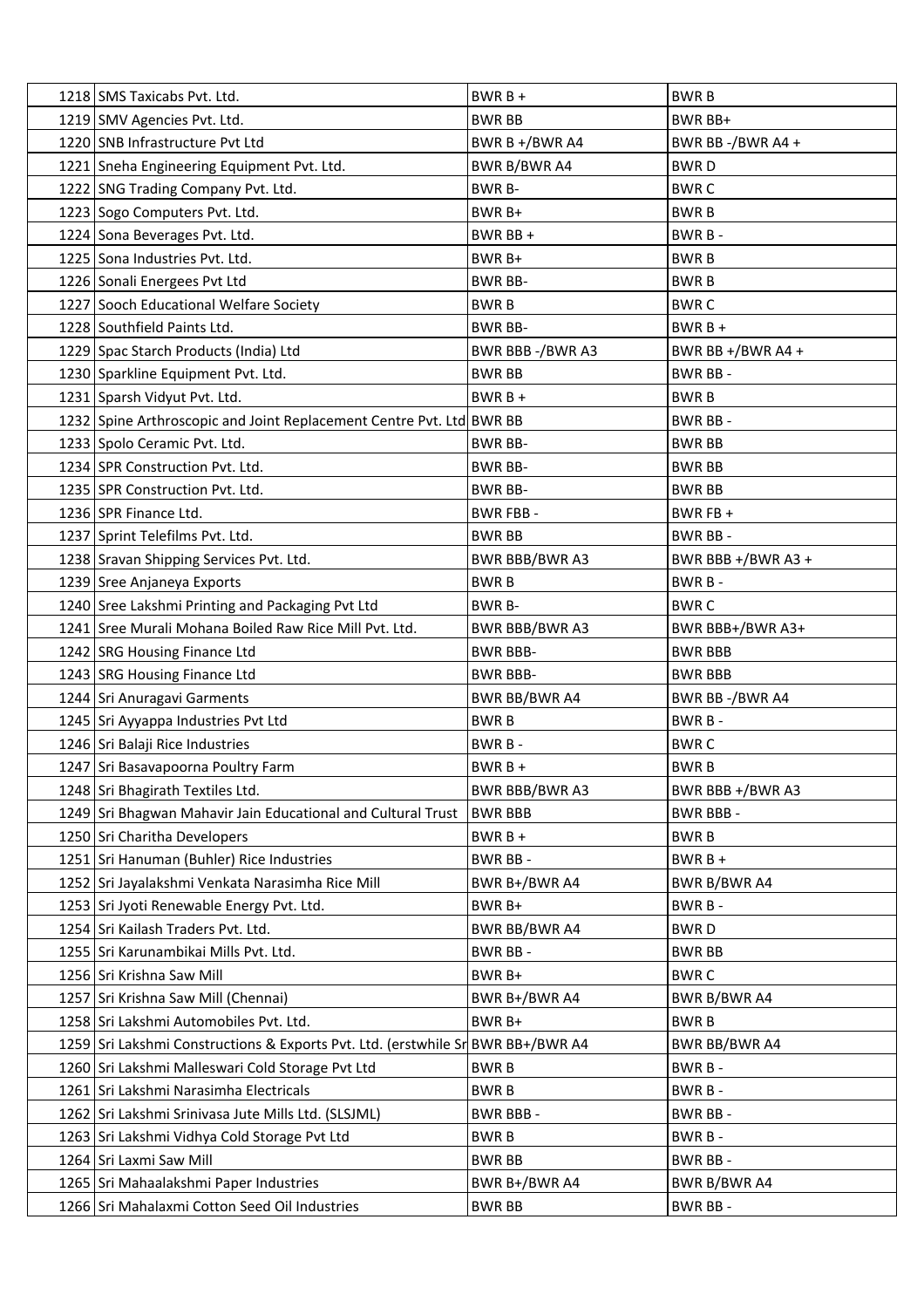| 1267   Sri Mahalaxmi Cotton Seed Oil Industries                          | BWR BB-              | BWR BB $+$            |
|--------------------------------------------------------------------------|----------------------|-----------------------|
| 1268 Sri Maruthi Constructions                                           | <b>BWR BB/BWR A4</b> | BWR BB-/BWR A4        |
| 1269 Sri Pawan Dall Mill                                                 | BWR B+               | <b>BWRB</b>           |
| 1270 Sri Raja Rajeswari Raw & Boiled Rice Mill - Penuballi               | <b>BWR BB-</b>       | $BWRB +$              |
| 1271 Sri Rajeshwara Educational Society                                  | <b>BWR BB</b>        | BWR BB +              |
| 1272 Sri Renga Timbers                                                   | BWR B/BWR A4         | BWR B +/BWR A4        |
| 1273 Sri Sai Balaji Spintex India Pvt. Ltd                               | BWR B/BWR A4         | BWR C+/BWR A4         |
| 1274 Sri Sainath Agri Industries Pvt. Ltd.                               | <b>BWR BB-</b>       | <b>BWR BB</b>         |
| 1275 Sri Santhanalakshmi Spinners Pvt Ltd                                | BWR B+/BWR A4        | BWR BB-/BWR A4        |
| 1276 Sri Shyla Agro Food Industries                                      | $BWRB +$             | BWR B-                |
| 1277 Sri Siddalingeshwara Rice Industries                                | BWR B+               | <b>BWRB</b>           |
| 1278 Sri Sivaram and Co                                                  | BWR B+/BWR A4        | <b>BWR BB-/BWR A4</b> |
| 1279 Sri Srinivasa Cotton Enterprises                                    | BWR B+               | <b>BWRB</b>           |
| 1280 Sri Srinivasa Dairy Products Pvt. Ltd.                              | <b>BWR BB</b>        | <b>BWR BB-</b>        |
| 1281 Sri Srinivasa Rice Mill                                             | $BWRB +$             | <b>BWR BB-</b>        |
| 1282 Sri Srinivasa Spin Tex (India) Ltd                                  | BWR B+               | BWR BB-               |
| 1283 Sri Srinivash Timbers                                               | <b>BWRB</b>          | BWR B-                |
| 1284 Sri Thirumurugan Agencies                                           | <b>BWRB</b>          | BWR B-                |
| 1285 Sri Varalakshmi Rice Industries                                     | <b>BWRB</b>          | $BWRB +$              |
| 1286 Sri Venkata Srinivasa Cotton Ginning Mill                           | BWR B+               | BWR B                 |
| 1287 Sri Venkateshwara Poultry Farm                                      | $BWRB+$              | <b>BWRB</b>           |
| 1288 Sri Vijayalakshmi Modern Rice Mill                                  | <b>BWRB</b>          | BWR B-                |
| 1289 Sri Vinayaka Paper and Boards Ltd.                                  | BWR B/BWR A4         | <b>BWRD</b>           |
| 1290 Srichakra Milk Products LLP                                         | <b>BWR BB</b>        | BWR BB +              |
| 1291 Srikar Enterprises Pvt Ltd                                          | BWR B-               | <b>BWRB</b>           |
| 1292 Srikar Laboratories Pvt. Ltd.                                       | BWR B+               | BWR B-                |
| 1293 Srinivasa Sales & Services Pvt. Ltd.                                | <b>BWR BB-</b>       | $BWRB +$              |
| 1294 Srivalli Shipping & Transport Pvt. Ltd.                             | BWR B-               | BWR C +               |
| 1295 Sriven Properties                                                   | BWR B+               | <b>BWRB</b>           |
| 1296 Sriven Properties                                                   | <b>BWRB</b>          | <b>BWR BB-</b>        |
| 1297 Sriven Spincot Pvt. Ltd.                                            | BWR B/BWR A4         | BWR B +/BWR A4        |
| 1298 SRK Devbuild Pvt. Ltd.                                              | $BWRB +$             | <b>BWRB</b>           |
| 1299 SRM Smart Hoops Pvt. Ltd.                                           | BWR B +              | <b>BWRB</b>           |
| 1300 SRS Finance Ltd.                                                    | <b>BWR BBB</b>       | <b>BWRD</b>           |
| 1301 SRS Real Infrastructure Ltd.                                        | BWR BBB/BWR A3+      | <b>BWRD</b>           |
| 1302 SRS Real Infrastructure Ltd.                                        | <b>BWR FBBB</b>      | <b>BWR FD</b>         |
| 1303 SSD Overseas                                                        | BWR B/BWR A4         | BWR BB $+/BWR$ A4+    |
| 1304 SSP Enterprises Pvt Ltd                                             | BWR B +/BWR A4       | BWR BB-/BWR A4+       |
| 1305 ST Electricals Pvt Ltd                                              | BWR BBB/BWR A3       | BWR BBB +/BWR A3 +    |
| 1306 Standard Auto Agencies                                              | BWR BBB-/BWR A3      | BWR BBB/BWR A3 +      |
| 1307 Star Builders Pvt. Ltd.                                             | BWR B+               | <b>BWRB</b>           |
| 1308 Star Builders Pvt. Ltd.                                             | <b>BWRB</b>          | BWR B-                |
| 1309 Starmark Services LLP                                               | BWR BB-              | <b>BWR BB</b>         |
| 1310 Steel Authority of India Ltd.                                       | BWR AA+              | <b>BWR AA</b>         |
| 1311 Steel Authority of India Ltd.                                       | BWR AA+              | <b>BWR AA</b>         |
| 1312 Steel City Beverages Pvt. Ltd.                                      | BWR B+/BWR A4        | BWR BB-/BWR A4        |
| 1313 Sterling Impex                                                      | <b>BWRB</b>          | BWR B-                |
| 1314 Stree Nidhi Credit Cooperative Federation Limited, Telang BWR BBB + |                      | BWR A -               |
| 1315 Strykar Overseas LLP                                                | BWR A4 +             | BWR A4                |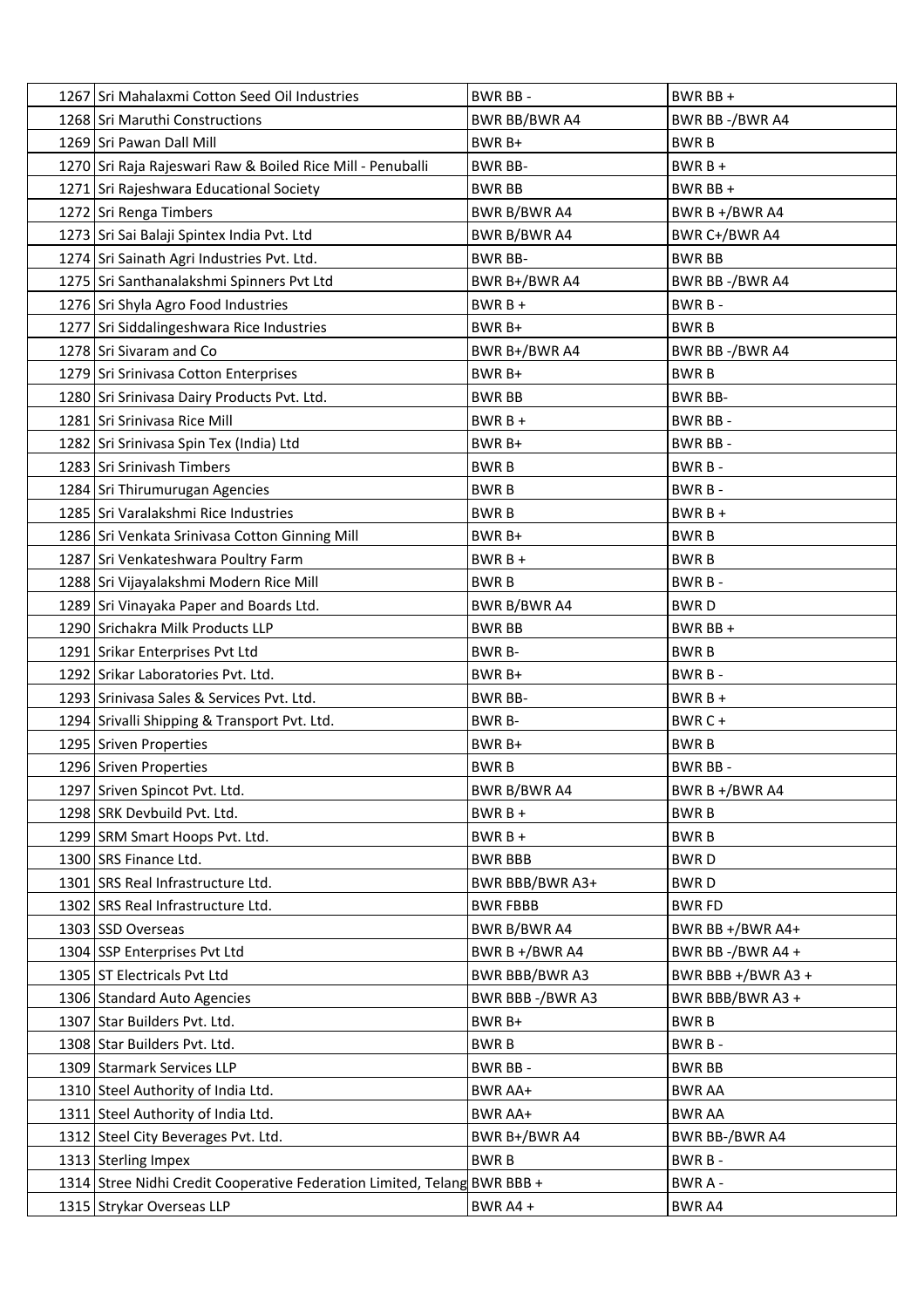| 1316 Subhash Stone Industries Pvt. Ltd.                               | <b>BWRC</b>          | BWR C -            |
|-----------------------------------------------------------------------|----------------------|--------------------|
| 1317 Suchirindia Infratech Pvt. Ltd.                                  | BWR B-               | <b>BWRC</b>        |
| 1318 Suich Industries Pvt. Ltd.                                       | BWR BB-/BWR A4       | BWR BBB-/BWR A3    |
| 1319 Sujay Kumar Shetty                                               | BWR BB-              | $BWRB +$           |
| 1320 Sumanglam Footwear Pvt. Ltd.                                     | BWR A3               | <b>BWR A4</b>      |
| 1321 Sumeet Infracon Pvt. Ltd.                                        | BWR BB +             | <b>BWR BB</b>      |
| 1322 Sun Ark Aluminium Industries Pvt. Ltd.                           | BWR B+/BWR A4        | <b>BWRD</b>        |
| 1323 Sun Mark Stainless Pvt. Ltd.                                     | <b>BWR BB-</b>       | <b>BWR BB</b>      |
| 1324 Sun Pressing Pvt. Ltd.                                           | BWR B+               | <b>BWRB</b>        |
| 1325 Suncity Textile Pvt. Ltd.                                        | BWR BB-              | $BWRB +$           |
| 1326 Sunil Industries                                                 | <b>BWRB</b>          | BWR B -            |
| 1327 Sunland Ventures Pvt Ltd                                         | <b>BWRB</b>          | BWR B+             |
| 1328 Sunrise Glass Industries Pvt. Ltd.                               | BWR BBB-/BWR A3      | BWR BB +/BWR A4 +  |
| 1329 Super Crop Safe Ltd                                              | BWR BB +/BWR A4      | BWR BBB -/BWR A3   |
| 1330 Supreem Pharmaceuticals Mysore Pvt. Ltd.                         | BWR BB-              | BWR BB             |
| 1331 Supreme (India) Impex Ltd.                                       | BWR BBB-/BWR A3      | BWR BB $+/BWR$ A4+ |
| 1332 Supreme Overseas Exports Pvt. Ltd.                               | BWR A4+              | <b>BWR A4</b>      |
| 1333 Sura Leathers Pvt. Ltd.                                          | BWR BB/BWR A4+       | BWR BB-/BWR A4     |
| 1334 Suraj Cropsciences Pvt. Ltd.                                     | $BWRB+$              | <b>BWRB</b>        |
| 1335 Suratgarh Bikaner Toll Road Co. Pvt. Ltd.                        | BWR BB+              | <b>BWRD</b>        |
| 1336 Surya Agencies                                                   | BWR B+               | <b>BWRB</b>        |
| 1337 Surya Cons Pvt. Ltd.                                             | BWR BBB-/BWR A3      | BWR BBB/BWR A3 +   |
| 1338 Surya Rice & General Mills                                       | <b>BWRB</b>          | BWR C +            |
| 1339 Surya suman Spinning Mills Pvt. Ltd.                             | $BWRB +$             | BWR C +            |
| 1340 Surya Timber Traders                                             | BWR B+               | <b>BWRB</b>        |
| 1341 Sushma & Co (Electricals)                                        | BWR B/BWR A4         | BWR B+/BWR A4      |
| 1342 Suyash Kraft and Papers Ltd.                                     | BWR B+/BWR A4        | BWR BB-/BWR A4     |
| 1343 SVM Oil Industries, Bharatpur                                    | $BWRB +$             | <b>BWRB</b>        |
| 1344 SVR Foods                                                        | $BWRB +$             | BWR B-             |
| 1345 Swamy Concrete Products Pvt. Ltd.                                | <b>BWRB</b>          | $BWRB +$           |
| 1346 Swamy Vivekananda Educational Trust                              | <b>BWRB</b>          | $BWRB +$           |
| 1347 Swapna Infracon Pvt. Ltd.                                        | $BWRB +$             | BWR C +            |
| 1348 Swapna Motors Pvt. Ltd.                                          | $BWRB +$             | <b>BWRD</b>        |
| 1349 Swastik Plastics                                                 | <b>BWR BB</b>        | $BWRB +$           |
| 1350 Swastik Saw Mill & Marbles                                       | <b>BWR B/BWR A4</b>  | BWR B+/BWR A4      |
| 1351 Swastik Saw Mill & Marbles                                       | BWR B+/BWR A4        | BWR B/BWR A4       |
| 1352 Swastik Trading Co.                                              | $BWRB +$             | <b>BWRD</b>        |
| 1353 Symbiosis Pharmaceuticals Pvt. Ltd.                              | <b>BWR BB</b>        | <b>BWR BB-</b>     |
| 1354 T R Sawhney Motors Pvt. Ltd.                                     | BWR BBB $+/BWR$ A3 + | BWR BBB/BWR A3     |
| 1355 T. Srinivas Reddy, T. Prakash Reddy & T. Venugopal Reddy BWR BB- |                      | BWR B              |
| 1356 Talwar Auto Garages Pvt. Ltd.                                    | BWR BB-              | BWR BB             |
| 1357 TamilNadu Cements Corporation Ltd                                | BWR A (SO)           | <b>BWR BBB</b>     |
| 1358 Tanna Commercials Pvt. Ltd.                                      | BWR BB-/BWR A4       | <b>BWRD</b>        |
| 1359 Tanya Automobiles Pvt. Ltd.                                      | BWR BB/BWR A4        | BWR BB-/BWR A4     |
| 1360 Tara Chand Rice Mills Pvt. Ltd                                   | BWR BBB-/BWR A3      | BWR BB/BWR A4      |
| 1361 Tarasafe International Pvt. Ltd.                                 | BWR BB $+/BWR$ A4 +  | BWR BB/BWR A4      |
| 1362 Taurus Packaging Pvt. Ltd.                                       | BWR BB/BWR A4 +      | BWR BB-/BWR A4     |
| 1363 Taurus Thermoplastics Pvt. Ltd.                                  | BWR BB-              | $BWRB +$           |
| 1364 Techno India                                                     | BWR B+/BWR A4        | BWR BB/BWR A4+     |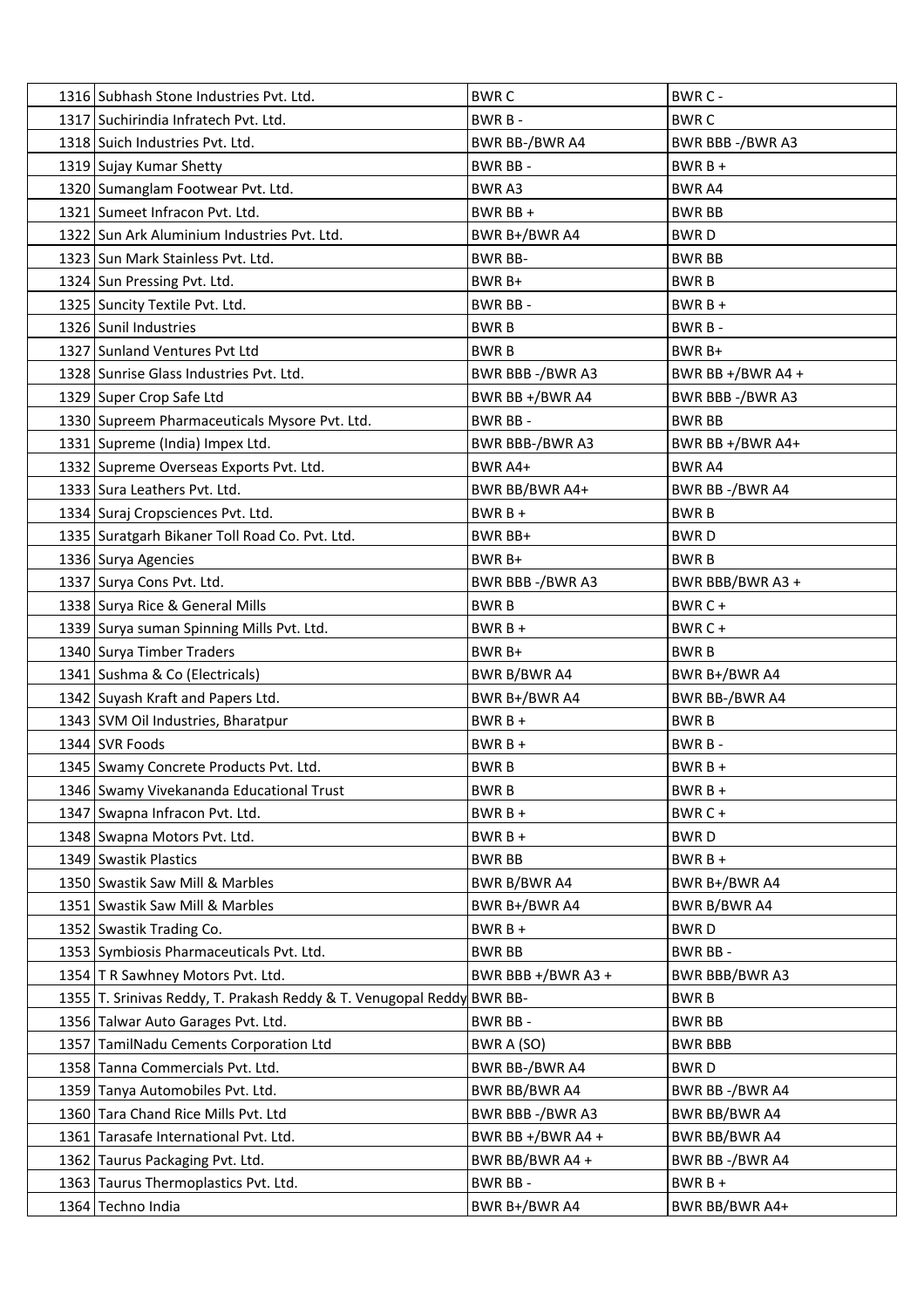| 1365 Technocast Foundry                                                 | <b>BWR BB</b>         | BWR BB-              |
|-------------------------------------------------------------------------|-----------------------|----------------------|
| 1366 TeknoTuff Glass Pvt. Ltd.                                          | $BWRB +$              | <b>BWRB</b>          |
| 1367 Telu Ram Amar Chand & Co                                           | BWR BB+               | <b>BWRD</b>          |
| 1368 Thandiram Impex Pvt. Ltd.                                          | <b>BWR BB-</b>        | $BWRB +$             |
| 1369 Thandiram Textiles Pvt. Ltd.                                       | <b>BWR BB</b>         | BWR BB-              |
| 1370 The Global Learning Centre Educational and Welfare Socid BWR D     |                       | <b>BWRB</b>          |
| 1371 The Gurukul Trust                                                  | <b>BWRB</b>           | BWR C +              |
| 1372 The Ultimate Solution                                              | BWR BB +              | <b>BWRD</b>          |
| 1373 Thiraviam Engineering Pvt. Ltd.                                    | $BWRB+$               | <b>BWRB</b>          |
| 1374 Tijaria Polypipes Limited                                          | BWR BB/BWR A4 +       | BWR BB-/BWR A4       |
| 1375 Tim India Exim                                                     | BWR B+                | <b>BWRB</b>          |
| 1376 Tirupati Food Industries Pvt Ltd                                   | BWR B+                | <b>BWR BB-</b>       |
| 1377 Tirupati Kagads Pvt. Ltd.                                          | $BWRB +$              | BWR C +              |
| 1378 Tirupati Lifesciences.                                             | <b>BWR BB</b>         | <b>BWR BB-</b>       |
| 1379 Tirupati Trading Corporation                                       | BWR B+                | <b>BWRB</b>          |
| 1380 Tissa Power Transmission Pvt. Ltd.                                 | BWR B-                | BWR C +              |
| 1381 Titanium Merchant Pvt. Ltd.                                        | BWR BB-               | <b>BWRD</b>          |
| 1382 Tota Ram Commission Agents Pvt. Ltd.                               | <b>BWRB</b>           | BWR B-               |
| 1383 TransGlobal Power Limited                                          | <b>BWRB</b>           | BWR B-               |
| 1384 Transpade Engineers Pvt. Ltd.                                      | BWR B+                | <b>BWRB</b>          |
| 1385 Transpade Engineers Pvt. Ltd.                                      | <b>BWRB</b>           | $BWRB+$              |
| 1386 Transworld Wood Pvt. Ltd.                                          | BWR B+                | <b>BWRB</b>          |
| 1387   TRB Exports Pvt. Ltd.                                            | BWR A4 +              | <b>BWR A4</b>        |
| 1388 Trimax IT Infrastructure & Services Ltd                            | BWR A/BWR A2          | BWR BBB +/BWR A3     |
| 1389 Tripurari Garments Pvt. Ltd.                                       | BWR B+/BWR A4         | BWR BB-/BWR A4       |
| 1390 Triumph Auto Engineering Pvt. Ltd.                                 | <b>BWRB</b>           | <b>BWRD</b>          |
| 1391 TSN Eco Tech International Pvt. Ltd.                               | <b>BWR B/BWR A4</b>   | BWR B-/BWR A4        |
| 1392 TVM Signalling and Transportation Systems Pvt. Ltd.                | BWR BB +/BWR A4       | BWR BBB-/BWR A3      |
| 1393 Ubitech Pvt. Ltd.                                                  | BWR A4 +              | BWR A4               |
| 1394 UCO Bank                                                           | <b>BWR AA-</b>        | $BWRA +$             |
| 1395 UCO Bank                                                           | <b>BWR A-</b>         | BWR BBB +            |
| 1396 UCO Bank                                                           | <b>BWR AA-</b>        | BWR A +              |
| 1397 Uday Vijay Steel Pvt. Ltd.                                         | <b>BWR BB</b>         | $BWRB +$             |
| 1398 Udaya Motors                                                       | $BWRB +$              | <b>BWRC</b>          |
| 1399 Udayshivakumar                                                     | <b>BWR BB-/BWR A4</b> | BWR BB/BWR A4        |
| 1400 Uma Cotton Industries                                              | BWR B+                | <b>BWRD</b>          |
| 1401 Umri Pooph Pratappur Tollway Pvt. Ltd.                             | BWR BB +/BWR A4 +     | <b>BWR BB/BWR A4</b> |
| 1402 Unigreen Global Pvt. Ltd.                                          | <b>BWR BB</b>         | <b>BWR BB-</b>       |
| 1403 Union Bank of India                                                | <b>BWR AAA</b>        | BWR AA +             |
| 1404 Union Bank of India                                                | <b>BWR AAA</b>        | BWR AA +             |
| 1405 Union Bank of India                                                | <b>BWR AAA</b>        | BWR AA +             |
| 1406 Union Bank of India                                                | <b>BWR AAA</b>        | BWR AA +             |
| 1407 Union Bank of India                                                | BWR AA +              | <b>BWR AA</b>        |
| 1408 Union Bank of India                                                | BWR AA +              | <b>BWR AA</b>        |
| 1409 United Bank of India                                               | <b>BWR AA -</b>       | BWR A +              |
| 1410 United Bank of India                                               | <b>BWR AA -</b>       | $BWRA +$             |
| 1411 United Steel Industries                                            | <b>BWR BB-</b>        | BWR B +              |
| 1412 Universal Industrial Equipment and Technical Services Pvt BWR BB - |                       | $BWRB +$             |
| 1413 Universal Trust Of Education & Research                            | <b>BWRB</b>           | BWR B-               |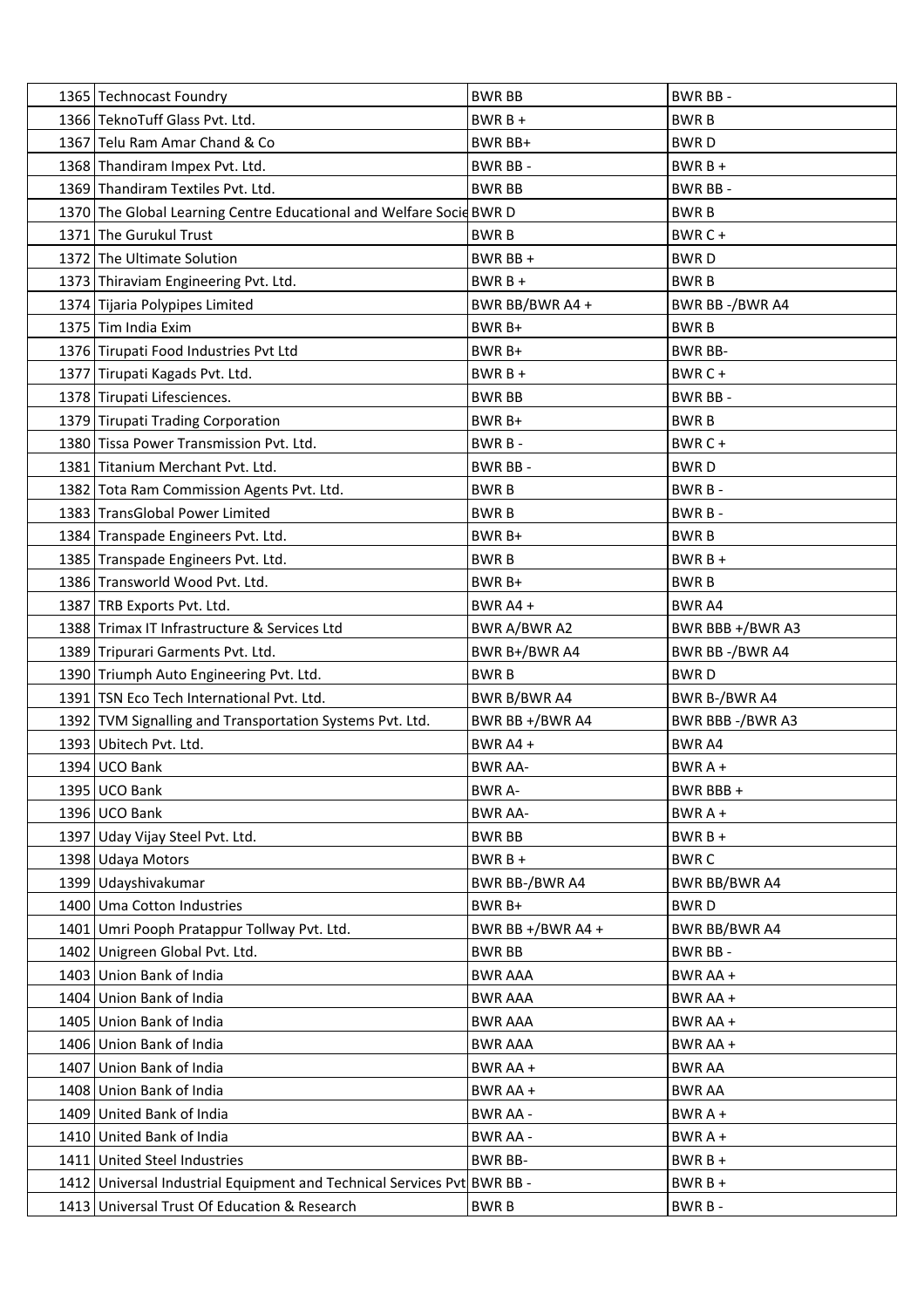| 1414 Unosack Flexible Packaging Pvt. Ltd.        | BWR B-                 | <b>BWRC</b>         |
|--------------------------------------------------|------------------------|---------------------|
| 1415 Usha Conductors Pvt. Ltd.                   | BWR B+                 | <b>BWRB</b>         |
| 1416 Uttaranchal Ispat Limited                   | BWR BB/BWR A4 +        | BWR BB-/BWR A4      |
| 1417 V Arun Kumar                                | BWR B/BWR A4           | BWR B-/BWR A4       |
| 1418 V Narasimha Rao & Co.                       | $BWRB +$               | $BWRC +$            |
| 1419 V R Patil Vividh Vidyut Nirman Pvt. Ltd.    | BWR BB+/BWR A4+        | BWR BBB-/BWR A3     |
| 1420 V. I. Shetty & Company                      | BWR B+                 | <b>BWRB</b>         |
| 1421 V.P.N Textiles                              | $BWRB+$                | BWR BB-             |
| 1422 V.P.N Textiles                              | <b>BWRB</b>            | BWR B+              |
| 1423 Vaaan Infra Pvt. Ltd.                       | <b>BWR BB/BWR A4</b>   | BWR BB+/BWR A4+     |
| 1424 Vaibhav Ginning and Spinning Mills Pvt Ltd  | BWR BB/BWR A4          | BWR BB $+/BWR$ A4 + |
| 1425 Vaibhav Laxmi Exports Pvt Ltd               | <b>BWRB</b>            | $BWRB +$            |
| 1426 VaishVik Foods Pvt. Ltd.                    | <b>BWR BB</b>          | BWR BB+             |
| 1427 Vamshi Rubber Ltd                           | BWR BBB-/BWR A3        | BWR BB +/BWR A4+    |
| 1428 Vandana Rolling Mills Ltd.                  | <b>BWR BBB-/BWR A3</b> | BWR BB+/BWR A4+     |
| 1429 Varaha Infra Limited                        | BWR BBB-/BWR A3        | BWR BB/BWR A4       |
| 1430 Vasani Wood Works                           | <b>BWRB</b>            | BWR B-              |
| 1431 Vasavi Farms                                | <b>BWRB</b>            | $BWRB +$            |
| 1432 Vayam Technologies Ltd.                     | BWR BBB-/BWR A3        | BWR BB +/BWR A4+    |
| 1433 Vedic Realty Pvt. Ltd.                      | BWR BB +               | <b>BWR BB</b>       |
| 1434 Vedika Credit Capital Ltd                   | <b>BWR BBB-</b>        | <b>BWR BBB</b>      |
| 1435 Veekay Polycoats Ltd                        | BWR B-/BWR A4          | <b>BWRD</b>         |
| 1436 Veera Vahana Udyog Pvt. Ltd.                | BWR BB+                | <b>BWR BBB-</b>     |
| 1437 Veerabhadreswara Raw & Boiled Rice Mill     | BWR BB-                | <b>BWR BB</b>       |
| 1438 Velaven Polymers Pvt Ltd                    | <b>BWRB</b>            | BWR B-              |
| 1439 Venkateshwara Industries                    | $BWRB+$                | BWR C +             |
| 1440 Venus India Asset Finance Private Limited   | <b>BWR BBB-</b>        | <b>BWR BBB</b>      |
| 1441   Venus India Asset Finance Private Limited | <b>BWR BBB-</b>        | <b>BWR BBB</b>      |
| 1442 Vesta Equipment Pvt. Ltd.                   | $BWRB +$               | BWR C +             |
| 1443 Vibrant Dehydro Foods Pvt. Ltd.             | <b>BWRB</b>            | <b>BWRD</b>         |
| 1444 Vicor Stainless Pvt. Ltd.                   | <b>BWR BB</b>          | BWR BB +            |
| 1445 Victora Auto Pvt. Ltd.                      | BWR BB+/BWR A4+        | BWR BBB-/BWR A3     |
| 1446 Vidya Prasarak Mandal                       | <b>BWR BBB-</b>        | BWR BB +            |
| 1447 Vijay Industries                            | BWR BB/BWR A4          | BWR BB-/BWR A4      |
| 1448 Vijay Mahiendra Spinntex Pvt. Ltd.          | BWR BB-                | <b>BWRB</b>         |
| 1449 Vijay Plasto Industries                     | BWR B $+/BWR$ A4       | <b>BWRD</b>         |
| 1450 Vikas Granaries Limited                     | BWR A4 +               | BWR A4              |
| 1451   Vikas WSP Ltd.                            | BWR A4                 | <b>BWRD</b>         |
| 1452 Vimta Labs Ltd.                             | BWR BBB/BWR A3         | BWR BBB +/BWR A3 +  |
| 1453 Vinayak Cotton                              | BWR BB-                | BWR B               |
| 1454 Vinayak Enterprises                         | BWR BB-                | $BWRB +$            |
| 1455 Vinayak Ginning Pressing Pvt. Ltd.          | $BWRB +$               | <b>BWRB</b>         |
| 1456 Vinayak Metal Industries                    | <b>BWR BB</b>          | BWR BB +            |
| 1457 Vinayak Rathi Steel Rolling Mills Pvt. Ltd. | <b>BWR BB</b>          | BWR B               |
| 1458 Vinayak Shree Real Estate Pvt. Ltd.         | BWR BB                 | BWR BB -            |
| 1459 Vinayaka Industries                         | <b>BWRB</b>            | BWR C +             |
| 1460 Vindhya Shiksha Samithi                     | <b>BWR BB</b>          | BWR BB -            |
| 1461 Visa Drugs and Phramaceuticals Pvt. Ltd.    | BWR BBB +/BWR A3       | BWR BB +/BWR A4     |
| 1462 Vishal Fabrics Ltd                          | BWR BBB/BWR A3 +       | BWR BBB +/BWR A2    |